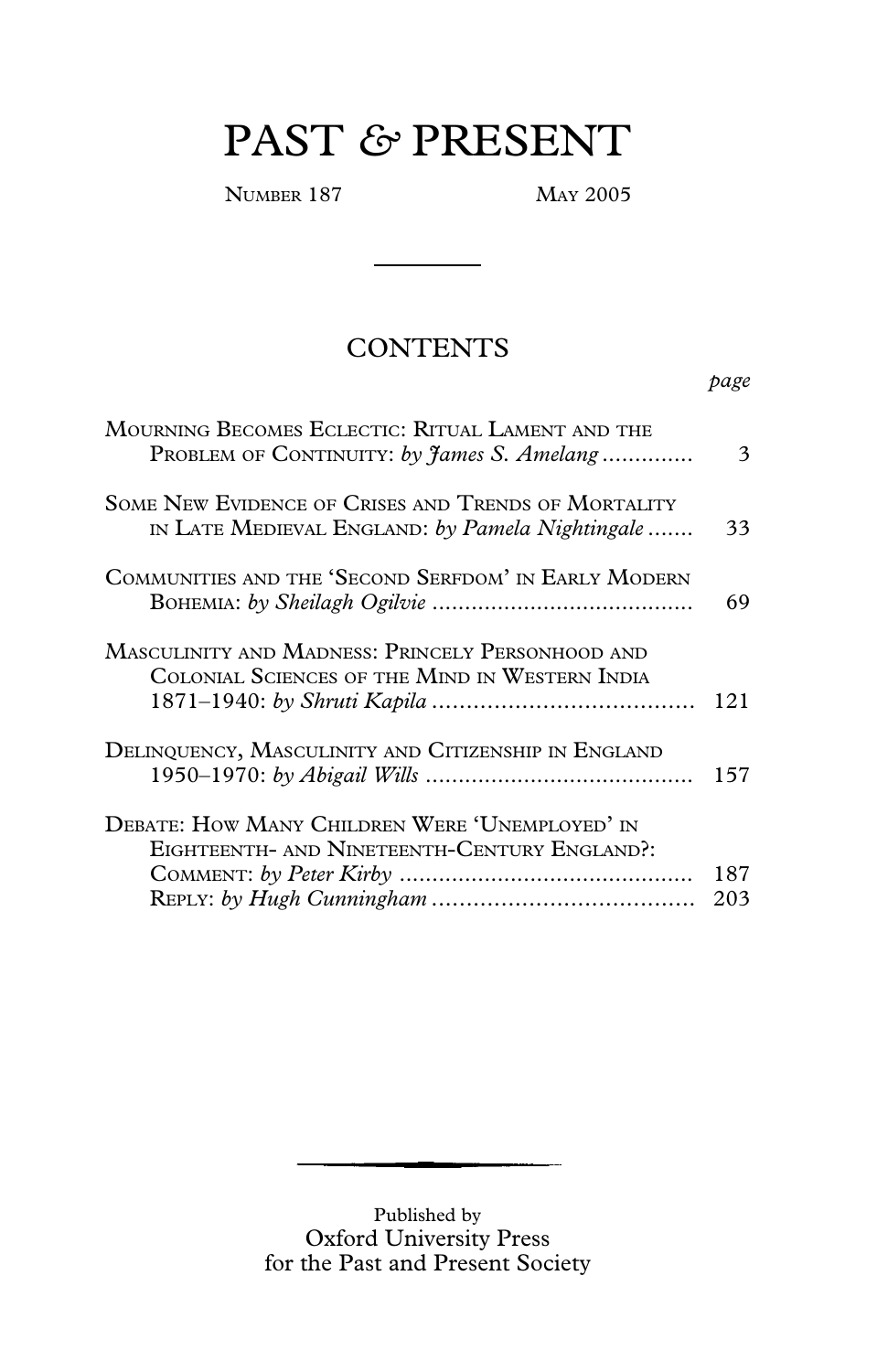# COMMUNITIES AND THE 'SECOND SERFDOM' IN EARLY MODERN BOHEMIA\*

I

# INTRODUCTION

What role did the village community play under the 'second serfdom'? The 'second serfdom' is the name given to the huge growth in landlord powers in early modern central and eastern Europe, and the village commune is central to understanding every aspect of it.<sup>1</sup> The relative capacity of commune and

<sup>\*</sup>I would like to thank André Carus, Tracy Dennison and Jeremy Edwards for detailed comments on earlier versions of this essay. I am very grateful to Eduard Maur for our many interesting conversations about Bohemian village headmen, and to Lenka Matušíková for introducing me to archival sources providing evidence on Czech rural communes. Special thanks are owed to Helena Smíšková for her exceptionally knowledgeable and generous assistance to me with respect to the Friedland estate archives in Debín, and to Robert Luft and the members of the Collegium Carolinum for their friendly hospitality in Munich. Finally, I thank my long-time fellow researchers, Markus Cerman, Josef Grulich, Alena Pazdérová, Dana Štefanová, Alice Velková and Hermann Zeitlhofer for our many enjoyable conversations over the years on the social structures of early modern Bohemia. I would also like to acknowledge the support of a British Academy Research Readership during the writing of this essay.

For ease of understanding by English-speaking readers, throughout this essay place names are given in the German version used by Friedland serfs at the time; but it should be recognized that nowadays these communities are known by their Czech names.<br><sup>1</sup> In this essay the term 'second serfdom' is used as a convenient shorthand to

refer to the massive growth in landlord powers over the rural population during the early modern period, abstracting from wearisome and unresolved terminological debates about the relationship of this process to true 'serfdom'. Likewise, for reasons of clarity, this essay translates *Untertan*, the contemporary German term for someone subject to 'hereditary servility' (as were early modern Bohemians and many other east-Elbian inhabitants, for example Prussians), as 'serf' rather than the anachronistic and confusing 'subject'. The civil status of rural Bohemians was usually described in contemporary sources as *Erbuntertänigkeit* (hereditary servility) rather than *Leibeigenschaft* (serfdom). However, rural Bohemians did swear 'Leibeigenschaft' to their manorial lords, for example on the estate of Friedland in Státní Oblastní Archiv Litomerice, Pobobka Debín, Fond Rodinný archiv Clam-Gallasu, Historická sbírka [State Regional Archive of Litom4rice, Debín Branch, Archive of the

*(cont. on p. 70)*

*Past and Present*, no. 187 (May 2005) © The Past and Present Society, Oxford, 2005 doi:10.1093/pastj/gti012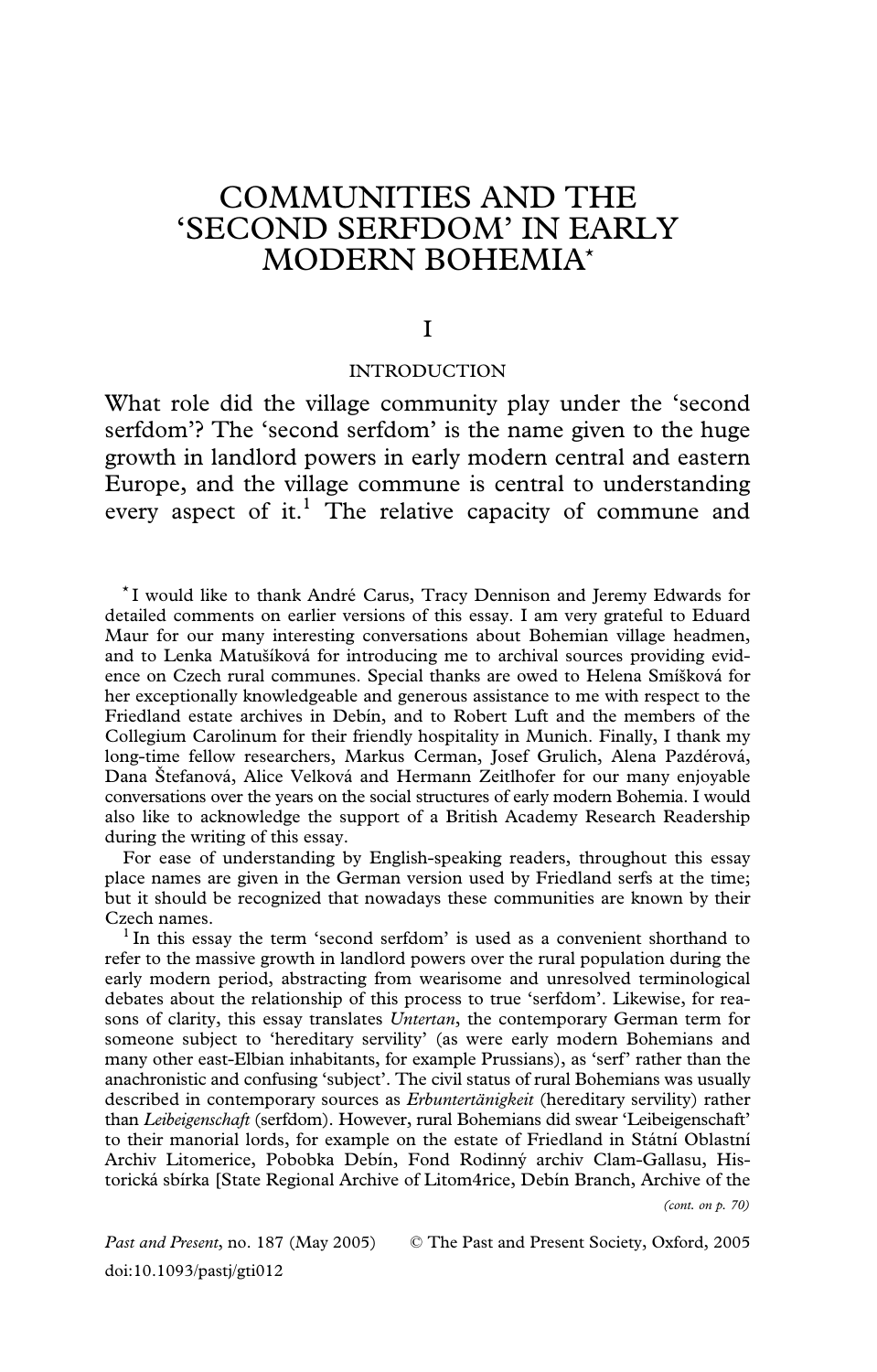

MAP 1: BOHEMIA IN THE EARLY MODERN PERIOD

manor to regulate land transfers, labour, credit, food production, proto-industry and consumption was a key determinant of growth and stagnation in serf economies. Landlords' power to monitor, control, tax and conscript on the local level, and communes' ability to organize resistance, were important for the early modern fiscal and military revolutions, the constraints on high politics, and the growth of the state. Communal and manorial monitoring of religious observance was central to

*(n. 1 cont.)*

Clam-Gallas Family, Historical Collection], Debín (hereafter SOAD HS), Karton 81, Dekretbücher (books of manorial decrees in response to serf petitions) 1652–62, fo. 60<sup>v</sup> , 6 Sept. 1659; SOAD HS, Kart. 81, Dekretb. 1656–63, p. 106, 30 Sept. 1660; SOAD HS, Kart. 81, Dekretb. 1656–63, p. 143, 7 Jan. 1662. On the frequent lack of any clear distinction between *Erbuntertänigkeit* and *Leibeigenschaft* in practice, see Pavel Himl, *Die 'armben Leüte' und die Macht: die Untertanen der südböhmischen Herrschaft Ceský Krumlov / Krumau im Spannungsfeld zwischen Gemeinde, Obrigkeit und Kirche (1680–1781)* (Stuttgart, 2003), esp. 3, 15, 21, 26, 52–6, 60, 66–7; Edgar Melton, '*Gutsherrschaft* in East Elbian Germany and Livonia, 1500–1800: A Critique of the Model', *Central European Hist*., xxi (1988), esp. 332–3; Thomas Rudert, 'Gutsherrschaft und ländliche Gemeinde: Beobachtungen zum Zusammenhang von gemeindlicher Autonomie und Agrarverfassung in der Oberlausitz im 18. Jahrhundert', in Jan Peters (ed.), *Gutsherrschaft als soziales Modell: vergleichende Betrachtungen zu Funktionsweise frühneuzeitlicher Agrargesellschaften* (Munich, 1995), esp. 202.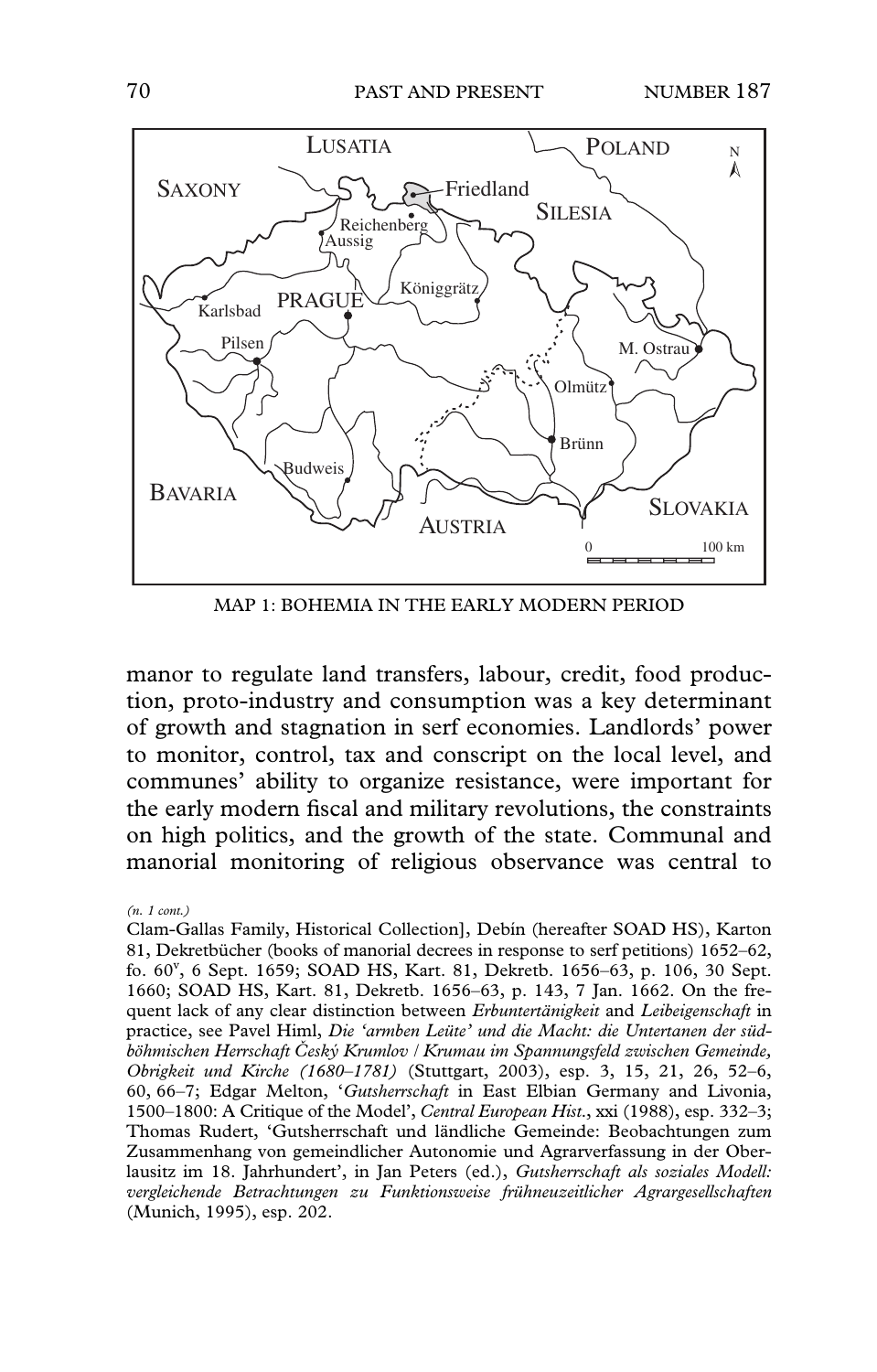

MAP 2: THE ESTATE OF FRIEDLAND IN THE EARLY MODERN PERIOD

confessionalization. Whether communes or manors were able and willing to regulate sexuality, family life, leisure or magical belief was crucial for 'social disciplining'. How communes and manors treated different social groups is the key to understanding social stratification, gender and deviance. Manorial and communal regulation of marriage, migration, settlement and inheritance had the potential to affect demography and family structure. Pre-industrial European communes are also believed to exemplify the closely knit and multi-stranded 'social networks' which, according to some modern social scientists, created a 'social capital' of shared norms, information transmission and collective action that benefited society at large and hold lessons for modern less-developed countries. In short, understanding community institutions is central to our interpretation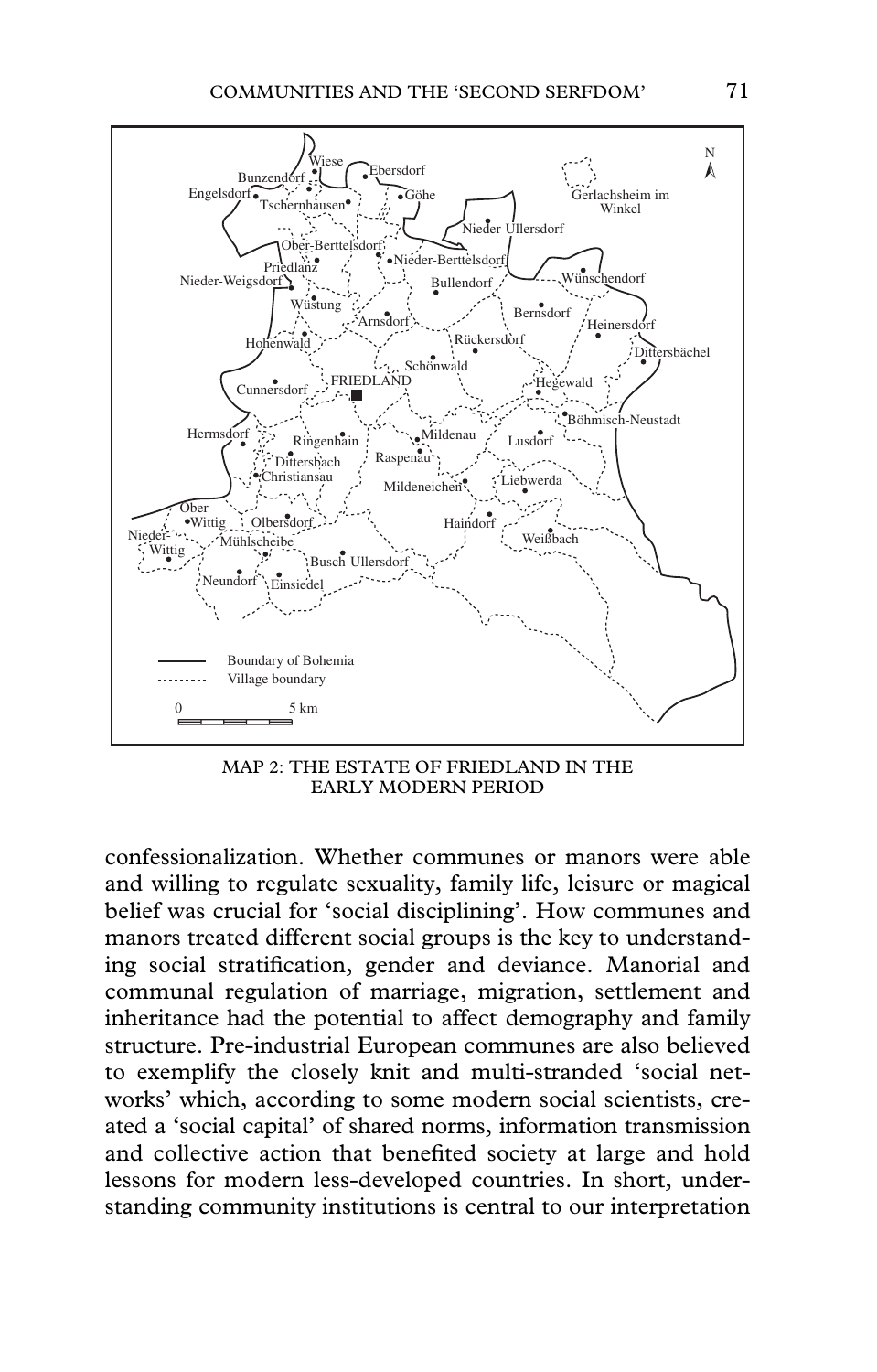of the economy, politics, religion, culture, social structure and demography of early modern societies, and to any lessons these might have for developing economies more generally.

Yet for many parts of pre-industrial Europe — including Bohemia, the subject of this essay — such issues cannot be satisfactorily addressed because we know so little about how village communes actually functioned and how they interacted with the other institutions affecting people's lives, particularly the manor. This is not to say that the question has been neglected on the theoretical front: the debate is lively and is far from resolved. Theoretical approaches to manorial–communal relations under serfdom, although many-stranded, fall into three main categories: 'manorial dominance', 'communal autonomy' and communal–manorial 'dualism'.

Those who subscribe to the 'manorial dominance' view argue that, under serfdom, manors were strong and communes were weak. As landlord powers expanded during the second serfdom, communes are assumed to have lost ground to manorial institutions. Communes only recovered some powers when manorial institutions broke down under state pressure, whether in Bohemia in the 1780s or in Russia in the 1860s. Interestingly, this view of manorial dominance over the village commune spans the ideological divide, and is embraced by both  $\rm{Marxist}^{\bar{2}}$  and western liberal historians. $^3$  It is widely accepted in the historiography of the Bohemian lands, both by Czech historians writing between 1945 and 1989, $4$  and by others writing previously and subsequently.<sup>5</sup> It has also made its way into

<sup>2</sup> Robert Brenner, 'Agrarian Class Structure and Economic Development in Pre-Industrial Europe', in T. H. Aston and C. H. E. Philpin (eds.), *The Brenner Debate: Agrarian Class Structure and Economic Development in Pre-Industrial Europe* (Cambridge, 1985), 23, 40–6; Hartmut Harnisch, 'Die Landgemeinde im ostelbischen Gebiet (mit Schwerpunkt Brandenburg)', in Peter Blickle (ed.), *Landgemeinde und Stadtgemeinde in*

<sup>3</sup> For example Mack Walker, *German Home Towns: Community, State, and General Estate, 1648–1871* (Ithaca, 1971), esp. 1–3, 326, 356, 392, 396, 419, 422–5; Peter

<sup>4</sup> Josef Válka, *Hospodářská politika feudálního velkostatku* [Economic Policies of Large Feudal Estates] (Prague, 1962); Josef Petrán, *Poddaný lid v Cechách na prahu tricetileté* války [Serfs in the Czech lands on the threshold of the Thirty Years War] (Prague, 1964).<br><sup>5</sup> Václav Cerný, *Hospodářské instrukce: přehled zemědělských dějin v době patrimonij-*

*ního velkostatku v 15.–19. století* [Economic Ordinances: A Survey of Agrarian History during the Period of Large Manorial Estates from the Fifteenth to the Nineteenth Century] (Prague, 1930); Wilhelm Weizsäcker, 'Die Entstehung der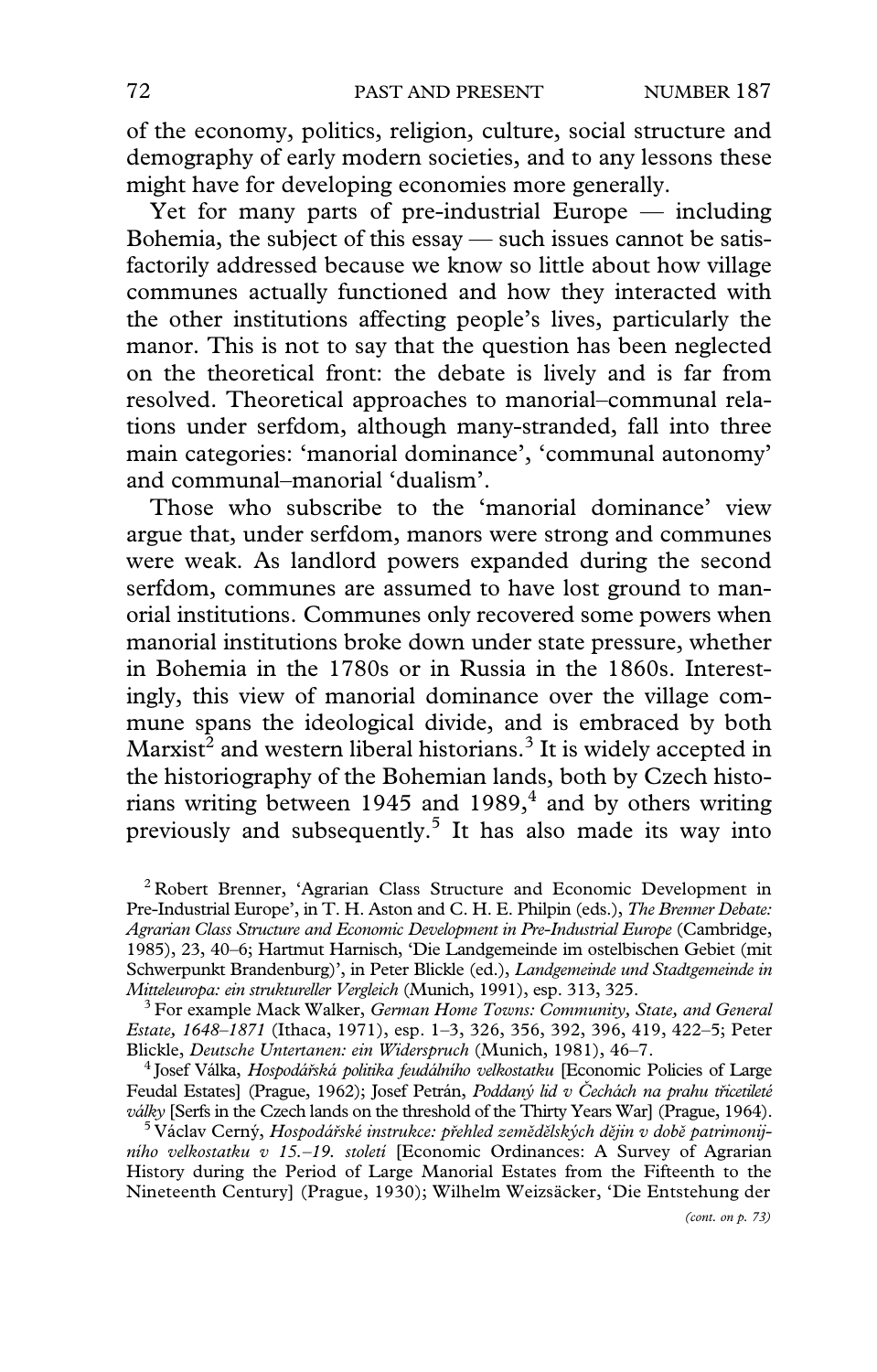modern development economics, with a recent World Bank report ascribing development failure both in post-medieval eastern Europe and in present-day developing economies to lower levels of 'collective action and social capital' resulting from the stifling of community institutions by landlords.<sup>6</sup> Intuitively, this view seems to make sense: strong overlords would naturally wish to stamp out all competing rural institutions.<sup>7</sup>

But over the past decade or so, as historians have begun to look at serf societies 'from below', they have found that rural communes were far from supine and overlords far from allpowerful. This has given rise to the 'communal autonomy' view, according to which serfdom was characterized by strong communes and an ineffectual and distant manor. The traditional interpretation, it was claimed, had vastly exaggerated overlords' capacity to intervene inside serf communes. Lordly exactions increased, admittedly, but were exogenous factors like the weather, without any endogenous role in local life. The commune remained largely autonomous, its relationship to the overlord was distant, and the pressure of manorial demands was far less important to villagers than communal affairs. Manor and commune largely occupied separate spheres. A number of recent contributions to this literature come close to arguing that serfdom did not actually matter, some going so far as to claim that there was little or no difference in practice between eastern 'serfs' and western 'free' peasants. According to this view, villagers in both serf and non-serf societies pursued their own independent strategies within a realm of communal autonomy

*(n. 5 cont.)*

<sup>7</sup> On its acceptance for other east-Elbian societies, see Richard C. Hoffmann, *Land, Liberties, and Lordship in a Late Medieval Countryside: Agrarian Structures and Change in the Duchy of Wroclaw* (Philadelphia, 1989), esp. 358–69; Karlheinz Blaschke, 'Dorfgemeinde und Stadtgemeinde in Sachsen zwischen 1300 und 1800', in Blickle (ed.), *Landgemeinde und Stadtgemeinde in Mitteleuropa*, esp. 142–3.

Landgemeinde in Böhmen', in Hans Patze (ed.), *Die Anfänge der Landgemeinde und ihr Wesen*, 2 vols. (Constance, 1964), ii, esp. 381–4. For a thoughtful recent survey, see Himl, *Die 'armben Leüte'*, esp. 17–34.

<sup>6</sup> Klaus Deininger, *Land Policies for Growth and Poverty Reduction* (Oxford, 2003), 19. For other examples of arguments linking the 'social capital' of strong communes with beneficial economic and social developments in both historical and modern developing economies, see James S. Coleman, 'Social Capital in the Creation of Human Capital', *Amer. Jl Sociology*, xciv (1989), S101–S103; Robert D. Putnam, with Robert Leonardi and Rafaella Y. Nanetti, *Making Democracy*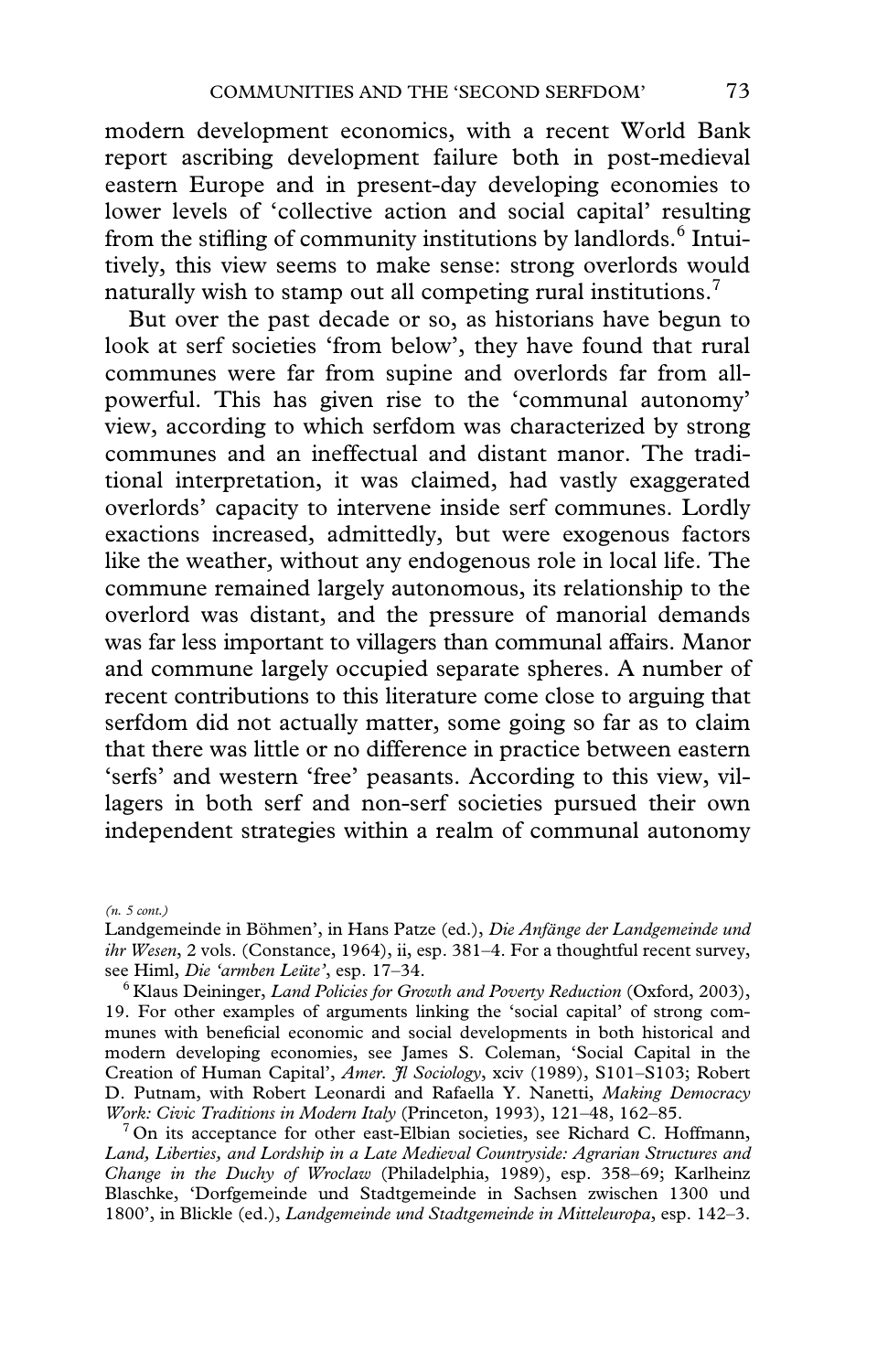and peasant culture that was unaffected by the manorial powers of their overlords.<sup>8</sup>

But a few historians have found both the 'manorial dominance' and the 'communal autonomy' view unsatisfactory. Close empirical analysis of the complexities of manorial–communal relationships in particular societies, they argue, shows that serfdom could not work without both strong manorial institutions *and* strong communal institutions. To extort a large share of rural output for the landlord, the manor had to intervene in local life and negotiate with communal representatives to a much greater extent than the 'communal autonomy' theory is willing to acknowledge. On the other hand, the manor could only gain information and control over local life through local agents, which gave it incentives to permit — indeed to encourage strong communal institutions.<sup>9</sup> This school of thought is less well organized or self-aware than the other two, but for convenience we may dub it the 'dualism' view, since it shares some

<sup>8</sup> For examples of this view in the context of medieval Germany, see the essays in Patze (ed.), *Die Anfänge der Landgemeinde und ihr Wesen*. For medieval England, see the essays in Edwin B. DeWindt (ed.), *The Salt of Common Life: Individuality and Choice in the Medieval Town, Countryside, and Church. Essays Presented to J. Ambrose Raftis* (Kalamazoo, 1995). For early modern east-Elbian Germany, see Heide Wunder, *Die bäuerliche Gemeinde in Deutschland* (Göttingen, 1986), esp. 19, 37–41; Lieselott Enders, *Die Uckermark: Geschichte einer kurmärkischen Landschaft vom 12. bis zum 18. Jahrhundert* (Weimar, 1992), esp. 259–61, 498–500; Lieselott Enders, 'Die Landgemeinde in Brandenburg: Grundzüge ihrer Funktion und Wirkungsweise vom 13. bis zum 18. Jahrhundert', *Blätter für deutsche Landesgeschichte*, cxxix (1993), esp. 206–8, 211, 223–7, 236, 243, 256; Thomas Rudert and Hartmut Zückert (eds.), *Gemeindeleben: Dörfer und kleine Städte im östlichen Deutschland (16.–18. Jahrhundert)* (Cologne, Weimar and Vienna, 2001). This view is particularly widespread among American studies of Russian and Baltic serf communes: for example Daniel Field, *The End of Serfdom: Nobility and Bureaucracy in Russia, 1855–1861* (Cambridge, Mass., 1976), esp. 22; Steven Hoch, *Serfdom and Social Control in Russia: Petrovskoe, a Village in Tambov* (Chicago, 1986); Steven Hoch, 'The Serf Economy and the Social Order in Russia', in M. L. Bush (ed.), *Serfdom and Slavery: Studies in Legal Bondage* (London and New York, 1996); Edgar Melton, 'Serfdom and the Peasant Economy in Russia, 1780–1860' (Columbia Univ. Ph.D. thesis, 1984); Andrejs Plakans and Charles Wetherell, 'Family and Economy in an Early Nineteenth-Century Baltic Serf Estate', in Richard L. Rudolph (ed.), *The European Peasant Family and Society: Historical Studies* (Liverpool, 1995). For a critical survey of this view in the medieval context, see Paul Freedman, 'North-American Historiography of the Peasant Land Market', paper delivered to the Colloque International Consacré à l'Étude du Marché de la Terre au Moyen Âge, Treilles, 21–26 June 1999 [<http://lamop.univ-paris1.fr/W3/Treilles/freedman.html](http://lamop.univ-paris1.fr/W3/Treilles/freedman.html)>. 9 For recent outstanding representatives of this view, see Tom Scott, 'Introduc-

tion', in Tom Scott (ed.), *The Peasantries of Europe from the Fourteenth to the Eighteenth*

*(cont. on p. 75)*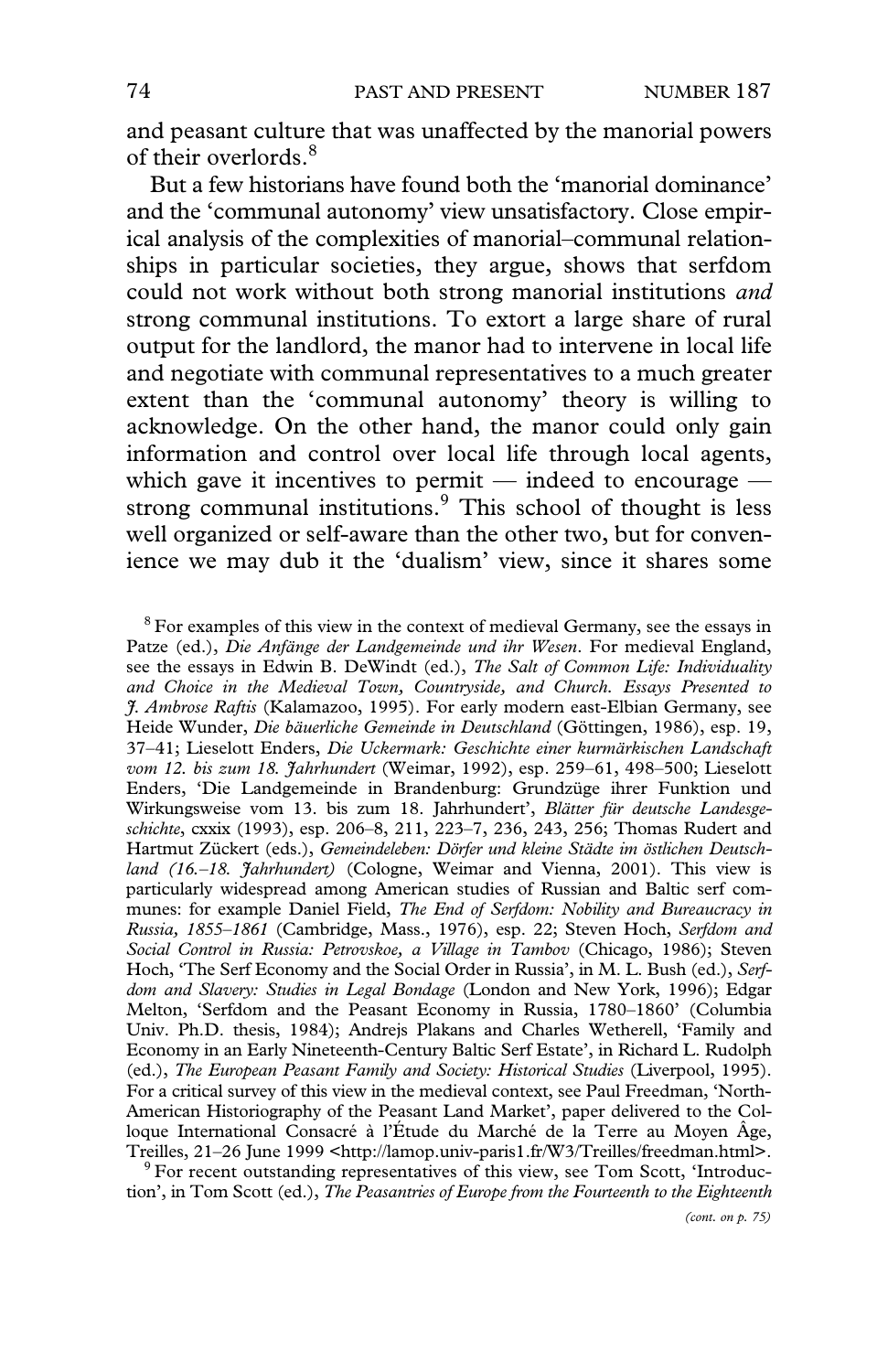features with the theory according to which the serf commune in Russia and eastern Germany was a 'dualistic' institution serving the interests of both serfs and overlords.<sup>10</sup> Some versions of the 'dualism' approach collapse into the 'manorial dominance' view, portraying the commune as progressively degenerating into a mere tool of the manor, with harmful effects on serf well-being; this view is critically scrutinized later in this essay.<sup>11</sup> Overall, however, I shall argue that a critical 'dualism' — incorporating due scepticism both about teleological stories of communal decline and about the welfare benefits of communal 'social capital' — is more adequate to the empirical findings than either 'manorial dominance' or 'communal autonomy', and takes better account of the incentives of both overlords and serfs.

To evaluate these various theoretical approaches, it is important to confront them with empirical findings on how communes and manors interacted. For this, literary works such as travelogues,

*(n. 9 cont.)*

*Centuries* (London and New York, 1998), esp. 8; Himl, *Die 'armben Leüte'*, esp. 8–9, 150–1, 182–4; William W. Hagen, *Ordinary Prussians: Brandenburg Junkers and Villagers, 1500–1840* (Cambridge, 2002), esp. 423–5. A 'dualistic' view (albeit with strong emphases on communal autonomy) is also adopted by some (although not all) the essays in Peters (ed.), *Gutsherrschaft als soziales Modell*; Jan Peters (ed.), *KonXikt und Kontrolle in Gutsherrschaftsgesellschaften: über Resistenz- und Herrschaftsverhalten in ländlichen Sozialgebilden der Frühen Neuzeit* (Göttingen, 1995); and in Jan Peters (ed.), *Gutsherrschaftsgesellschaften im europäischen Vergleich* (Berlin, 1997): see esp. Rudert, 'Gutsherrschaft und ländliche Gemeinde', 213.<br><sup>10</sup> For one of the German originators of the concept of communal 'dualism', see

Franz Steinbach, 'Geschichtliche Grundlagen der kommunalen Selbstverwaltung in Deutschland', repr. in Franz Petri and Georg Droege (eds.), *Collectanea Franz Steinbach: Aufsätze und Abhandlungen zur Verfassungs-, Sozial- und Wirtschaftsgeschichte, geschichtlichen Landeskunde und Kulturraumforschung* (Bonn, 1967), esp. 524–8. On the Russian side, see V. A. Aleksandrov, *Sel'skaia obshchina v Rossii (XVII–nachalo XIX v.)* [The Village Commune in Russia from the 17th to the Beginning of the 19th Century] (Moscow, 1976); and the summary in David Moon, *The Russian Peasantry, 1600–1930: The World the Peasants Made* (London

<sup>11</sup> Thomas Winkelbauer, ' "Und sollen sich die Parteien gütlich miteinander vertragen": zur Behandlung von Streitigkeiten und von "Injurien" vor den Patrimonialgerichten in Ober- und Niederösterreich in der frühen Neuzeit', *Zeitschrift der Savigny-Stiftung für Rechtsgeschichte, Germanistische Abteilung*, cxxii (1992); Helmuth Feigl, *Die niederösterreichische Grundherrschaft vom ausgehenden Mittelalter bis zu den theresianisch-josephinischen Reformen* (Vienna, 1964); Harnisch, 'Die Landgemeinde im ostelbischen Gebiet', 243–5; Rudert, 'Gutsherrschaft und ländliche Gemeinde', 198, 218; Dana Štefanová, 'Herrschaft und Untertanen: ein Beitrag zur Existenz der rechtlichen Dorfautonomie in der Herrschaft Frýdlant (Friedland) in Nordböhmen (1650–1700)', in Peters (ed.), *Gutsherrschaftsgesellschaften*, esp. 210.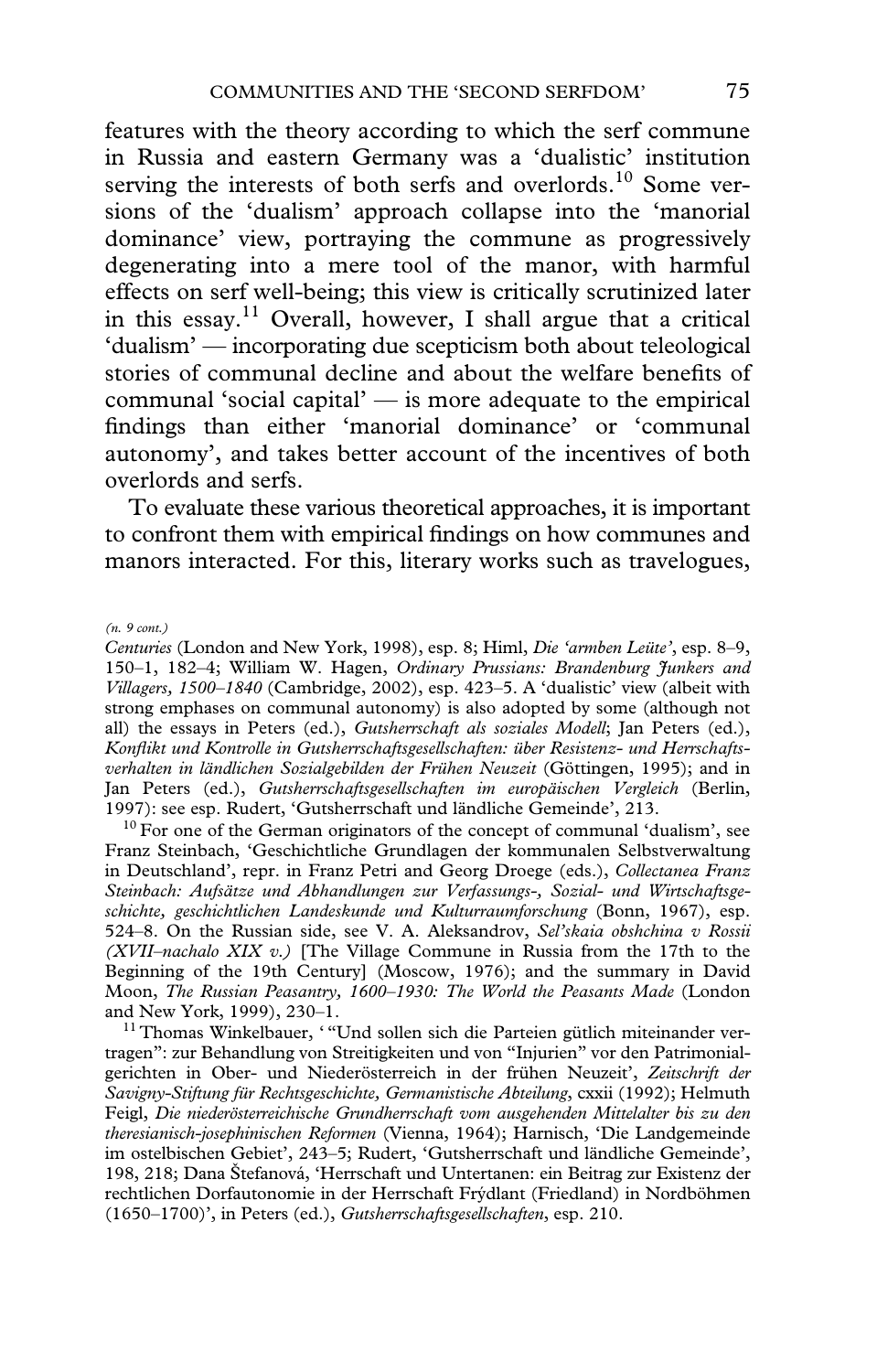cameralist tracts, or 'house-father' treatises are far from adequate, since they portrayed manors and communes in ways that suited their rhetorical aims.<sup>12</sup> Nor is legislation a much more reliable guide, since even manorial ordinances (let alone state law-codes) focused on how the lawmakers *wanted* communes and manors to interact, not how they actually did.<sup>13</sup> The best way to find out how serf communes worked is to use documents generated as close as possible to the daily interactions between manors, communes and individual serfs. This essay therefore adopts the approach of the microstudy, bringing together a rich database of sources for a particular region, analysing them both qualitatively and quantitatively, and placing them in a wider comparative context.<sup>14</sup>

The region in question is the large Bohemian estate of Friedland. Bohemia (now part of the Czech Republic) was one of those many European societies that underwent the second serfdom, in the sense of a massive growth in landlord power over the rural population during the early modern period.<sup>15</sup> From the

 $12$  The cameralist literature was a body of bureaucratic and administrative writings which largely involved the interpretation of imperial and territorial law in a way designed to assist princes in increasing the efficiency of their government and the extent of their tax base. The 'house-father' literature was a similar genre consisting of normative dicta and practical recommendations designed to assist landlords and estate managers in enhancing the efficiency with which they managed their estates and extracted revenues from them. For a discussion of the inadequacies of normative sources for evaluating the actual situation of the peasants who were being governed and taxed, see Himl, *Die 'armben Leüte'*, esp. 17, 24; Hermann Rebel, 'Peasantries under the Austrian Empire, 1300–1800', in Scott (ed.), *Peasantries of Europe*, 219–20. 13 For a 'manorial dominance' view of Bohemian communal–manorial relations

derived from such ordinances, see Cerný, *Hospodárské instrukce*. 14 On the advantages of the microstudy for examining social interactions in rural

societies, see Hans Medick, *Weben und Überleben in Laichingen, 1650–1900* (Göttingen, 1996), 13–38; Sheilagh Ogilvie, *A Bitter Living: Women, Markets, and Social Capital in Early Modern Germany* (Oxford, 2003), 4–7, 22–36, 320–1; A. W. Carus and Sheilagh Ogilvie, 'Turning Qualitative into Quantitative Evidence: A Well-Used Method Made Explicit', *Cambridge Working Papers in Economics*, no. 0512 (Feb. 2005). Its advantages in studying societies under the second serfdom are vividly illustrated by the essays in Peters (ed.), *Gutsherrschaft als soziales Modell*; Peters (ed.), *Konflikt und Kontrolle*; Peters (ed.), *Gutsherrschaftsgesellschaften*.<br><sup>15</sup> On the timing of the second serfdom in Bohemia, see Eduard Maur, 'Vrch-

nosti a poddaní za tricetileté války' [Seigneurial Authority and Serf in the Thirty Years War], *Folia historica bohemica*, viii (1985), 241–7; on the estate of Friedland, see Markus Cerman, 'Gutsherrschaft vor dem "Weißen Berg": zur Verschärfung der Erbuntertänigkeit in Nordböhmen 1380 bis 1620', in Peters (ed.), *Gutsherrschaftsgesellschaften*, esp. 91–105, 109–11.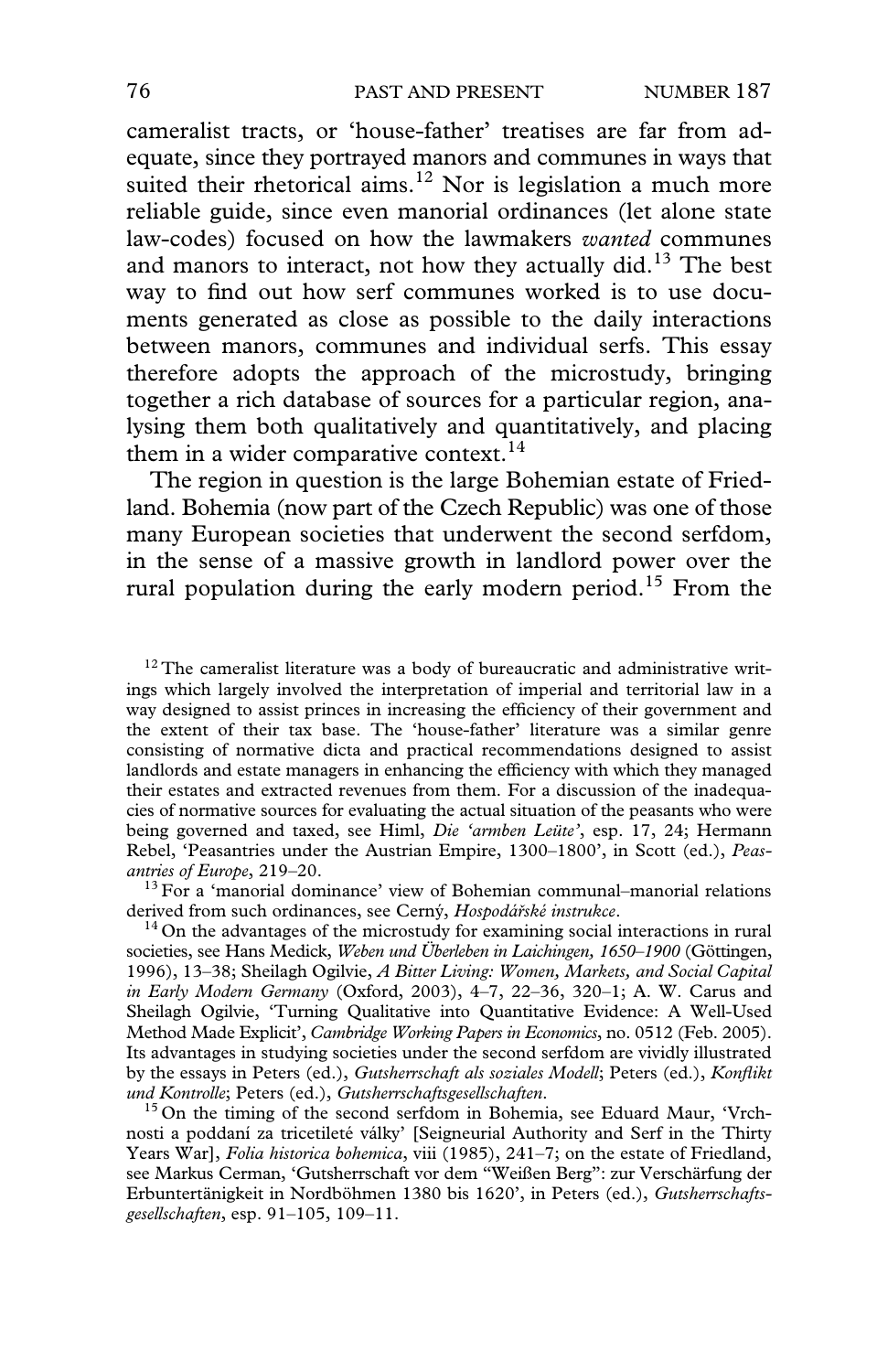mid to late sixteenth century onwards, Bohemian landlords in general — and Friedland overlords in particular — expanded demesne operations, increased money rents and labour dues, extended them to previously exempt social groups, levied new dues on non-agricultural activities such as proto-industry and forestry, set up market monopolies, and expanded their legal rights to intervene in the economic and demographic decisions of their rural subjects.16 In Bohemia, the latter did not have the right to appeal to any jurisdiction beyond manorial courts where the judges were employees of their overlords, and the crown did not directly intervene between overlords and subjects until Emancipation in  $1781$ <sup>17</sup>

Friedland was part of a larger estate-complex, governed during this period first (from  $1558$  to  $1621$ ) by three generations of the noble family von Redern until the latter lost their estates by taking the Protestant side in the Bohemian Revolt; then by the legendary military entrepreneur Albrecht von Wallenstein as part of his huge Duchy of Friedland until his murder in 1634; and finally by the Imperial general Matthias von Gallas and his successors (from 1635 into the nineteenth century).<sup>18</sup> The estate consisted of between thirty-five and forty villages (including those initially held by fief-knights subject to the counts of Friedland) and two small towns whose inhabitants were also unfree. In 1651, the Friedland

<sup>16</sup> Miroslav Hroch and Josef Petrán, *Das 17. Jahrhundert: Krise der Feudalgesellschaft?* (Hamburg, 1981); Arnošt Klíma, *Economy, Industry and Society in Bohemia in the 17th–19th Centuries* (Prague, 1991); Maur, 'Vrchnosti a poddaní'; Cerman,

<sup>17</sup> Eduard Maur, 'Staat und (lokale) Gutsherrschaft in Böhmen, 1650–1750', and Sheilagh Ogilvie, 'Staat und Untertan in der lokalen Gesellschaft am Beispiel der Herrschaft Frýdlant (Böhmen)', both in Markus Cerman and Robert Luft (eds.), *Untertanen, Herrschaft und Staat in Böhmen und im 'Alten Reich'* (Munich, 2005). On the similar situation in Upper Lusatia, see Rudert, 'Gutsherrschaft und ländliche Gemeinde', 199. This contrasts with the 'Verrechtlichung' (juridification) of disputes between overlords and subjects discussed for Prussia in Hagen, *Ordinary Prussians*, esp. 423–5; for east-Elbian Germany in Melton, '*Gutsherrschaft* in East Elbian Germany and Livonia', 333–4; and for Germany more widely in Sheilagh Ogilvie, 'Germany and the Crisis of the Seventeenth Century', *Hist. Jl*, xxxv (1992), esp. 425–6, 438–9.

<sup>18</sup> Karl Klindert, 'Christoph II. von Redern: der Letzte aus dem Hause Friedland', *Mitteilungen des Vereines für Heimatkunde des Jeschken-Isergaues*, iii (1909); Anton Ressel, 'Beiträge zur Geschichte der gräflichen Familien Gallas und Clam-Gallas', *Mitteilungen des Vereines für Heimatkunde des Jeschken-Isergaues*, xxi (1927); xxiii (1929).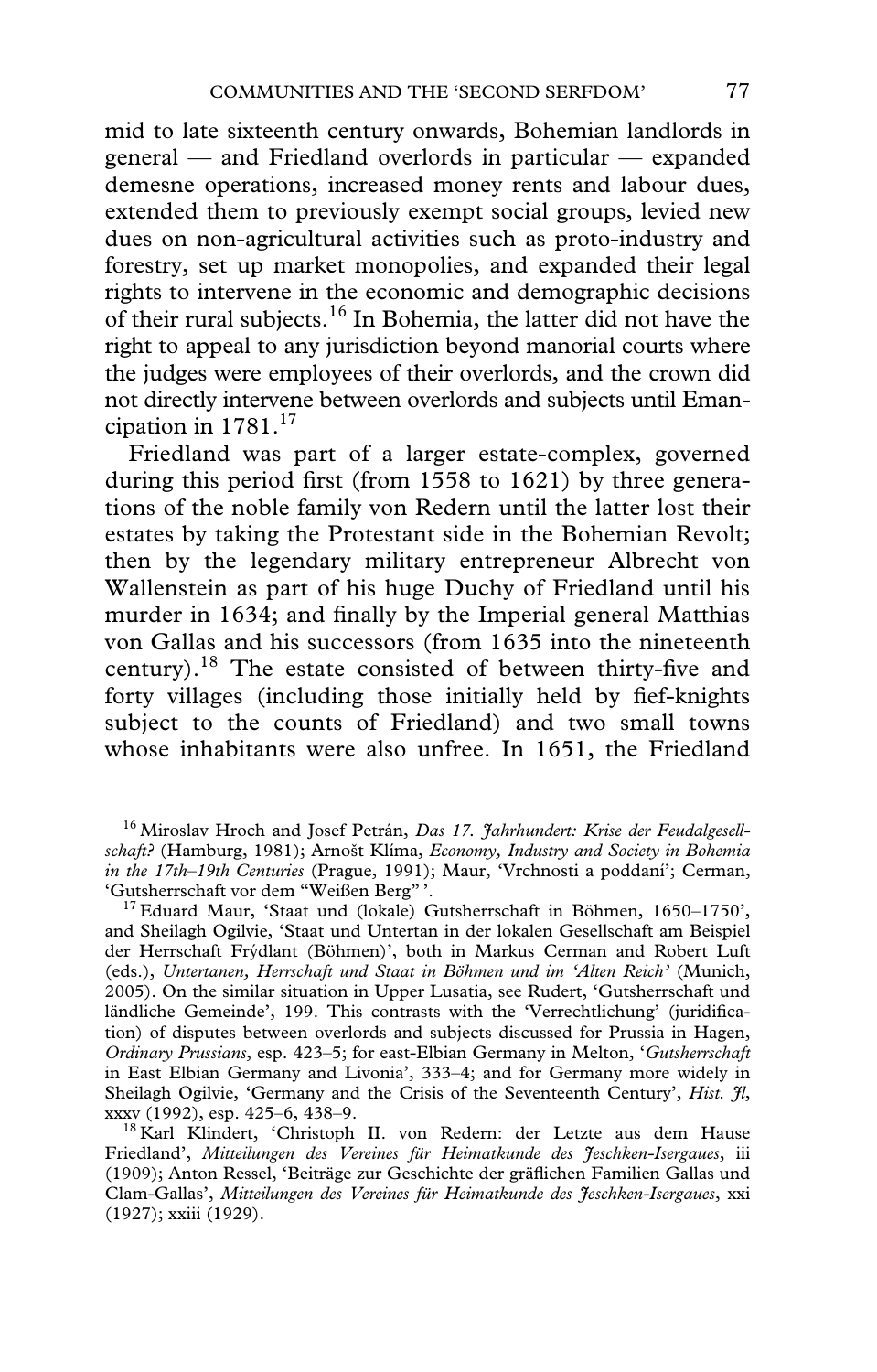villages contained about 5,600 serfs. All were German- rather than Czech-speaking.<sup>19</sup>

Each village — which in the seventeenth century consisted of from ten to a hundred households — had its own community court (*Gericht*), chaired by the village headman (*Scholz*) and manned by half a dozen village officers, variously termed elders (*Ältesten*), 'sworn-men' (*Geschworenen*) or justices (*Schöppen*).20 Although the village court met weekly (generally on Sunday afternoons), its sole written record was a register of land transfers.21 However, at the next jurisdictional level, the manorial court (*Amt*) did keep records, in the form of official minutes (*Amtsprotokolle*), of which twenty-two volumes survive for the periods 1583–1692 and 1781–7, giving details of 3,873 separate cases.22 As Table 1 shows, 40 per cent of manorial court cases involved the communal administration, whether through the headman, the village elders, the village court or 'the commune as a whole'. The overlord also kept 'decree-books' (*Dekretbücher*) containing digests of serf petitions and manorial responses to them, at a rate of over a hundred a year. In a sample of 3,644 of these petition-decrees for the thirty years between 1652 and 1682

<sup>19</sup> Some secondary literature, mainly German nationalist historiography of the period leading up to the Nazi invasion of Czechoslovakia, argues that the Germanspeaking population of the Bohemian lands (which would include the estate of Friedland) was more progressive and westernized than the surrounding 'Slavs', and that one manifestation of this was its possession of stronger communal institutions. However, such hypotheses are based on normative sources, at best, and have yet to be tested by detailed microstudies carried out on a rigorous comparative basis. The cooperative Czech–Austrian–British research project, 'Social Structures in Bohemia', out of which the present essay arises, is based on a sample of seven estates, some Czech- and some German-speaking. No systematic differences in demographic patterns, social structure, economic behaviour or communal autonomy have so far emerged between Czech-speaking and German-speaking areas. For initial results of this project, see Markus Cerman and Hermann Zeitlhofer (eds.), *Soziale Strukturen in Böhmen: ein regionaler Vergleich von Wirtschaft und Gesellschaft in Gutsherrschaften, 16.–19. Jahrhundert* (Vienna and Munich, 2002); Cerman and Luft (eds.), *Unter-*

*tanen, Herrschaft und Staat*. 20 On numbers of *Schöppen*, see, for instance, SOAD HS, Kart. 78, Amtsprotokolle (manorial court minutes)  $1616-19$ , fo.  $118^r$ , 4 Aug. 1618.

 $^{21}$  On the use of these land transfer registers (*Schöppenbücher*) to study village autonomy, see Štefanová, 'Herrschaft und Untertanen'; Dana Štefanová, 'Zur Stellung der Untertanen in einer gutsherrschaftlichen Gesellschaft in der Frühen Neuzeit: die Herrschaft Frýdlant, 1558-1750', in Cerman and Zeitlhofer (eds.), Soziale Strukturen in Böhmen; Himl, Die 'armben Leitte', 169-70.

<sup>22</sup> The twenty-two surviving volumes cover a total of eighty-four years, in the following periods: 1583–1619, 1627, 1629–31, 1645, 1649–64, 1674–92 and 1781–7.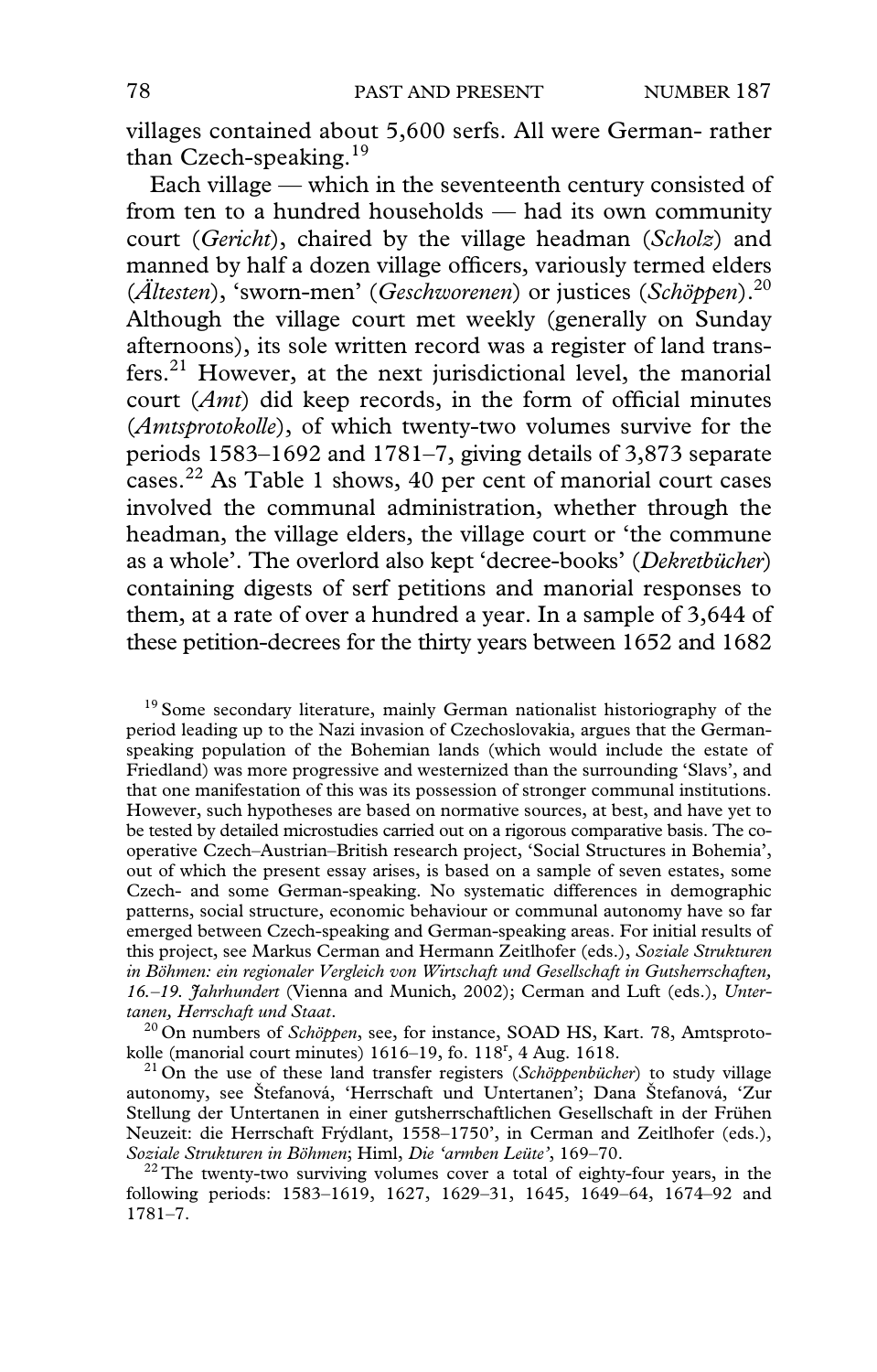# TABLE 1

#### COMMUNITY REPRESENTATION IN MANORIAL COURT CASES: ESTATE OF FRIEDLAND 1583–1787\*

|                            | No. of cases |                |                 | Percentage of cases involving: |                    |                               |                                         |  |
|----------------------------|--------------|----------------|-----------------|--------------------------------|--------------------|-------------------------------|-----------------------------------------|--|
|                            | Tolgy        | <b>Analyza</b> | <b>H</b> eadard | Companying<br>clocks           | Companying<br>Cody | Communication<br><b>Angle</b> | <b>AD</b> COMMUNITY<br>I representation |  |
| 1583-1587                  | 259          | 52             | 13              | $\overline{4}$                 | 12                 | $\overline{c}$                | 22                                      |  |
| 1588-1592                  | 213          | 43             | 10              | 3                              | 12                 | $\overline{4}$                | 21                                      |  |
| 1593-1597                  | 96           | 19             | 23              | 15                             | 25                 | 3                             | 36                                      |  |
| 1598-1602                  | 81           | 16             | 10              | 14                             | 23                 | $\overline{4}$                | 27                                      |  |
| 1603-1607                  | 494          | 99             | 32              | 16                             | 34                 | 6                             | 51                                      |  |
| 1608-1612                  | 492          | 98             | 23              | 12                             | 20                 | 5                             | 34                                      |  |
| 1613-1617                  | 278          | 56             | 31              | 14                             | 27                 | 12                            | 44                                      |  |
| 1618-1619                  | 211          | 106            | 37              | 19                             | 39                 | 9                             | 51                                      |  |
| 1627, 1629-31              | 364          | 91             | 28              | 10                             | 29                 | $\overline{7}$                | 43                                      |  |
| 1645                       | 196          | 196            | 18              | 6                              | 32                 | 23                            | 41                                      |  |
| 1649-1654                  | 278          | 46             | 33              | 17                             | 33                 | 10                            | 45                                      |  |
| 1655-1659                  | 255          | 51             | 32              | 15                             | 32                 | 9                             | 39                                      |  |
| 1660-1664                  | 111          | 22             | 36              | 23                             | 35                 | 14                            | 52                                      |  |
| 1674-1679                  | 163          | 27             | 29              | 14                             | 8                  | 9                             | 38                                      |  |
| 1680-1684                  | 118          | 24             | 23              | 11                             | $\overline{4}$     | 16                            | 34                                      |  |
| 1685-1692                  | 183          | 23             | 32              | 21                             | 37                 | 14                            | 48                                      |  |
| 1781-1787                  | 81           | 12             | 35              | 12                             | 22                 | 10                            | 56                                      |  |
| Pre-war (1583-1617)        | 1,913        | 55             | 23              | 11                             | 23                 | 6                             | 36                                      |  |
| Wartime (1618-45)          | 771          | 110            | 28              | 11                             | 33                 | 11                            | 45                                      |  |
| Early post-war (1649–64)   | 644          | 40             | 33              | 17                             | 33                 | 10                            | 44                                      |  |
| Late post-war $(1674-92)$  | 464          | 24             | 29              | 16                             | 19                 | 13                            | 41                                      |  |
| Post-emancipation (1781-7) | 81           | 12             | 35              | 12                             | 22                 | 10                            | 56                                      |  |
| <b>Grand Total</b>         | 3,873        | 46             | 27              | 13                             | 26                 | 8                             | 40                                      |  |

\* Sources: Státní Oblastní Archiv Litomerice, Pobobka Debín, Fond Rodinný archiv Clam-Gallasu, Historická sbírka (hereafter SOAD HS), Kartony 61, 77–80, 709, Amtsprotokolle Friedland, 1583–1787.

(analysed below in Table 2), about 21 per cent also involved the communal administration, and about 6 per cent of all petitioners were in fact entire village communes.<sup> $23$ </sup> Further information about serf communes can be derived from qualitative sources such as pledge-books, minutes of annual serf assemblies, correspondence, and reports from communal and manorial officials, while quantitative sources include a religious census of 1651, tax cadastres of 1654, 1677 and 1722, and manorial rent-rolls of 1381 and 1591. Together, these documents provide a rich

<sup>23</sup> SOAD HS, Kart. 81, Dekretbücher Friedland, 1652–1738.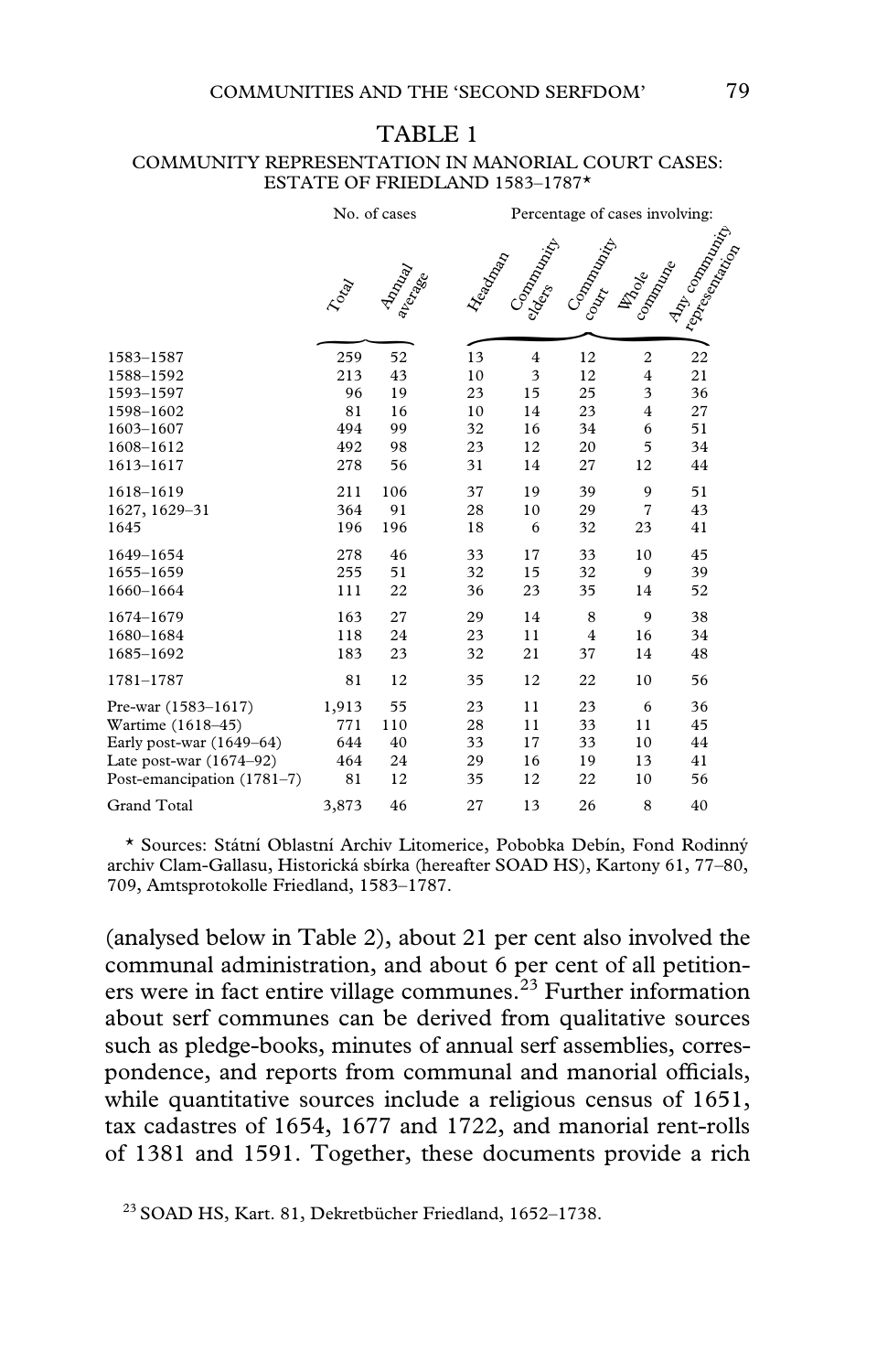picture of how communal and manorial institutions interacted and influenced the lives of individuals under the second serfdom.

II

#### THE THEORY OF MANORIAL DOMINANCE IN EARLY MODERN BOHEMIA

What light do Bohemian findings shed on the 'manorial dominance' theory, according to which the growing powers of noble landlords under the second serfdom progressively removed all important functions from serf communes? The central communal institution was the village court or council, chaired by the headman and manned by the group of village elders or 'swornmen' mentioned above. A good way to assess the strength of the commune is therefore to examine the records, coercive powers, sphere of jurisdiction, and independence of the village court and its officers. $24$ 

One justification for the widely held view that communal institutions were stifled by manorial ones during the second serfdom is the absence, in most east-Elbian societies, of the village court minutes that survive for many parts of western Europe.<sup>25</sup> In Bohemia, the only surviving documents generated by village courts are the *Schöppenbücher* (literally, 'village justices' books') which register land transfers with almost no details of other court activities, and which in any case were restricted to northern and

 $24$  For early but excellent summaries of older work on Bohemian communes, see Kamil Krofta, *Dejiny selského stavu* [History of Rural Landholdings] (Prague, 1919), esp. 137–43; František Vacek, 'Práva veské obce v 15. století' [Rights of Village Communities in the Fifteenth Century], *Agrární archiv*, iii (1916); František Vacek, 'Selský stav v Cechách v letech 1419–1620' [Rural Holdings in the Czech Lands in the Period 1419–1620], *Casopis pro dejiny venkova*, xiv (1927); xv (1928); xvi (1929). For somewhat more recent surveys, see esp. Josef Hanzal, 'Vesnická obec a samospráva v 16. a na pobátku 17. století' [Village Communities and Autonomy in the Sixteenth and Early Seventeenth Century], *Právnehistorické studie*, x (1964); Alois Míka, *Poddaný lid v Cechách v první polovine 16. století* [Serfs in the Czech Lands in the First Half of the Sixteenth Century] (Prague, 1960), esp. 139–40; Jirí Jirásek, 'Poddaní na panství olomouckého biskupství v druhé polovine 16. století' [Serfs on the Estate of the Bishopric of Olomouc in the Second Half of the Sixteenth Century], *Rozpravy Československé Akademie Věd*, 15th ser., lxvii, 10 (1957). For an excellent microlevel investigation, see Himl, *Die 'armben Leüte'*, esp. 150–81, 192–8.

<sup>25</sup> See also the findings for a south Bohemian estate in Himl, *Die 'armben Leüte'*, esp. 163–6, 169–70. On the survival of such village court minutes in Württemberg, see David Sabean, *Property, Production and Family in Neckarhausen, 1700–1870* (Cambridge, 1990), 72; Sheilagh Ogilvie, *State Corporatism and Proto-Industry: The Württemberg Black Forest, 1580–1797* (Cambridge, 1997), 57–9.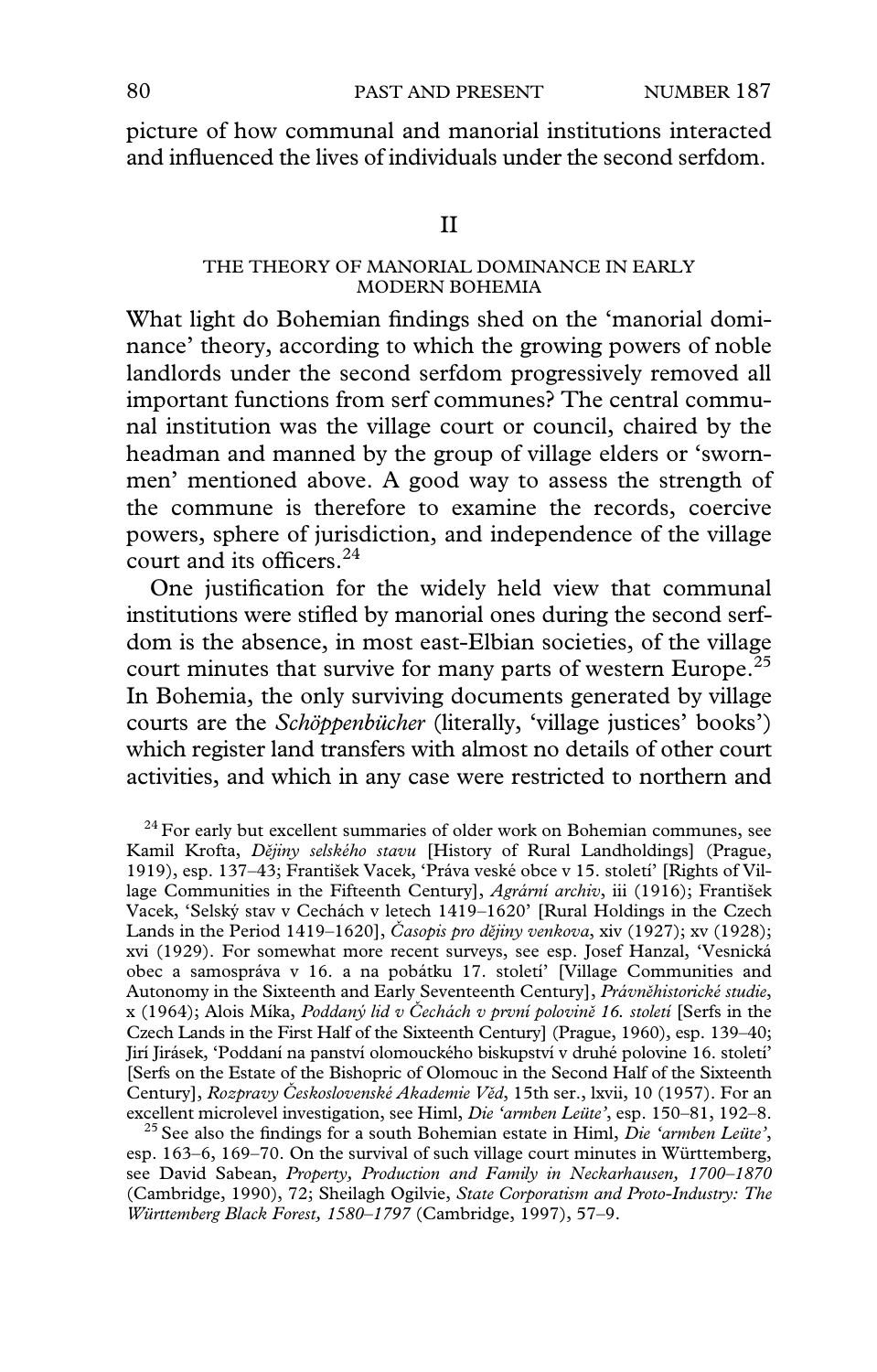#### TABLE 2

#### MIGRATION, LAND TRANSACTION AND MARRIAGE PERMITS: ESTATE OF FRIEDLAND\*

|                       | Migration or<br>emancipation<br>permits requested<br>in serf petitions |               | Land transaction<br>permits requested requested from<br>in serf petitions |               | Marriage permits<br>the manorial court |               |
|-----------------------|------------------------------------------------------------------------|---------------|---------------------------------------------------------------------------|---------------|----------------------------------------|---------------|
|                       | no.                                                                    | $\frac{0}{0}$ | no.                                                                       | $\frac{0}{0}$ | no.                                    | $\frac{0}{0}$ |
| Granted               | 27                                                                     | 25            | 25                                                                        | 26            | 37                                     | 33            |
| Granted conditionally | 46                                                                     | 43            | 36                                                                        | 38            | 43                                     | 39            |
| Granted partly        | 0                                                                      | $\Omega$      |                                                                           |               | 0                                      | 0             |
| Decision deferred     | 11                                                                     | 10            | 9                                                                         | 9             | 5                                      | 5             |
| Refused               | 22                                                                     | 21            | 25                                                                        | 26            | 20                                     | 18            |
| Unknown               | $\Omega$                                                               | $\Omega$      | $\Omega$                                                                  | $\Omega$      | 6                                      | 5             |
| Total                 | 106                                                                    | 99            | 96                                                                        | 100           |                                        | 100           |

\* Sources: For migration, emancipation and land transaction permits: SOAD HS, Kart. 81–2, Dekretbücher Friedland, 1652–82, petitions recorded for the period 9 November 1652 – 18 November 1682 (n = 3,644). For marriage permits: SOAD HS, Kart. 61, 77–80, 709, Amtsprotokolle Friedland, 1583–1692, all surviving manorial court cases for the pre-Emancipation period  $(n=3,792)$ .

Note: Percentage columns may not add up precisely to 100 per cent because of rounding.

north-eastern parts of the country.26 The *Jahrdingsprotokolle* (minutes of annual serf assemblies) are sometimes described as records of village court sittings, but were actually written up by the manorial officials, who also summoned and chaired the proceedings.<sup>27</sup>

<sup>26</sup> Štefanová, 'Herrschaft und Untertanen'; Štefanová, 'Zur Stellung der Untertanen in einer gutsherrschaftlichen Gesellschaft', esp. 221–2; Libuše Horáková, 'Vesnické konšelské knihy libereckého a frýdlantského panství' [Village *Schöppenbücher* on the Estates of Liberec and Frýdlant], *Archivní casopis*, xix (1969); Libuše Horáková, 'Poddanské pomery v dobe velkého povstání poddaného lidu v roce 1680' [The Conditions of the Serfs during the Period of the Great Serf Uprising of 1680], in *Sborník príspevku k dobe poddanského povstání roku 1680 v severních Cechách* [Collection of Contributions on the Epoch of the 1680 Serf Uprising in Northern Bohemia] (Prague, 1980); Libuše Horáková, 'Vesnické konšelské knihy na Clam-gallasovských panstvích: príspevek k dejinám poddanské správy' [*Schöppenbücher* on the Clam-Gallas Estates: A Contribution to the History of Serf Administration], *Sborník Severobeského muzea, Historia*, vii (1984). <sup>27</sup> These *Jahrdingsregister* can be found in SOAD HS, Kart. 315. The *Jahrdinge*

were not, as is sometimes claimed, communal court sittings: the latter took place in the absence of manorial officials in the village court itself with no surviving written record apart from the *Schöppenbücher*. The former, by contrast, were assemblies of household heads, often for as many as three villages at a time, presided over by one or two justices from each community but chaired by the manorial administrator. These assemblies were summoned, dominated and minuted by manorial officials, and cannot therefore be regarded as expressions of communal self-administration.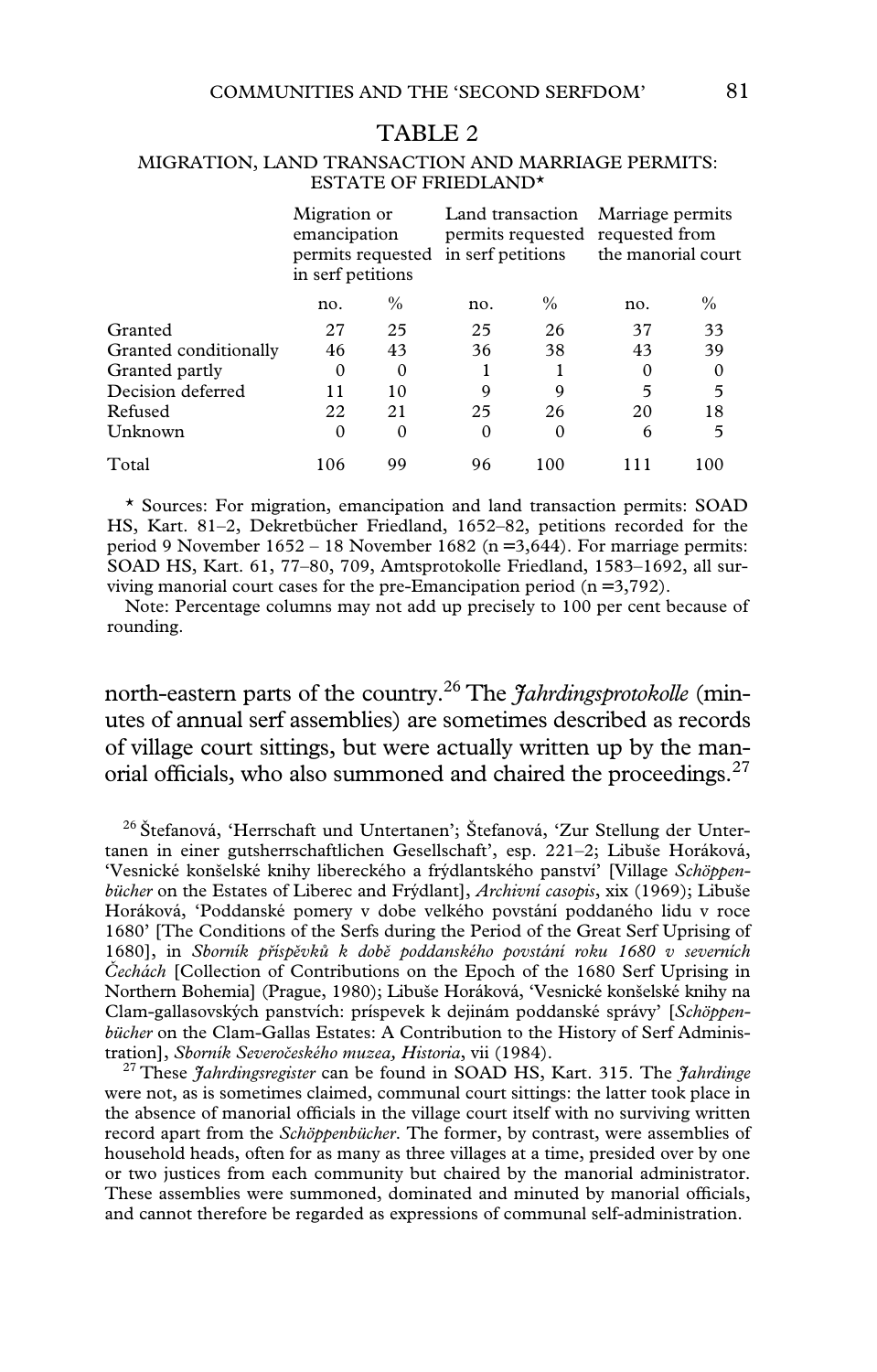But the fact that Bohemian village courts left no other *surviving* records does not mean that they did not *keep* them.

Careful analysis of manorial court minutes brings to light eight distinct forms of documentation which were written up by Bohemian communal courts and referred to by serfs, communes and manorial officers, but which have simply not survived to the present day. For one thing, there were declarations of village custom (*Weistümer* or *Rugen*), widely held to be lacking under the second serfdom,<sup>28</sup> but demonstrated to exist in Friedland villages, for instance by the complaint of two village headmen in 1610 that the schoolmaster was charging much more than 'in previous times' to write up the *Rugen*. 29 For another, there were community account-books, whose absence is also widely adduced as a sign of communal weakness under the second serfdom,<sup>30</sup> but whose maintenance was regarded as a normal part of the responsibilities of headman and communal elders in Friedland villages.<sup>31</sup> Thus in 1649 the villagers of Bernsdorf demanded that their headman and elders present their registers to prove that they had not been collecting excessive taxes and dues,<sup>32</sup> and on one Sunday in March 1681 this headman's successor got into conflict with his villagers 'when he sought to put the community accounts in order'.<sup>33</sup> Third, Friedland village courts wrote up purchase-slips (*Kaufzetteln*) for individual land transfers and debts, which were used by villagers, communal

<sup>28</sup> Günther Franz, *Geschichte des deutschen Bauernstandes vom frühen Mittelalter bis zum 19. Jahrhundert* (Stuttgart, 1970), 50, 53, 58, 62; Brenner, 'Agrarian Class Structure and Economic Development', 41–2. But see the discussion of such documents in areas of medieval German settlement in Bohemia in Hanzal, 'Vesnická obec a samospráva'; Ludwig Schlesinger, 'Deutschböhmische Dorfweistümer', Mitteilungen des Vereins für die Geschichte der Deutschen in Böhmen, xv (1876–7). *Mitteilungen des Vereins für die Geschichte der Deutschen in Böhmen, xv (1876–7).*<br><sup>29</sup> SOAD HS, Kart. 77, Amtsprot. 1609–11, fos. 37<sup>v</sup>–39<sup>v</sup>, 23 Mar. 1610: 'Vor

dießen Zeiten'. 30 Harnisch, 'Die Landgemeinde im ostelbischen Gebiet', 319; Hartmut

Harnisch, 'Gemeindeeigentum und Gemeindefinanzen im Spätfeudalismus: Problemstellungen und Untersuchungen zur Stellung der Landgemeinde', *Jahrbuch für*

*Regionalgeschichte*, viii (1981), 127, 139, 148.<br><sup>31</sup> SOAD HS, Kart. 78, Amtsprot. 1616–19, fo. 129<sup>r</sup>, 15 Nov. 1618; SOAD HS, Kart. 78, Amtsprot. 1616-19, fo. 131<sup>r</sup>, 27 Nov. 1618; SOAD HS, Kart. 79, Amtsprot. 1649-55, fo. 182<sup>v</sup>, 28 Sept. 1654; SOAD HS, Kart. 709, Amtsprot. 1685-7, fo. 18<sup>v</sup>, 11 Sept. 1685; SOAD HS, Kart. 709, Amtsprot. 1687-92, fo. 26<sup>r</sup>,

8 Nov. 1687.<br><sup>32</sup> SOAD HS, Kart. 79, Amtsprot. 1649–55, fos. 19<sup>v</sup>–20<sup>r</sup>

<sup>32</sup> SOAD HS, Kart. 79, Amtsprot. 1649–55, fos. 19<sup>v</sup>–20<sup>r</sup>, 7 Dec. 1649.<br><sup>33</sup> SOAD HS, Kart. 61, Amtsprot. 1674–81, fo. 42<sup>r</sup>, 15 Mar. 1681: 'alß selbige die Gemein Rechnung am Vergangenen sontage, habe Zur richtigkeit bringen wollen'.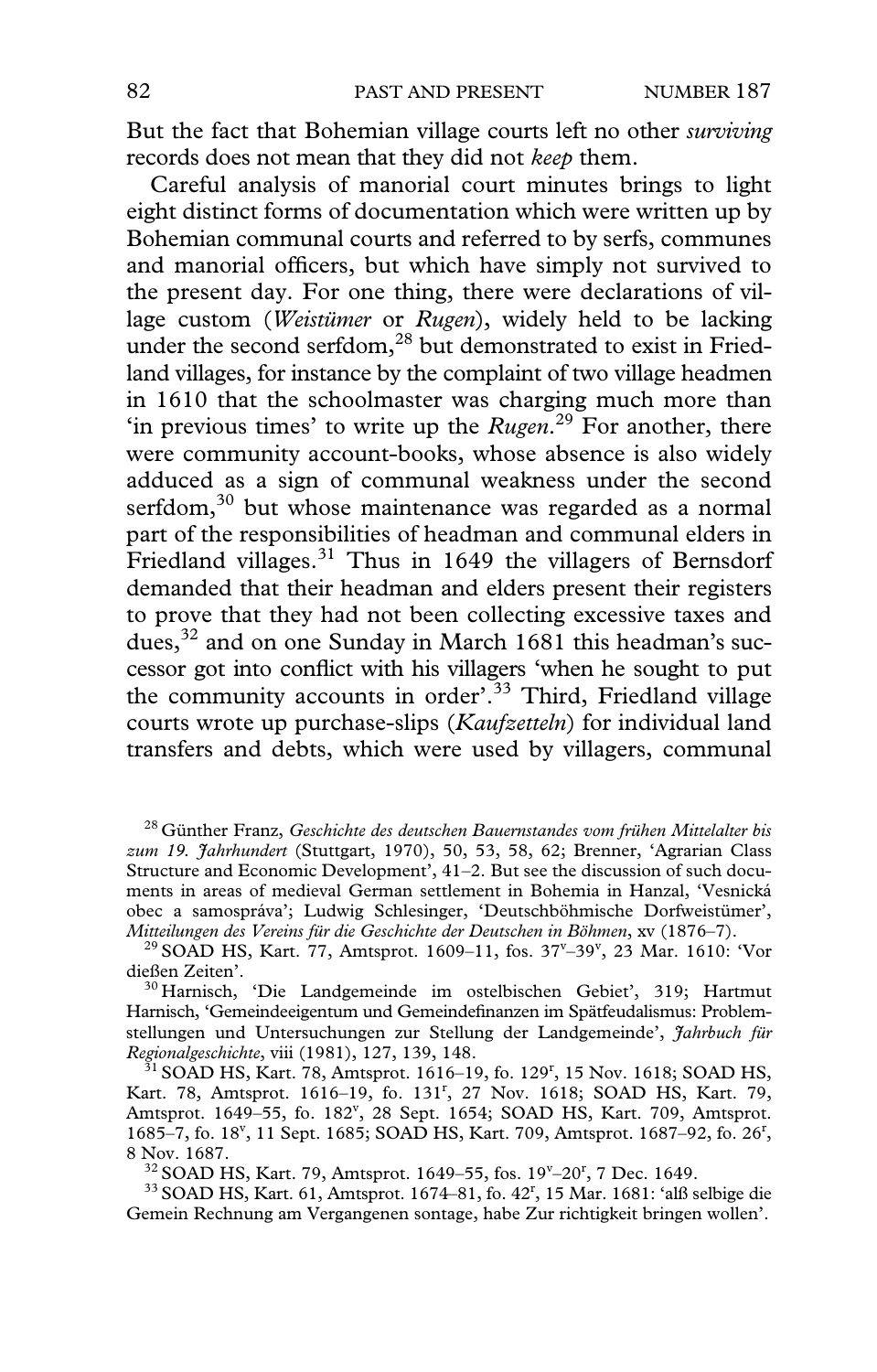officers and the manor in cases of conflict.<sup>34</sup> Fourth, village courts maintained lists of the village's members and their obligations to render dues, labour services and taxes, which the Friedland manor frequently demanded to inspect, and some of which survive in manorial archives.35 Fifth, village courts kept written records of witnesses' testimony, on which the manor relied in cases of illegitimate pregnancy,  $36$  disputes over manorial burdens,  $37$  physical violence, $38$  disposal of community property, $39$  and medical inspections of assault victims.<sup>40</sup> Sixth, Friedland village courts wrote up testimonials of good reputation for community members. $41$ Seventh, village courts transcribed and archived manorial commands.<sup>42</sup> Finally, village courts recorded declarations of loyalty for rebellious villagers vis-à-vis the lords of Friedland.<sup>43</sup>

These communal documents do not survive. They only come to light when one combs a large mass of manorial records in search of references to serf communes. Yet it is clear that such documents were systematically generated by normal administrative mechanisms within the commune. This is shown by allusions to administrative arrangements such as the *Schöppenladen* (literally, 'village justices' store' — a sort of village archive),  $44$ and to squabbles between village headmen over the services of

 $34$  SOAD HS, Kart. 315, Schriftstück 4, Jahrdings Artickeln 1620, fo. 15<sup>r-v</sup>, article 62; SOAD HS, Kart. 77, Amtsprot. 1604–6, fo. 3<sup>v</sup>, 27 Feb. 1604; SOAD HS, Kart. 77, Amtsprot. 1609-11, fo. 12<sup>v</sup>, 3 Nov. 1609; SOAD HS, Kart. 78, Amtsprot. 1630, second part of volume (for 1631), p. 27, 6 June 1631; SOAD HS, Kart. 79, Amtsprot. 1649-55, fo. 19<sup>r</sup>, 15 Dec. 1649; SOAD HS, Kart. 79, Amtsprot. 1655–6, fos.  $22^{\nu} - 23^{\nu}$ 

ot. 1655–6, fos. 22<sup>y</sup>–23<sup>r</sup>, 14 Mar. 1656.<br><sup>35</sup> SOAD HS, Kart. 77, Amtsprot. 1604–6, fo. 50<sup>v</sup>, 7 Oct. 1606; SOAD HS, Kart. 79, Amtsprot. 1655-6, fos. 22<sup>v</sup>-23<sup>r</sup>, 14 Mar. 1656; SOAD HS, Kart. 478, 'Vor Zeichniß der Gemein Bullen dorff', 26 Sept. 1677; SOAD HS, Kart. 478,

'Verzeuchnuß der Gemeyne Bertzdorff', 28 Sept. 1677.<br><sup>36</sup> SOAD HS, Kart. 79, Amtsprot. 1649–55, fos. 3<sup>v</sup>–4<sup>v</sup>

<sup>37</sup> SOAD HS, Kart. 79, Amtsprot. 1656–60, p. 120, 28 May 1659. 38 SOAD HS, 38 SOAD HS, Kart. 80, Amtsprot. 1661–4, p. 10, 12 Apr. 1661; SOAD HS, Kart. 80, Amtsprot. 1661–4, p. 111, 8 May 1664.<br><sup>39</sup> SOAD HS, Kart. 80, Amtsprot. 1661–4, p. 92, 12 June 1663.<br><sup>40</sup> SOAD HS, Kart. 709, Amtsprot. 1687–92, fo. 23<sup>v</sup>, 14 Sept. 1687.

<sup>41</sup> SOAD HS, Kart. 78, Amtsprot. 1630-1, p. 1, 14 Jan. 1630; SOAD HS, Kart. 709, Amtsprot. 1685-7, fo. 22<sup>r</sup>, 27 Nov. 1685.

 $42$  SOAD HS, Kart. 709, Amtsprot. 1685–7, fo. 50<sup>v</sup>, 16 Jan. 1687.

<sup>43</sup> SOAD HS, Kart. 709, Amtsprot. 1687-92, fo. 43<sup>v</sup>, 24 Nov. 1688. <sup>43</sup> SOAD HS, Kart. 709, Amtsprot. 1687–92, fo. 43<sup>v</sup>, 24 Nov. 1688.<br><sup>44</sup> SOAD HS, Kart. 77, Amtsprot. 1604–6, fo. 3<sup>v</sup>, 27 Feb. 1604; SOAD HS,

Kart. 709, Amtsprot. 1685-7, fo. 33<sup>r</sup>, 5 June 1686; SOAD HS, Kart. 709, Amtsprot. 1685-7, fo. 50', 16 Jan. 1687; SOAD HS, Kart. 709, Amtsprot. 1685-7, fo.  $52^r$ , 16 Jan. 1687.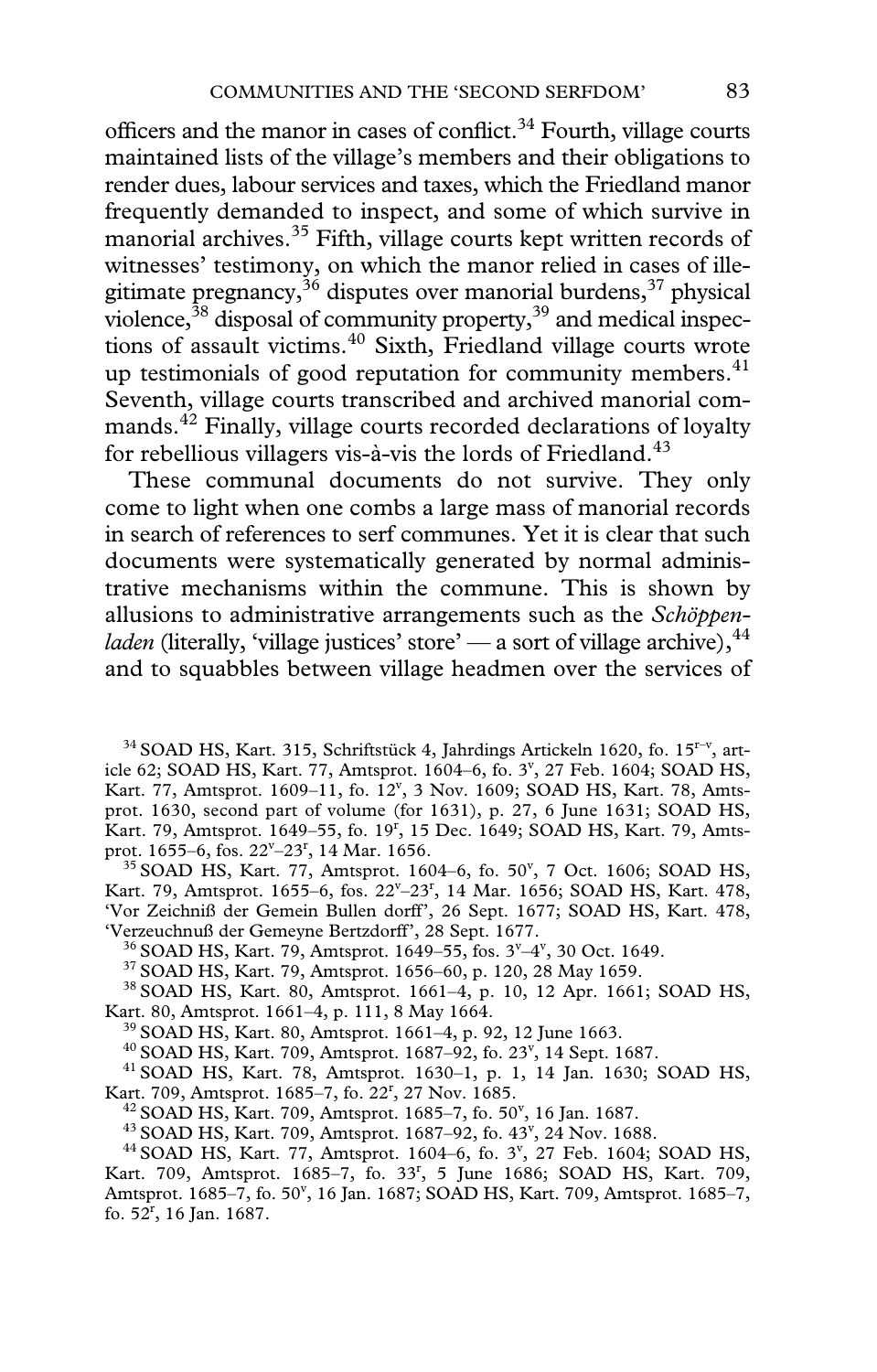shared village clerks.45 In short, the *non-survival* of communal documentation in many east-Elbian societies does not mean that it never existed. It was not the weakness or inactivity of serf communes but their relationship with the manorial administration, their subsequent history and their economic circumstances, which prevented their archives from surviving into the modern era.

A second widely held view is that communal courts lost power under the second serfdom, as the overlord established a monopoly of coercion for his own manorial courts.46 But careful collation of references to communal courts in manorial documents refutes this assumption. A Friedland village court was endowed with a broad range of powers to compel obedience to its decisions. It had the power to order people to name pledges to pay debts,  $47$ report to the manorial court, $48$  report back to the village court itself,<sup>49</sup> and refrain from pursuing the conflict which had brought them before the village court in the first place.<sup>50</sup> The village court as a whole, and the headman and elders as its officers, had the power to incarcerate offenders in the stocks or village jail, or confine them in chains in the village tavern.<sup>51</sup> Occasionally the manor reproved a village court for incarcerating someone

 $^{45}$  SOAD HS, Kart. 77, Amtsprot. 1609–11, fos. 37<sup>v</sup>–39<sup>v</sup>, 23 Mar. 1610; SOAD HS, Kart. 80, Amtsprot. 1661–4, p. 92, 12 June 1663; SOAD HS, Kart. 77, Bürgschaftsbuch 1593-1610, fo. 95<sup>v</sup>, 29 May 1607; SOAD HS, Kart. 78, Amtsprot. 1616–19, fos.  $168^{\nu}$ ,  $170^{\nu}$ –171<sup>r</sup>

<sup>46</sup> See the findings reported in Rudert, 'Gutsherrschaft und ländliche Gemeinde', esp. 207–9.<br><sup>47</sup> SOAD HS, Kart. 77, Amtsprot. 1609–11, fo. 3<sup>v</sup>, 22 Aug. 1609; SOAD HS,

Kart. 77, Amtsprot. 1604-6, fo. 28<sup>v</sup>, 12 Mar. 1605.

art. 77, Amtsprot. 1604–6, fo. 28<sup>v</sup>, 12 Mar. 1605.<br><sup>48</sup> SOAD HS, Kart. 77, Bürgschaftsbuch 1593–1610, fo. 84<sup>v</sup>, 6 June 1606; SOAD HS, Kart. 78, Amtsprot. 1649-55, fos.  $61^\circ$ -63 $^\circ$ 

<sup>49</sup> SOAD HS, Kart. 78, Amtsprot. 1616–19, fo. 180<sup>r–v</sup>, 8 July 1619; SOAD HS, Kart. 78, Amtsprot. 1616-19, fo. 186<sup>r</sup>, 15 June 1619; SOAD HS, Kart. 709, Amtsprot. 1685-7, fo. 45<sup>r</sup>, 17 Dec. 1686.

ntsprot. 1685–7, fo. 45<sup>r</sup>, 17 Dec. 1686.<br><sup>50</sup> SOAD HS, Kart. 77, Bürgschaftsbuch 1593–1610, fo. 54<sup>v</sup>, 24 July 1604; SOAD HS, Kart. 77, Amtsprot. 1609-11, fo. 45<sup>v</sup>, 20 Apr. 1610; SOAD HS, Kart. 77, Amtsprot. 1611–16, fo. 3<sup>r</sup>, 9 June 1611; SOAD HS, Kart. 78, Amtsprot. 1616-19, fo. 157<sup>v</sup>, 7 Mar. 1619; SOAD HS, Kart. 78, Amtsprot. 1630-1, second

part of volume (for 1631), p. 10, 7 Mar. 1631.<br><sup>51</sup> SOAD HS, Kart. 77, Amtsprot. 1604–6, fo. 1<sup>r</sup>, 21 Feb. 1604; SOAD HS, Kart. 77, Amtsprot. 1609-11, fo. 16<sup>r</sup>, 10 Nov. 1609; SOAD HS, Kart. 77, Amtsprot. 1609–11, fo. 56<sup>r</sup>, 28 May 1610; SOAD HS, Kart. 78, Amtsprot. 1616–19, fo. 93<sup>v</sup>, 12 May 1618; SOAD HS, Kart. 78, Amtsprot. 1616-19, fo. 179<sup>v</sup>, 8 July 1619; SOAD HS, Kart. 78, Amtsprot. 1627, fo. 44<sup>r</sup>, 16 Oct. 1627; SOAD HS, Kart. 80, Amtsprot. 1661–4, p. 32, 4 July 1661; SOAD HS, Kart. 80, Amtsprot. 1661–4, p. 78, 23 Sept. 1662; SOAD HS, Kart. 77, Bürgschaftsbuch 1593–1610,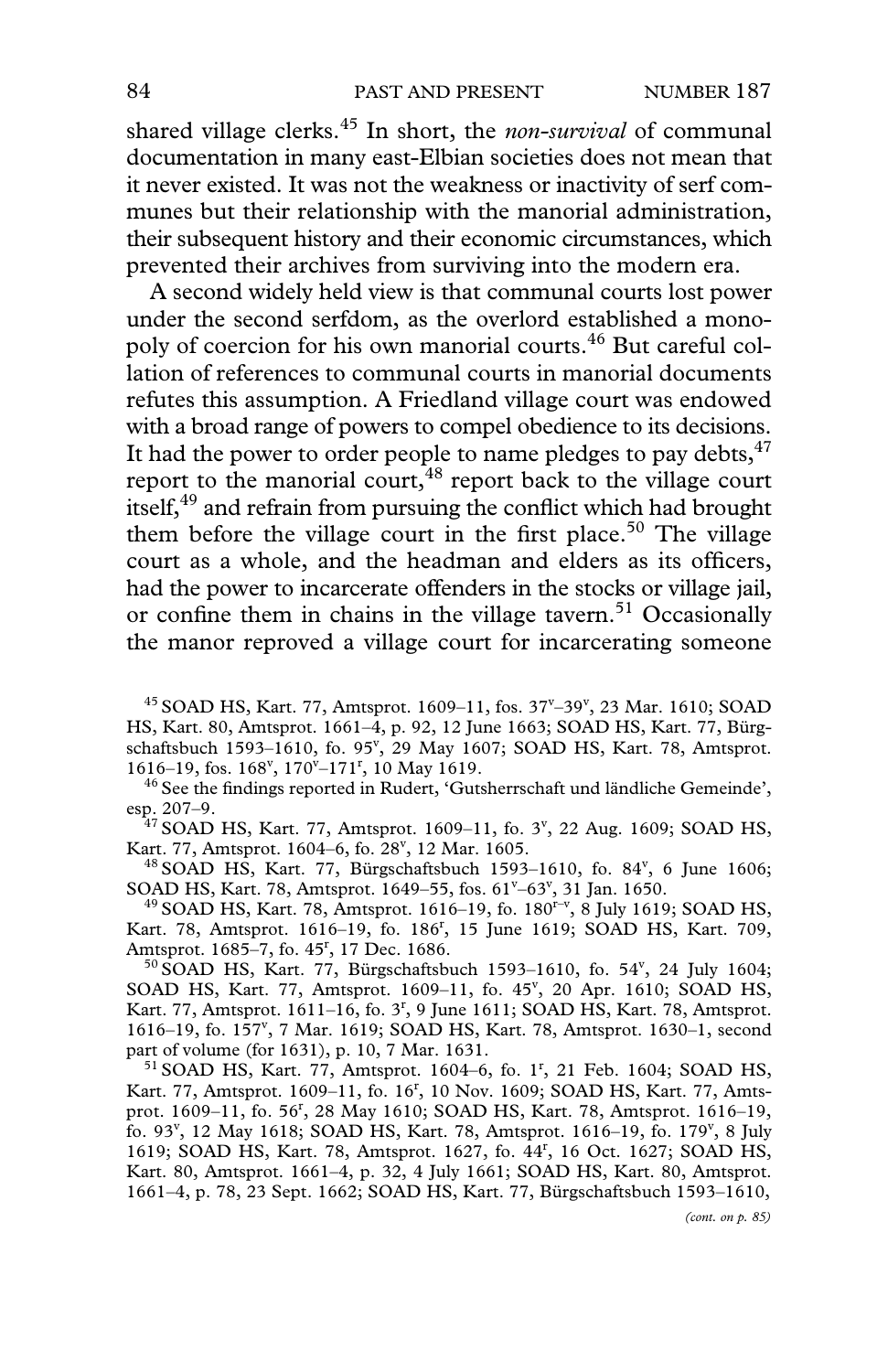with particular cruelty or without informing the manor, as in 1686 when a Berttelsdorf man was accused of theft in Ebersdorf, beaten by his accuser, and then 'thrown into the stocks by the Ebersdorf village court, and left lying there for 5 days' without medical care until he confessed.<sup>52</sup> But it was much more common for the manor to support the village court in its decision to incarcerate,<sup>53</sup> to instruct village courts to lock up offenders,<sup>54</sup> and to punish serfs who resisted or escaped from village incarceration,55 sometimes explicitly ordering a recalcitrant villager 'in future to show himself true and obedient to his gracious manorial overlord, the manorial court, and also the village court, at all times'.<sup>56</sup> It is thus inappropriate to envisage communal and manorial courts as competing for a monopoly of coercion. In the vast majority of cases, the manor supported the powers of the village court and enjoyed the latter's support in return.

A third justification for portraying communes as powerless under the second serfdom is that they are supposed to have lacked financial independence. But Friedland communities bought, sold and leased land for communal ends. Thus in 1615 the village elders of Bernsdorf reported to the manorial court that the commune had agreed to purchase a peasant holding to turn into a vicarage farm so that they could have their own

*(n. 51 cont.)*

fos. 12<sup>v</sup>-13<sup>r</sup>, 18 Sept. 1594; SOAD HS, Kart. 77, Amtsprot. 1609-11, fo. 71<sup>v</sup>, 24 July 1610; SOAD HS, Kart. 77, Amtsprot. 1609-11, fo. 93<sup>v</sup>, 8 Apr. 1611; SOAD HS, Kart. 709, Amtsprot. 1685-7, fo. 39", 31 Aug. 1686; SOAD HS, Kart. 77, Bürgschaftsbuch 1593–1610, fo. 54r , 3 Apr. 1604; SOAD HS, Kart. 77, Amtsprot. 1609-11, fo. 94<sup>v</sup>, 2 May 1611; SOAD HS, Kart. 79, Amtsprot. 1649-55, fos. 88<sup>v</sup>-89<sup>r</sup>, 28 May 1650; SOAD HS, Kart. 79, Amtsprot. 1649-55, fo. 179<sup>v</sup>, 14 Mar. 1654; SOAD HS, Kart. 709, Amtsprot. 1687-92, fo. 10<sup>r</sup>, 23 May 1687. ar. 1654; SOAD HS, Kart. 709, Amtsprot. 1687–92, fo. 10<sup>r</sup>, 23 May 1687.<br><sup>52</sup> SOAD HS, Kart. 709, Amtsprot. 1685–7, fo. 45<sup>v</sup>, 3 Dec. 1686: 'Von dem

Ebersdorffer gerichten in stock geworffen, Vndt bies aufn 5:ten tag darinnen liegen lassen'.<br><sup>53</sup> SOAD HS, Kart. 79, Amtsprot. 1655–6, fo. 7<sup>r</sup>, 21 Dec. 1655.

<sup>33</sup> SOAD HS, Kart. 79, Amtsprot. 1655–6, fo. 7<sup>r</sup>, 21 Dec. 1655.<br><sup>54</sup> SOAD HS, Kart. 78, Amtsprot. 1616–19, fo. 93<sup>v</sup>, 12 May 1618; SOAD HS, Kart. 78, Amtsprot. 1616-19, fo. 157<sup>v</sup>, 7 Mar. 1619; SOAD HS, Kart. 78, Amts-

prot. 1630–1, second part of volume (for 1631), p. 10, 7 Mar. 1631.<br><sup>55</sup> SOAD HS, Kart. 77, Amtsprot. 1583–92, fo. 21<sup>v</sup>, 16 Jan. 1586; SOAD HS, Kart. 77, Amtsprot. 1604-6, fo. 13<sup>v</sup>, 3 July 1604; SOAD HS, Kart. 77, Bürgschaftsbuch 1593-1610, fo. 96<sup>v</sup>, 14 Oct. 1607; SOAD HS, Kart. 77, Bürgschaftsbuch 1593-1610, fo. 103<sup>v</sup>, 7 Nov. 1609; SOAD HS, Kart. 77, Bürgschaftsbuch 1593-1610, fo. 105<sup>r</sup>, 8 Feb. 1610; SOAD HS, Kart. 79, Amtsprot. 1650-1, fo. 42<sup>v</sup>, 28 May 1651; SOAD HS, Kart. 709, Amtsprot. 1687-92, fo. 27<sup>v</sup>, 17 Nov. 1687.

ay 1651; SOAD HS, Kart. 709, Amtsprot. 1687–92, fo. 27<sup>v</sup>, 17 Nov. 1687.<br><sup>56</sup> SOAD HS, Kart. 709, Amtsprot. 1687–92, fo. 27<sup>v</sup>, 17 Nov. 1687: 'Hienführo treu Vndt gehorsamb seiner gned.: Obrigkeit, dem Ambt, als auch den Gerichten iederzeit sich bezeugen woll'.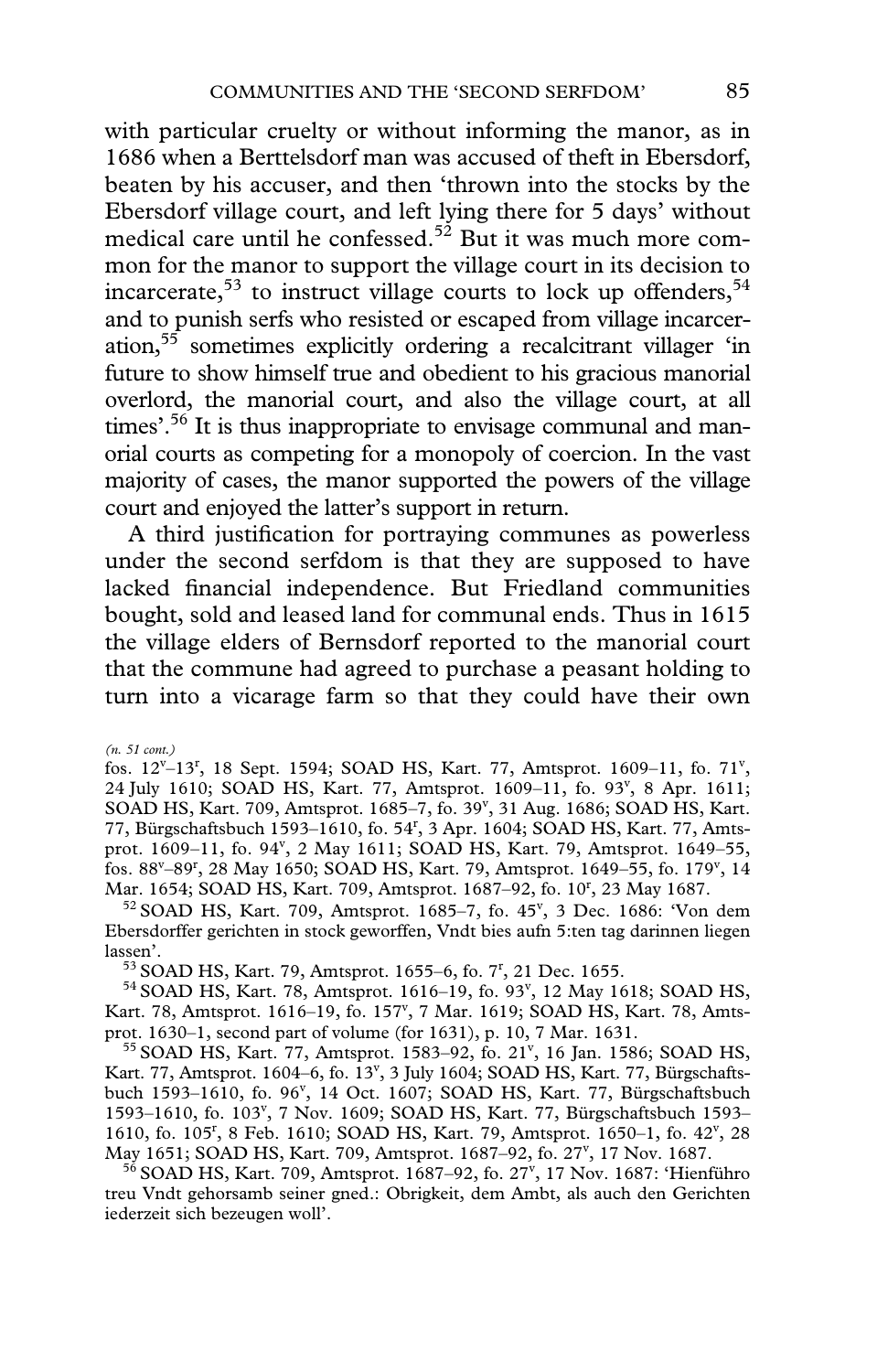pastor.57 In 1661 the community of Arnsdorf leased pastures from the manor for 28 *Gulden* annually.58 In 1668 'the community in Berttelsdorf had 10 plots of land appertaining to it, and the revenues collected from them were used for the school, and the remainder was allocated to the accounts of community elders'.<sup>59</sup> In 1675 the village officers of Göhe sold a parcel on the commons 'in the name of the whole community' to turn into a new serf holding.<sup>60</sup> Two villages — Bernsdorf in 1629 and Raspenau in 1631 — bought grain collectively, although this may have been an exceptional response to wartime shortages. $61$  Communities collectively financed the establishment of local infrastructure, as in 1657 when Olbersdorf was permitted to build a sawmill,  $62$ in 1658 when Wittig was allowed to build a smithy<sup>63</sup> or in 1662 when Dittersbach was forbidden to build a grain mill.<sup>64</sup> In 1685, villagers from Priedlanz complained that the headman 'had not yet paid 3 *Gulden* for sheep he had purchased from the community'.<sup>65</sup> In 1674, conflict arose between the Rückersdorf village officers and seven poorer villagers who 'took it upon themselves . . . to make unusual dispositions with the communal moneys'.<sup>66</sup> The communal court functioned as an official depository for disputed cash,  $67$  bad coinage proffered in payment of debts,  $68$ 

 $57$  SOAD HS, Kart. 77, Amtsprot. 1611–16, fo. 112<sup>r</sup>, 2 June 1615.

 $58$  SOAD HS, Kart. 81, Dekretb. 1652–62, fo. 79<sup>v</sup>, 24 Apr. 1661.

<sup>59</sup> SOAD HS, Kart. 81, Dekretb. 1668–9, p. 10, 28 July 1668: '10 Plänel . . . der Gemeinde Zu Berzdorff Zu stendig geweßen, Vnnd daß Jenige, waß daruon ein genohmmen, Zur Schulen Verwendet, Vnnd daß übrige den Gemein Eltisten

<sup>60</sup> Štefanová, 'Zur Stellung der Untertanen in einer gutsherrschaftlichen Gesellschaft', 222–3; Štefanová, 'Herrschaft und Untertanen', 205–6.

 $<sup>61</sup>$  SOAD HS, Kart. 78, Amtsprot. 1630–1, 22 Apr. 1631, second part of volume</sup> (for 1631), p. 24 (purchase occurred 1629, payment still outstanding 1631); SOAD HS, Kart. 78, Amtsprot. 1630–1, 30 Aug. 1631, second part of volume (for 1631), p. 48 (purchase occurred sometime prior to 1631).

 $62$  SOAD HS, Kart. 81, Dekretb. 1652–7, fo. 44<sup>r</sup>, 12 Sept. 1657.<br> $63$  SOAD HS, Kart. 81, Dekretb. 1656–63, p. 47, 25 June 1658.

<sup>62</sup> SOAD HS, Kart. 81, Dekretb. 1652–7, fo. 44<sup>r</sup>, 12 Sept. 1657.<br><sup>63</sup> SOAD HS, Kart. 81, Dekretb. 1656–63, p. 47, 25 June 1658.<br><sup>64</sup> SOAD HS, Kart. 81, Dekretb. 1656–63, p. 163, 1 Feb. 1662.<br><sup>65</sup> SOAD HS, Kart. 709, Amts

Schaafe von der Gemeinde 3 f. nicht bezahlet hette'.<br><sup>66</sup> SOAD HS, Kart. 61, Amtsprot. 1674–81, fo. 2<sup>r</sup>, 17 Sept. 1674: 'haben sie sich hochsträfflicher weißen Vnterstanden . . . Vnngewöhnliche dispositiones mit der Gemeine geldern Zue machen'.

Gemeine geldern Zue machen'.<br><sup>67</sup> SOAD HS, Kart. 78, Amtsprot. 1629, fo. 4<sup>r</sup>, 4 Apr. 1629; SOAD HS, Kart. 78, Amtsprot. 1627, fo. 1<sup>v</sup>, 4 Feb. 1627; SOAD HS, Kart. 78, Amtsprot. 1629, Zettel  $8^{\rm v}-9^{\rm r}$ 

ttel 8<sup>v\_9r</sup>, assumed 25 May 1629 – 1 June 1629.<br><sup>68</sup> SOAD HS, Kart. 78, Amtsprot. 1629, fo. 4<sup>r</sup>, 4 Apr. 1629; SOAD HS, Kart. 78, Amtsprot. 1627, fo. 1<sup>v</sup>, 4 Feb. 1627.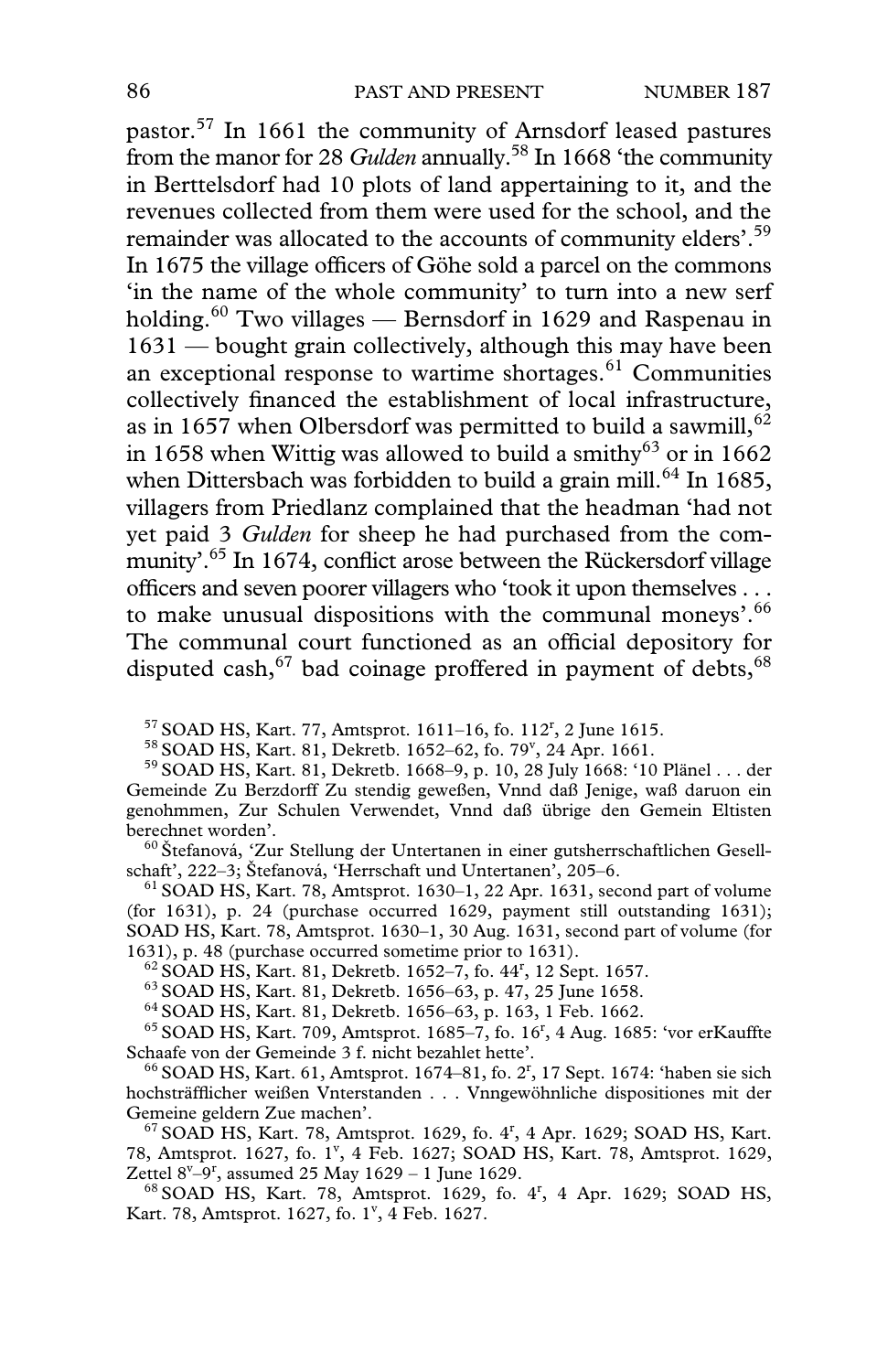confiscated alcohol,<sup>69</sup> stolen grain<sup>70</sup> and stolen horses.<sup>71</sup> Finally, the village court levied fines, although generally in beer rather than cash, $72$  and collected 'court expenses' $73$  and 'consumption costs' from litigants.74 Bohemian communes therefore did exercise a range of financial powers.<sup>75</sup>

A fourth widely held view is that under the second serfdom communal courts enjoyed a diminished jurisdiction over a very limited range of activities, mainly family spats and neighbourly conflicts; they could not hear cases that were more important or involved outsiders.76 But the Friedland documents cast doubt on this view. Certainly, village courts did hear familial and interpersonal conflicts within the village, including disputes over land sales,  $77$ inheritance,<sup>78</sup> cash legacies,<sup>79</sup> retirement contracts,<sup>80</sup> building permits,  $81$  boundary disputes,  $82$  defamation,  $83$  physical assaults  $84$ 

 $69$  SOAD HS, Kart. 79, Amtsprot. 1649–55, fo. 75<sup>r</sup>, 2 Apr. 1650.

<sup>70</sup> SOAD HS, Kart. 77, Amtsprot. 1609–11, fo. 84<sup>r</sup>, 29 Nov. 1610.

 $71$  SOAD HS, Kart. 78, Amtsprot. 1627, fo. 38<sup>v</sup>, 4 Sept. 1627.

<sup>71</sup> SOAD HS, Kart. 78, Amtsprot. 1627, fo. 38<sup>v</sup>, 4 Sept. 1627.<br><sup>72</sup> SOAD HS, Kart. 77, Bürgschaftsbuch 1593–1610, fo. 54<sup>v</sup>, 24 July 1604; SOAD HS, Kart. 79, Amtsprot. 1649-55, fo. 96<sup>r</sup>, 4 June 1650; SOAD HS, Kart. 80, Amtsprot. 1661–4, p. 81, 31 Jan. 1663; SOAD HS, Kart. 80, Amtsprot. 1661–4, pp. 16–17, 26 May 1661; SOAD HS, Kart. 80, Amtsprot. 1661–4,

pp. 63–4, 19 Aug. 1662.<br><sup>73</sup> SOAD HS, Kart. 77, Amtsprot. 1604–6, fo. 13<sup>r</sup>, 3 July 1604; SOAD HS, Kart. 709, Amtsprot. 1687-92, fo. 11<sup>r</sup>, 23 May 1687; SOAD HS, Kart. 709, Amtsprot.  $1687-92$ , fo.  $6^r$ , 4 Mar. 1687.

ot. 1687–92, fo. 6<sup>r</sup>, 4 Mar. 1687.<br><sup>74</sup> SOAD HS, Kart. 77, Bürgschaftsbuch 1593–1610, fo. 71<sup>r</sup>, 2 Aug. 1605; SOAD HS, Kart. 80, Amtsprot. 1661–4, p. 64, 19 Aug. 1662; SOAD HS, Kart. 709, Amtsprot. 1685–7, fo. 34<sup>r</sup>, 5 June 1686.

 $<sup>75</sup>$  On the financial powers of village communes on the southern Bohemian estate</sup> of Ceský Krumlov / Krumau, see Himl, *Die 'armben Leüte'*, esp. 163–6, 169–70; for analogous findings for Upper Lusatia under the second serfdom, see Rudert, 'Gutsherrschaft und ländliche Gemeinde', 200-1, 205-6.

<sup>76</sup> Blaschke, 'Dorfgemeinde und Stadtgemeinde in Sachsen', 121–2, 131–2; Enders, 'Die Landgemeinde in Brandenburg', 200; Wilhelm Weizsäcker, 'Das deutsche Recht der bäuerlichen Kolonisten Böhmens und Mährens im XIII. und XIV. Jahrhunderte', Mitteilungen des Vereins für die Geschichte der Deutschen in Böhmen, li (1913), 532. *Mitteilungen des Vereins für die Geschichte der Deutschen in Böhmen*, li (1913), 532. 77 SOAD HS, Kart. 77, Amtsprot. 1604–6, fo. 3<sup>r</sup> , 27 Feb. 1604; SOAD HS,

Kart. 77, Amtsprot. 1609-11, fo. 45°, 16 Apr. 1610; SOAD HS, Kart. 709, Amtsprot. 1687–92, fo. 28<sup>r</sup>, 24 Nov. 1687.

<sup>78</sup> SOAD HS, Kart. 79, Amtsprot. 1650–1, fo. 27<sup>r</sup>, 4 Apr. 1651.<br><sup>79</sup> SOAD HS, Kart. 79, Amtsprot. 1650–1, fo. 29<sup>r-v</sup>, 13 Apr. 1651.

<sup>78</sup> SOAD HS, Kart. 79, Amtsprot. 1650–1, fo. 27<sup>r</sup>, 4 Apr. 1651.<br><sup>79</sup> SOAD HS, Kart. 79, Amtsprot. 1650–1, fo. 2<sup>9r–v</sup>, 13 Apr. 1651.<br><sup>80</sup> SOAD HS, Kart. 77, Amtsprot. 1604–6, fo. 2<sup>v</sup>, 27 Feb. 1604; SOAD HS, Kart. 79, Amtsprot. 1649–55, fo. 96<sup>r</sup>, 4 June 1650.

 $81$  SOAD HS, Kart. 78, Amtsprot. 1645, fo. 39<sup>v</sup>, 17 June 1645.

 $^{81}$  SOAD HS, Kart. 78, Amtsprot. 1645, fo. 39<sup>v</sup>, 17 June 1645.<br><sup>82</sup> SOAD HS, Kart. 77, Amtsprot. 1604–6, fo. 34<sup>r</sup>, 4 June 1605; SOAD HS, Kart. 709, Amtsprot. 1685-7, fo. 13<sup>r</sup>, 25 May 1685.

 $83$  SOAD HS, Kart. 77, Amtsprot. 1604–6, fo. 37<sup>r</sup>, 12 July 1605.

<sup>83</sup> SOAD HS, Kart. 77, Amtsprot. 1604–6, fo. 37<sup>r</sup>, 12 July 1605.<br><sup>84</sup> SOAD HS, Kart. 77, Amtsprot. 1611–16, fos. 1<sup>v</sup>–2<sup>r</sup>, 21 May 1611.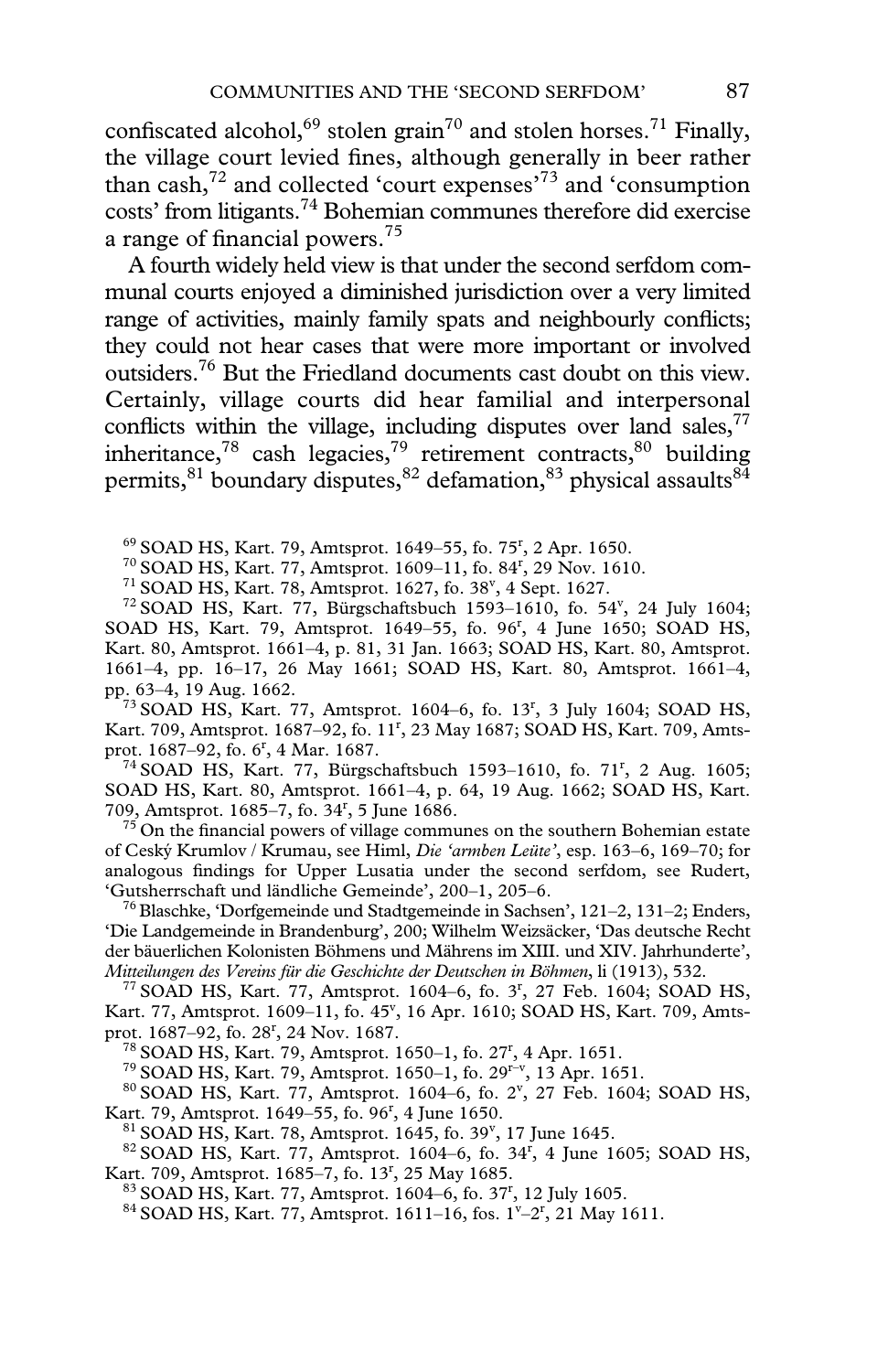and theft.85 But the business of Friedland village courts extended much more widely. First, debts were initially registered in the village court and only came before the manorial court when communal court decisions were repeatedly violated.<sup>86</sup> Second, village courts were the first place for reporting accusations of serious physical assault,  $87$  including manslaughter, as in 1685 when a Schönwald villager accused his brother-in-law of beating his sister to death.<sup>88</sup> Third, although theft is widely regarded as a serious crime which only higher courts could decide, in practice village courts did hear theft accusations, as demonstrated above by the jailing of a thief by the Ebersdorf village court.<sup>89</sup> Fourth, village courts were the first place for resolution of sexual offences, not just fornication and illegitimate pregnancy,<sup>90</sup> but adultery<sup>91</sup> and infanticide.<sup>92</sup> Before the whole question was politicized during the Thirty Years War, Friedland village courts also dealt with religious offences, as in 1611 when the headman and elders of Einsiedel imprisoned one of their villagers because he 'cursed very much, called names and blasphemed God horribly'.<sup>93</sup> Furthermore, Friedland communal courts heard cases involving not only inhabitants of their own village, but also members of other villages on the estate,  $94$  inhabitants of

<sup>85</sup> SOAD HS, Kart. 709, Amtsprot. 1685–7, fo. 10<sup>v</sup>, 8 May 1685.<br><sup>86</sup> SOAD HS, Kart. 77, Amtsprot. 1609–11, fo. 3<sup>v</sup>, 22 Aug. 1609; SOAD HS, Kart. 77, Amtsprot. 1609-11, fo. 92<sup>v</sup>, 12 Mar. 1611; SOAD HS, Kart. 77, Amtsprot. 1583-92, fo. 36<sup>v</sup>, 9 Apr. 1587; SOAD HS, Kart. 77, Amtsprot. 1604-6, fo. 40<sup>r</sup>,

21 Oct. 1605.<br><sup>87</sup> SOAD HS, Kart. 78, Amtsprot. 1645, fo. 39<sup>r</sup>, 17 June 1645; SOAD HS, Kart. 80, Amtsprot. 1661–4, p. 111, 8 May 1664; SOAD HS, Kart. 77, Bürgschaftsbuch 1593-1610, fo. 65<sup>v</sup>, 21 Apr. 1605; SOAD HS, Kart. 79, Amtsprot. 1650-1, fo. 2<sup>v</sup>, 18 Oct. 1650; SOAD HS, Kart. 80, Amtsprot. 1661–4, p. 98, 19 June 1663. <sup>88</sup> SOAD HS, Kart. 709, Amtsprot. 1685–7, fo. 6<sup>v</sup>, 30 Apr. 1685.

 $89$  For the Ebersdorf case, see n. 52 above. For additional examples of village courts hearing theft accusations, see SOAD HS, Kart. 77, Bürgschaftsbuch 1593–1610, fo.  $72^{\rm v}$ , 13 Sept. 1605; SOAD HS, Kart. 77, Amtsprot. 1611–16, fo. 6<sup>r</sup>, 4 July 1611; SOAD HS, Kart. 78, Amtsprot. 1616-19, fo. 55<sup>v</sup>, 28 Oct. 1617; SOAD HS,

Kart. 80, Amtsprot. 1661–4, p. 81, 31 Jan. 1663.<br><sup>90</sup> SOAD HS, Kart. 78, Amtsprot. 1629, fo. 1<sup>v</sup>, 15 Mar. 1629; SOAD HS, Kart. 709, Amtsprot. 1685-7, fo. 39<sup>v</sup>, 31 Aug. 1686.

art. 709, Amtsprot. 1685–7, fo. 39<sup>v</sup>, 31 Aug. 1686.<br><sup>91</sup> SOAD HS, Kart. 78, Amtsprot. 1629, fo. 27<sup>r</sup>, 7 Feb. 1630; SOAD HS, Kart. 77, Amtsprot. 1611–16, fo. 3<sup>r</sup>, 9 June 1611.<br><sup>92</sup> SOAD HS, Kart. 79, Amtsprot. 1656–60, p. 14, 23 Nov. 1656. art. 77, Amtsprot. 1611–16, fo. 3<sup>r</sup>, 9 June 1611.<br><sup>92</sup> SOAD HS, Kart. 79, Amtsprot. 1656–60, p. 14, 23 Nov. 1656.<br><sup>93</sup> SOAD HS, Kart. 77, Amtsprot. 1609–11, fos. 94<sup>v</sup>–95<sup>r</sup>, 2 May 1611: 'sehr

geflucht Vnnd gescholten Vnnd gotte greülich. gelestert'.

<sup>94</sup> SOAD HS, Kart. 77, Amtsprot. 1604-6, fo. 13<sup>r</sup>, 3 July 1604; SOAD HS, Kart. 77, Amtsprot. 1604–6, fo.  $9^{\nu}$ , 24 Apr. 1604; SOAD HS, Kart. 78, Amtsprot. 1627, fo. 11<sup>v</sup>, 12 Mar. 1627.

 $85$  SOAD HS, Kart. 709, Amtsprot. 1685–7, fo. 10<sup>v</sup>, 8 May 1685.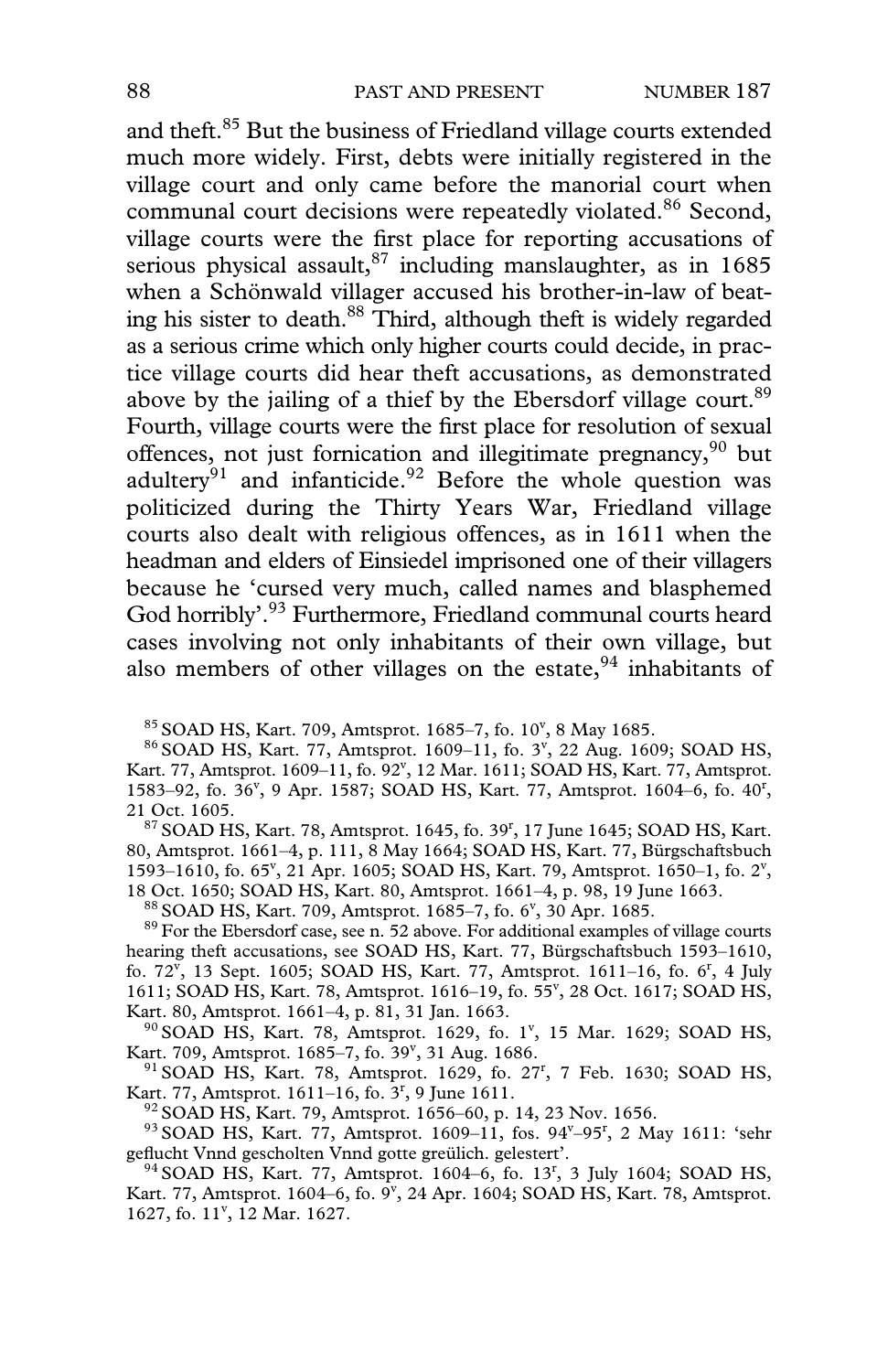towns,<sup>95</sup> minor manorial officials such as the *Vogt* (demesne-farm manager),  $96$  and even people from outside the estate altogether.  $97$ Far from seeking to diminish the jurisdiction of communal courts, the manor relied on them for a great deal of ordinary contract enforcement and conflict resolution, and punished those who, like two Rückersdorf villagers in 1611, 'ignored the village court and wanted to take matters into their own hands'.<sup>98</sup>

A final assumption about communal institutions under the second serfdom is that village headmen and elders were appointed by the manor and hence unable to act independently.99 In principle, Bohemian overlords could indeed put pressure on recalcitrant headmen. In regions of 'appointed' headmen they could simply dismiss them outright, and in regions of 'hereditary' headmen such as Friedland they could eject them from their hereditary headman's holdings.<sup>100</sup> Village elders, too, could be dismissed if the manor took exception to their conduct.

 $95$  SOAD HS, Kart. 77, Amtsprot. 1583–92, fo. 18<sup>r</sup>, 7 Jan. 1586.

<sup>96</sup> SOAD HS, Kart. 709, Amtsprot. 1685-7, fo. 30<sup>r</sup>, 6 Apr. 1686.

<sup>90</sup> SOAD HS, Kart. 709, Amtsprot. 1685–7, fo. 30<sup>r</sup>, 6 Apr. 1686.<br><sup>97</sup> SOAD HS, Kart. 77, Bürgschaftsbuch 1593–1610, fo. 84<sup>v</sup>, 6 June 1606; SOAD HS, Kart. 78, Amtsprot. 1627, fos. 40<sup>r</sup>-41<sup>v</sup>; SOAD HS, Kart. 78, Amtsprot. 1630-1, p. 32, 21 Sept. 1630; SOAD HS, Kart. 78, Amtsprot. 1645, fo. 18<sup>r</sup>, 27 May 1645; SOAD HS, Kart. 79, Amtsprot. 1649-55, fo. 11<sup>r</sup>, 17 Nov. 1649; SOAD HS, Kart. 79, Amtsprot. 1649–55, fo. 20<sup>r-v</sup>, 4 Dec. 1649; SOAD HS, Kart. 709, Amtsprot. 1687–92, fo. 7r–v, 10 Mar. 1687. A subject of another overlord did not have to appear in Friedland village courts unless voluntarily (for example, because he planned future repeat transactions within the estate of Friedland) or under orders from his own overlord (for example, under reciprocal agreement with

the lords of Friedland).<br><sup>98</sup> SOAD HS, Kart. 77, Amtsprot. 1611–16, fo. 6<sup>r</sup>, 4 July 1611: 'die gerichte . . . hindan gesezt, Vnnd ihnen also selbsten Verhelffen wollen'. 99 Blaschke, 'Dorfgemeinde und Stadtgemeinde in Sachsen', 132–3; Blickle,

*Deutsche Untertanen*, 45–6; Hagen, *Ordinary Prussians*, 454–66; Hoffmann, *Land, Liberties, and Lordship*, 360–1; Rudert, 'Gutsherrschaft und ländliche

<sup>100</sup> See Weizsäcker, 'Das deutsche Recht der bäuerlichen Kolonisten Böhmens und Mährens', 508, 531; Horáková, 'Poddanské pomery', 47; for detailed local studies of Bohemian village headmen, see esp. Jaroslav Novotný, 'Rychteri — fojti — šoltysové' [*Richter*, *Vögte*, *Schultheißen*; i.e. Village Headmen], in František Matejek (ed.), *Feudální velkostatek a poddaný na Morave s prihlédnutím k prilehlému území Slezska a Polska* [Large Manorial Estates and Serfs in Moravia with Some Consideration of Adjacent Silesian and Polish Territories] (Prague, 1959); Jirí Záloha, 'Dedibní rychtári ve Fefrech' [Hereditary Headmen in Fefra], *Jihobeský sborník historický*, xxvi (1957); Jan Lintner, 'Rychtárská instrukce a rychty v polovine XVII. stol. na panství chýnovském' [Headman's Ordinances and Village Courts in the First Half of the Seventeenth Century on the Estate of Chýnov], *Jihobeský sborník historický*, xvi (1947).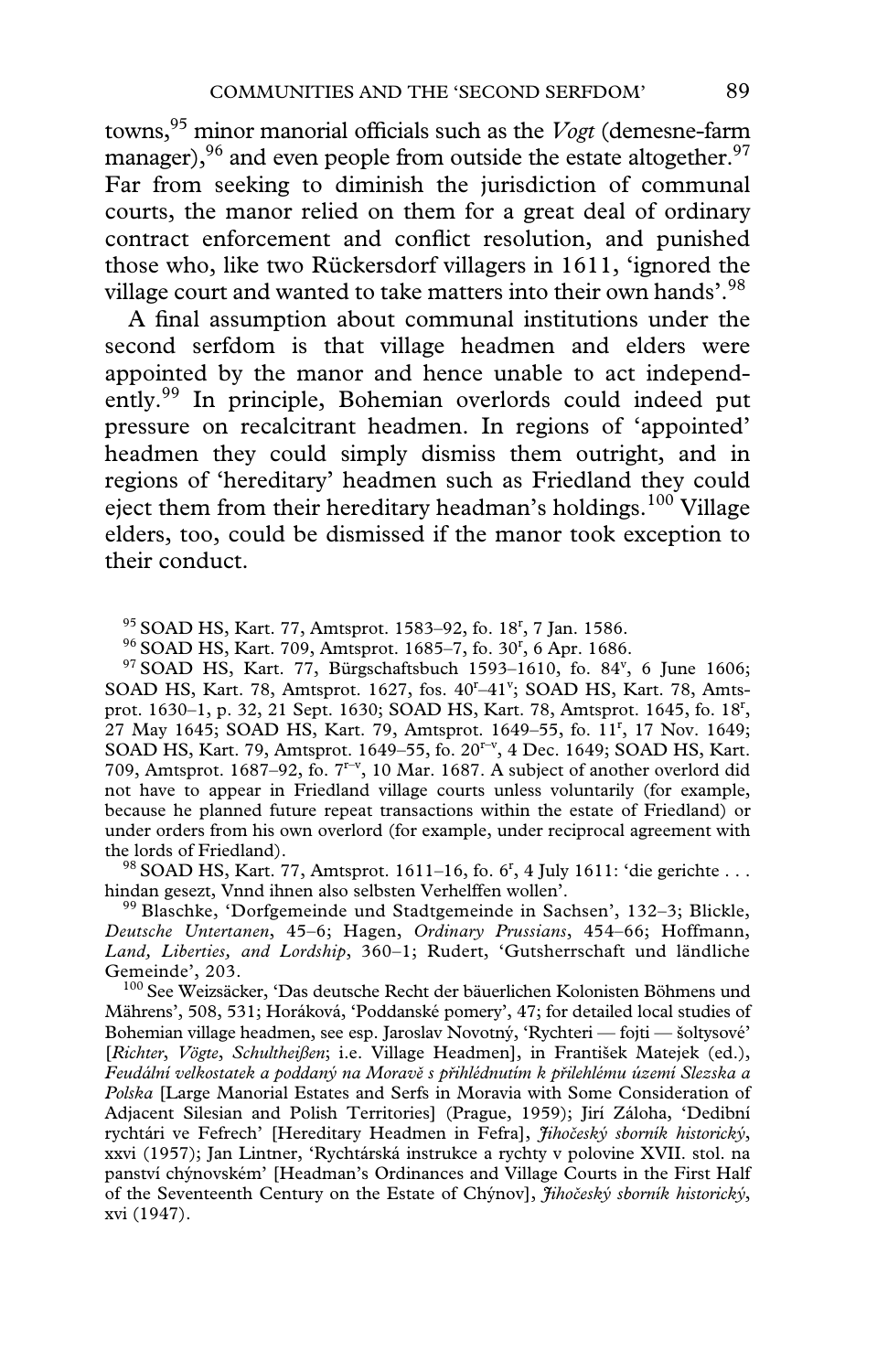But there are two reasons why village officers cannot be viewed as tools of the manor. First, they were themselves members of the commune and appeared frequently in the manorial court representing the commune's interests against the manor. Second, manorial officials were extremely reluctant to dismiss village office-holders and did so very seldom. In the appointment of village elders, the Friedland manorial court intervened on only two occasions in the surviving estate records, both under the short-lived Wallenstein administration which is acknowledged to have been exceptionally harsh.<sup>101</sup> Headmen were even less likely to be dismissed. Thus the headman of Mildenau caused perpetual trouble throughout the second decade of the seventeenth century and was ultimately demonstrated to have exploited his office for his own economic interests and to be unable to control his villagers; nevertheless in 1616 the manorial court concluded that 'the headman has once and for all been entrusted with the village court by the overlord'.<sup>102</sup> When a majority of Friedland village headmen acted as ringleaders in the 1680 serf uprising, the manor did not dismiss them but instead compelled them to buy back their confiscated headmen's holdings and resume their offices.<sup>103</sup> In 1686, when the headman of Ringenhain sought to resign, the manor objected that he was 'not entitled' to give up being a headman and ordered him to take on a new headman's holding within the next fourteen days or be punished. $104$ 

The reasons Bohemian overlords — whether in Czech or German areas  $-$  were so reluctant to dismiss village officers were stated very explicitly by the manorial administrator of the Czech-speaking estate of Podebrady in 1656. A year earlier, the headman and elders of the village of Radovesnice had been called to the deathbed of an old woman to witness her last bequests, but instead conspired to steal her money, divided it up among themselves, failed to deliver what was owed to the manor, and were only ultimately reported by a member of

101 SOAD HS, Kart. 78, Amtsprot. 1627, fo. 2<sup>r</sup>, 4 Feb. 1627; SOAD HS, Kart. 78, Amtsprot. 1630, second part of volume (for 1631), p. 6, 19 Feb. 1631.<br><sup>102</sup> SOAD HS, Kart. 78, Amtsprot. 1616–19, fos. 5<sup>r</sup>–6<sup>v</sup>, 10 Aug. 1616: 'den

Schultheßen einmahl von den herr S. gn. die gerichte vortrauet'. 103 Horáková, 'Poddanské pomery', 52. For the reinstatement of the Schönwald

headman, see SOAD HS, Kart. 61, Amtsprot. 1681-5, fo. 2<sup>r</sup>, 2 Oct. 1681.

<sup>&</sup>lt;sup>104</sup> SOAD HS, Kart. 709, Amtsprot. 1685–7, fo. 27<sup>r–v</sup>, 26 Mar. 1686: 'ihme nicht zustehen sollen'.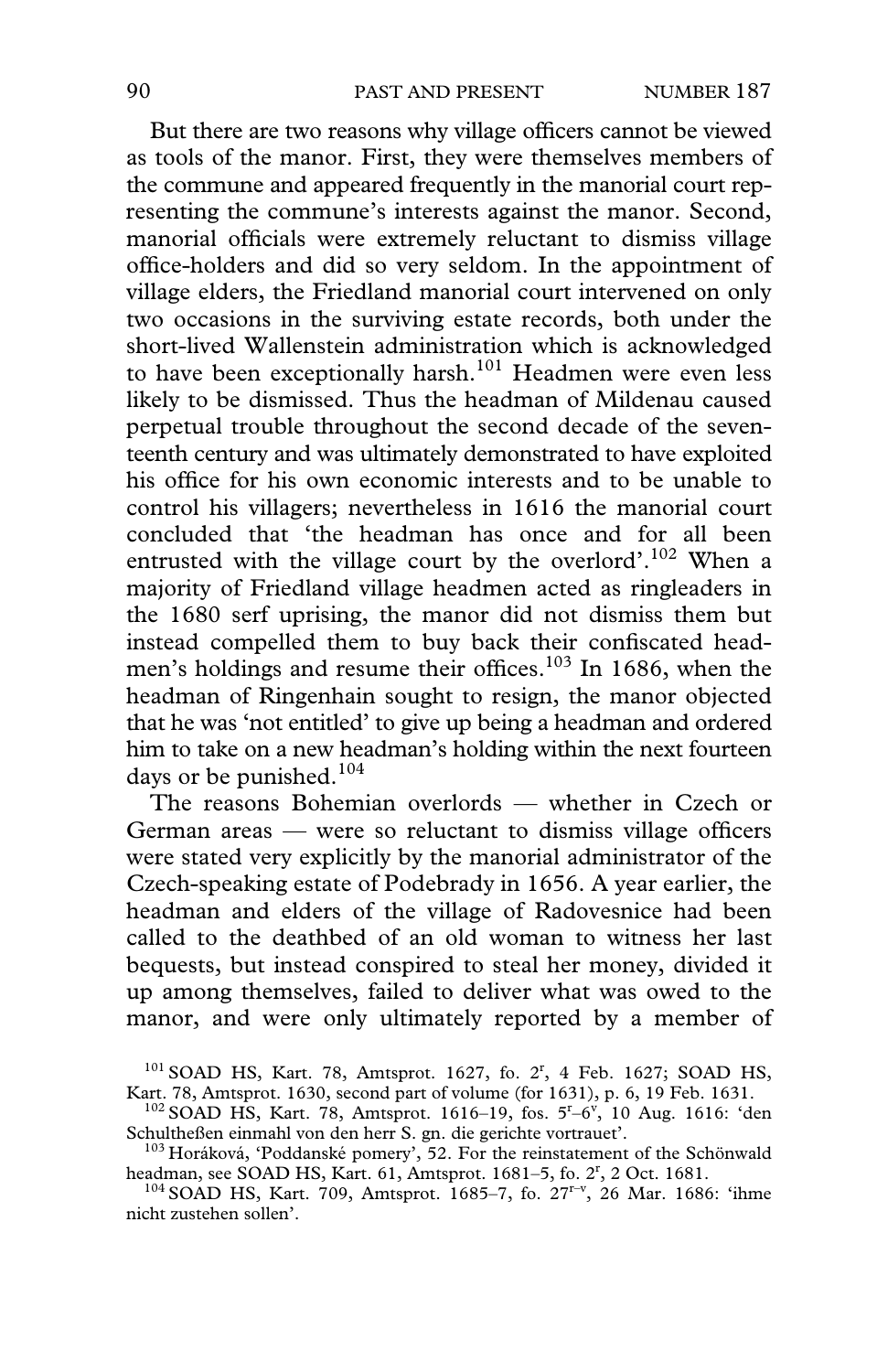another community. Yet the Podebrady administrator advised against their dismissal, on the grounds that

If this headman and these elders were released from their offices, they have little regard for such offices; they would be glad to be free of these tasks and duties in these times, because of the effort they have to expend in collecting various state taxes, organizing various other work ordained by the manor, and pressing the disobedient people to render these; it is also very difficult and disagreeable for them to travel the long two miles in to the castle. And concerning other men, I have even worse opinions  $\dots^{105}$ 

Although, therefore, the manor had the power to appoint and dismiss headmen and elders, these offices were so essential for manorial interests and so difficult to fill that the manor had strong incentives to retain existing officers, even in the teeth of serious professional misconduct.

Estate-level evidence from Bohemia does not therefore support the view that overlords stifled communal institutions under the second serfdom. Bohemian communes maintained numerous documentary records, possessed strong coercive powers, enjoyed jurisdiction over a wide array of civil and criminal cases, took independent financial decisions, and were manned by officers enjoying considerable security of tenure and independence of action. This does not provide support for the theory that manorial institutions became stronger by deliberately crowding communal institutions out of power within rural society.

## III

#### THE THEORY OF COMMUNAL AUTONOMY IN THE LIGHT OF BOHEMIAN EVIDENCE

Even though Bohemian manors greatly extended their power over their subjects during the second serfdom, we have seen that they did not do so by eradicating communal self-administration. But did this amount to fully-fledged 'communal autonomy', in

<sup>105</sup> Státní Ústrední Archiv [Central State Archive], Prague, NM 26, Podebrady, P. 26/10, No. 35, 6 May 1656 (report of administrator of estate of Podebrady to Imperial Chamber): 'A kdyby i tento rychtár z povinnosti a ti konšelé propušteni byli, takoví lidé málo sobe toho pokládají, i rádi bez tech prací a povinností v tyto basy budou. Nebo i jejich práce pro kontribuce rozlibné a všeliké práce vrchnosti vykonávání a ty neposlušné lidi k tomu privozování, na velké dve míle na zámek k JMC [Jeho Milosti Císarské] pricházení, jim težké a odporné jsou; í o druhých ješte méneji smejšlím, však všechno pri milostivém Vašich Excel.[encí] Milostí narízení i milostivé pameti o toho chudého bloveka, kterýž to pronesl, odevzdaje, což takkoliv pri mne narízeno bude, poslušne vykonati nepominu'.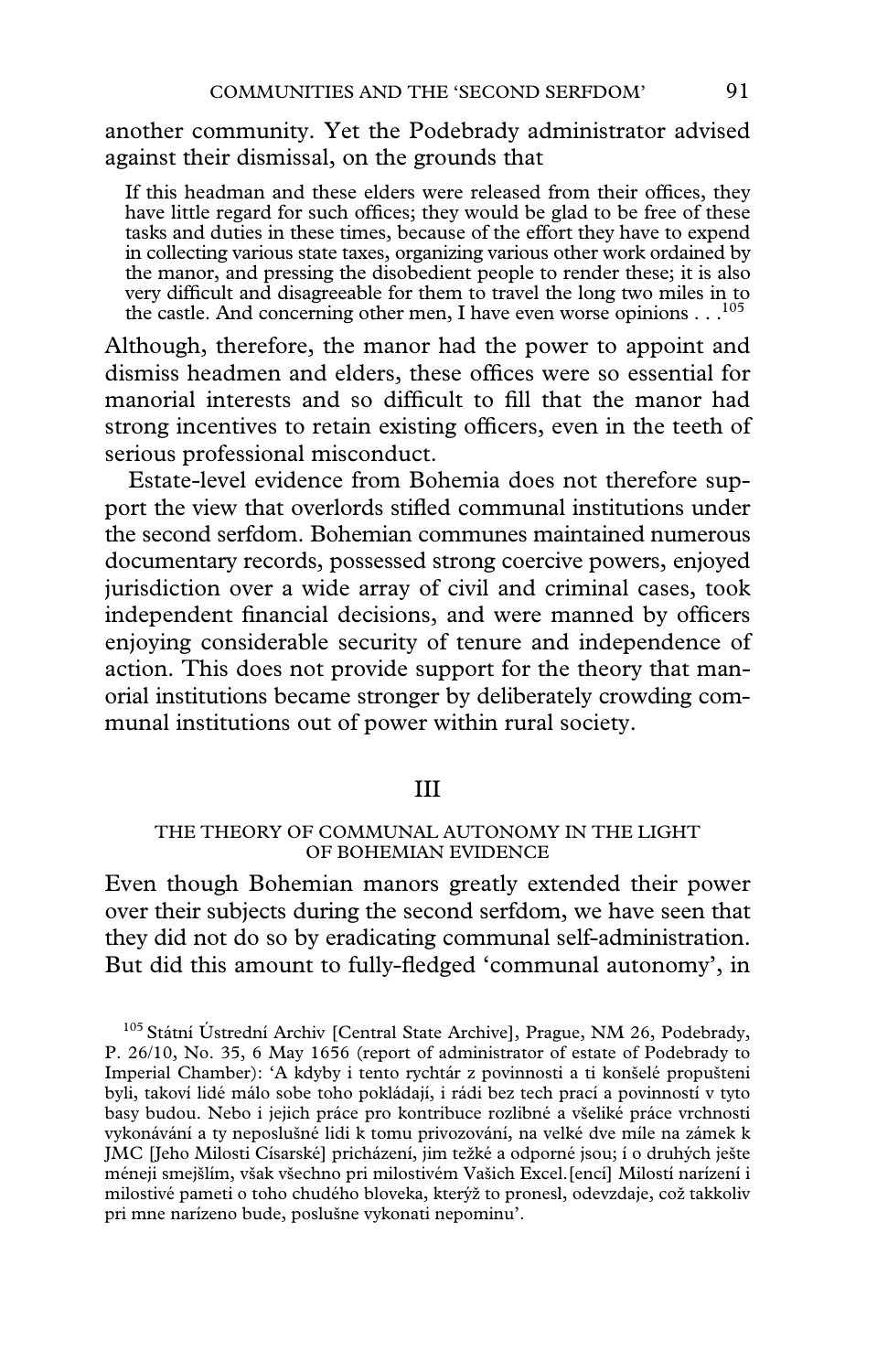the sense that there were important spheres of local life in which manors did not intervene?<sup>106</sup>

The Friedland records make clear that serfs engaged in many individual transactions in which the manor did not interfere. Here, as in most other serf societies, many acts of marriage, land transfer, conflict resolution, and even internal migration occurred with little or no sign of manorial intervention. Such findings have led some to argue that, because overlords did not intervene in *all* economic or demographic decisions, they must have lacked the power or interest to intervene in *any*, and that these spheres of activity were thus realms of communal autonomy.<sup>107</sup>

But this ignores the incentives of both overlord and serfs. There are two reasons why, in a situation in which manorial intervention was possible and effective, we should not expect to observe it actually being exercised very frequently: cost and deterrence. Regulation was expensive in terms of time and personnel, and overlords were interested only in interventions that yielded benefits for themselves. This reduced the frequency of intervention. Furthermore, awareness of manorial disapproval and the desire to avoid attracting it deterred many serfs from even trying to take certain actions. The very existence of manorial power to intervene in serfs' economic and demographic decisions meant that it did not actually have to be exercised very frequently.<sup>108</sup>

 $106$  For a recent work arguing forcefully that Bohemian communities enjoyed extensive communal autonomy which the overlords were continually attempting to reduce, see, for example, Jaroslav Cechura, *Selské rebelie roku 1680: sociální konflikty v barokních Cechách a jejich každodenní souvislosti* [Rural Rebels of 1680: Social Conflicts in the Baroque Czech Lands and their Everyday Relationships] (Prague, 2001). <sup>107</sup> John Bushnell, 'Did Serf Owners Control Serf Marriage? Orlov Serfs and

their Neighbors, 1773–1861', *Slavic Rev*., lii (1993); Jacek Kochanowicz, 'The Polish Peasant Family as an Economic Unit', in Richard Wall, Jean Robin and Peter Laslett (eds.), *Family Forms in Historic Europe* (Cambridge, 1982), 163–4; Štefanová, 'Herrschaft und Untertanen', 205–9; Andrejs Plakans and Charles Wetherell, 'The Kinship Domain in an East European Peasant Community: Pinkenhof, 1833–1850', *Amer. Hist. Rev*., xciii (1988); Markus Cerman, 'Serfdom and Family', paper presented to conference on 'Households and Families in Past Times: New Frontiers, New Approaches' (Palma de Mallorca, 8–11 Sept. 1999), 4–16; Melton, '*Gutsherrschaft* in East Elbian Germany and Livonia', esp. 315–16, 320–2, 333, 340–1; Enders, 'Die Landgemeinde in Brandenburg', 197; Hoffmann, *Land, Liberties, and Lordship, 358–62.* 108 Such incentives have been discussed in analyses of the *politische Ehekonsens* 

(political consent to marriage) in nineteenth-century Germany. The number of marriages *refused permits* was lower than the number *prevented* by the legislation, since people who knew they would be refused a permit did not even apply. On this,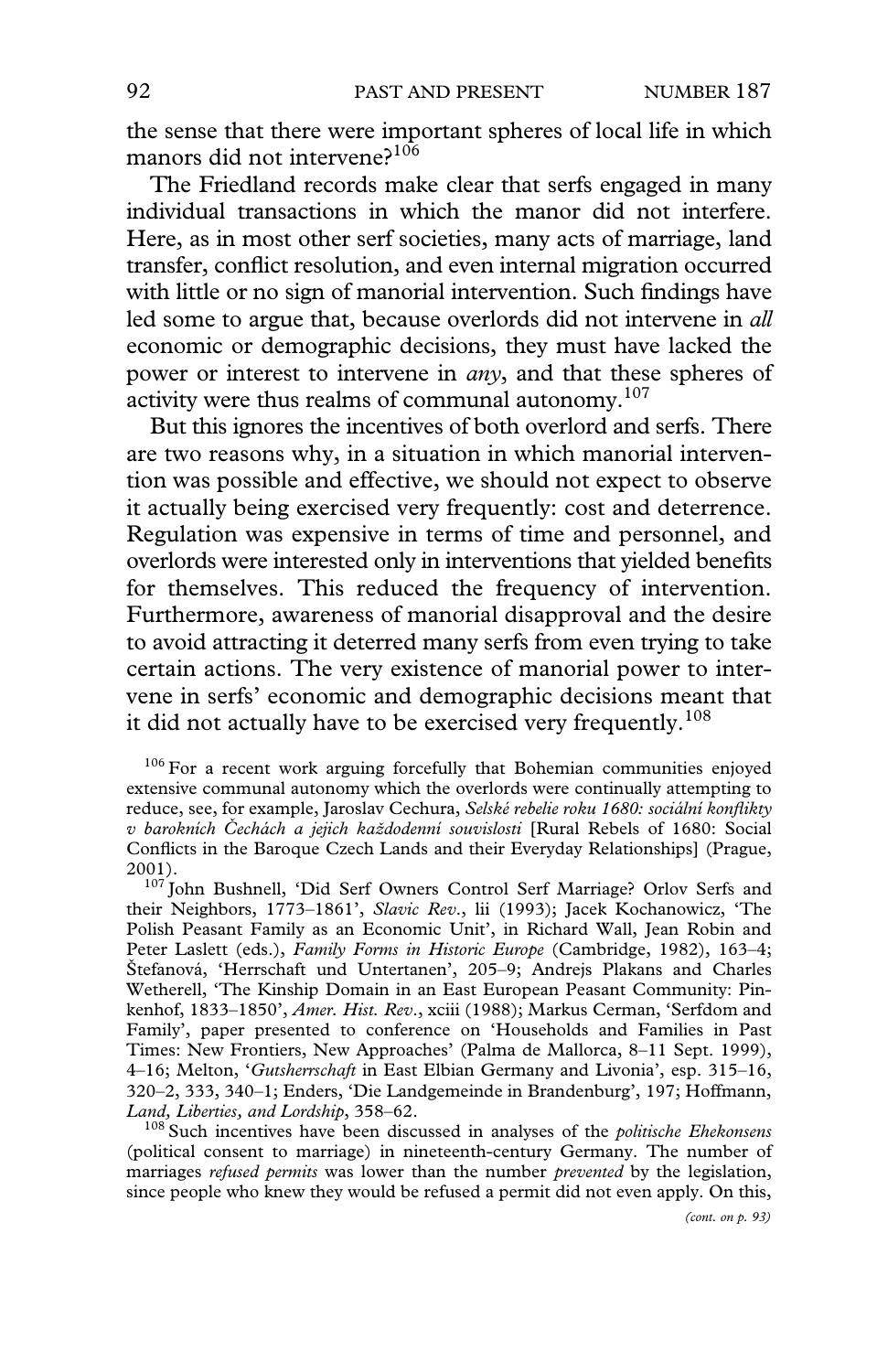If communal autonomy had indeed been significant, one would expect important arenas of serf decision-making to have been off-limits to manorial intervention. Migration, marriage, land transfers and conflict resolution are four of the most important life-decisions for individuals, central to the operation of the entire serf economy, and frequently adduced as realms of communal autonomy. But each of these spheres of action illustrates the limits on the autonomy of both commune and manor.

# *a) Migration*

Traditionally, serfdom is portrayed as involving strong manorial controls on serfs' mobility. But proponents of 'communal autonomy' contest this view, adducing evidence that serfs sometimes migrated without apparent manorial hindrance. From this they conclude that manorial mobility regulations were paper tigers, and that migration was a decision driven by exogenous influences (such as economic opportunities) and by informal pressures within the commune.<sup>109</sup>

The Friedland records show that serfs did indeed desire to migrate outside the estate in order to work, trade, marry, learn crafts, visit kin, practise their religion, and for many other reasons. But their decisions about whether to do so were not taken within a realm of communal autonomy: they were systematically constrained by the manor. Migration required a permit from one's overlord showing 'that one was released in goodwill'.<sup>110</sup> Such a permit was not easy to obtain. As Table 2 shows, in the thirty years between 1652 and 1682, a total of 106 Friedland serfs petitioned for migration or emancipation permits, and only 25 per cent had them granted unconditionally; another 43 per cent were granted permits conditionally, 10 per cent had the decision deferred (that is, the serfs were not permitted to migrate) until some future occasion, and 21 per cent were refused outright. Moreover, it must be realized that only serfs with some special reason to expect success incurred the costs of petitioning;

*<sup>(</sup>n. 108 cont.)*

see, for example, Klaus-Jürgen Matz, *Pauperismus und Bevölkerung: die gesetzlichen Ehebeschränkungen in den süddeutschen Staaten während des 19. Jahrhunderts* (Stuttgart, 1980), 233.

<sup>&</sup>lt;sup>109</sup> See, for instance, Melton, '*Gutsherrschaft* in East Elbian Germany and Livonia', esp. 315–16, 320–2, 333; Cerman, 'Serfdom and Family', 1, 3–12. esp. 315–16, 320–2, 333; Cerman, 'Serfdom and Family', 1, 3–12.<br><sup>110</sup> SOAD HS, Kart. 315, Schriftstück 11, Jahrdings Artickeln 1636, fo. 4<sup>v</sup>,

article 27: 'dz er guttlich erlaßen worden'.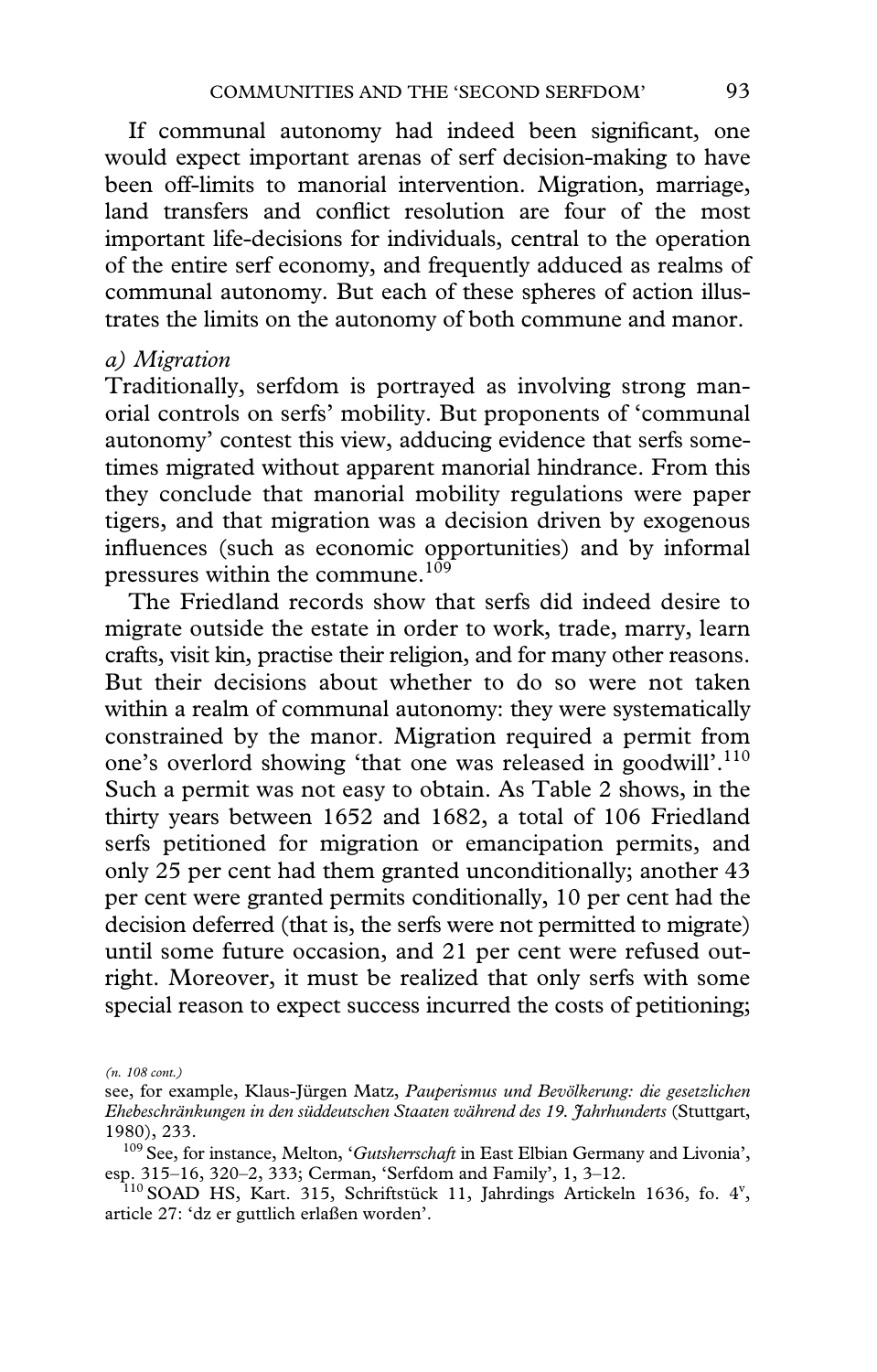most did not even apply, knowing they had no chance of being granted a permit.

Lacking a migration permit, not only was the serf legally obliged to stay on the estate, but also, if he left illegally, other overlords were unwilling to tolerate his presence, as in 1610 when the non-Friedland serf Erhardt Huy was forced to admit that 'I have not been able to obtain an emancipation certificate from my overlord' and therefore had to make a formal promise to leave the estate of Friedland immediately.<sup>111</sup> Illegal emigration was sufficiently costly that many applicants were willing to pay the substantial fee charged for a permit, as in 1681 when the unmarried Hans Ulrich from Priedlanz 'paid 8 *Reichstaler* to the gracious manorial authority for his emancipation letter to Count Nostitz in Reibersdorf' (a village near Bautzen in Saxony).<sup>112</sup>

Even temporary migration required a permit, as in 1604 when Jacob Lorentz in Weigsdorf 'complained at the manorial court that he could not find anywhere to dwell within the estate, and so it was granted by the manorial court that he might go to dwell for a year on a neighbouring estate', although only on condition that he continued to pay weaver's dues to Friedland and reported back in person at any time upon demand.<sup>113</sup> Similarly, the Neustadt bathman was permitted to rent a bathhouse on another estate in 1683 provided that he reported back after a year.114 A journeyman was not allowed to travel unless he presented personal and financial guarantees to the overlord 'that after he has carried out his tramping period he will betake himself back to his gracious overlord as a loyal serf [*Untertan*]'.115 Between 1737 and 1785, a total of 209 serf journeymen rendered such pledges in the Friedland manorial court.<sup>116</sup>

 $111$  SOAD HS, Kart. 77, Amtsprot. 1609-11, fo. 24', 13 Jan. 1610: 'von meiner herrschafft Keinen Loßbrieff erlangen kan'.<br><sup>112</sup> SOAD HS, Kart. 61, Amtsprot. 1681–5, fo. 3<sup>r</sup>, 31 Oct. 1681: 'Vmb seinen

 $^{114}$  SOAD HS, Kart. 61, Amtsprot. 1681–5, fo. 18<sup>v</sup>, 30 Sept. 1683.

Loßbrief an h.: Graffen Nostiz, nacher Reiberßdorff, der Gn: Obriegkeit, erlegt. 8. Rthl.'<br>113 SOAD HS, Kart. 57, Bürgschaftsbuch 1593–1610, fo. 54<sup>r</sup>, 24 July 1604:

<sup>&#</sup>x27;demnach sich dieser beym Ampt beklagt, dz er Vnter der herrschaft nirgendt Zu hauß einKommen Könne, ist ihme Vom Ampt Vergunstet worden, das er sich auff ein

<sup>&</sup>lt;sup>114</sup> SOAD HS, Kart. 61, Amtsprot. 1681–5, fo. 18<sup>v</sup>, 30 Sept. 1683.<br><sup>115</sup> SOAD HS, Kart. 710, Bürgenbuch 1703–24, fo. 9<sup>v</sup>, 16 Mar. 1713: 'das Er sich nach Verrichter wanderZeith wieder umben als Ein treuer Vnterthann zu seiner gned.: herrschafft Einfünden wiell'. 116 SOAD HS, Kart. 710, Bürgenbuch 1737–85.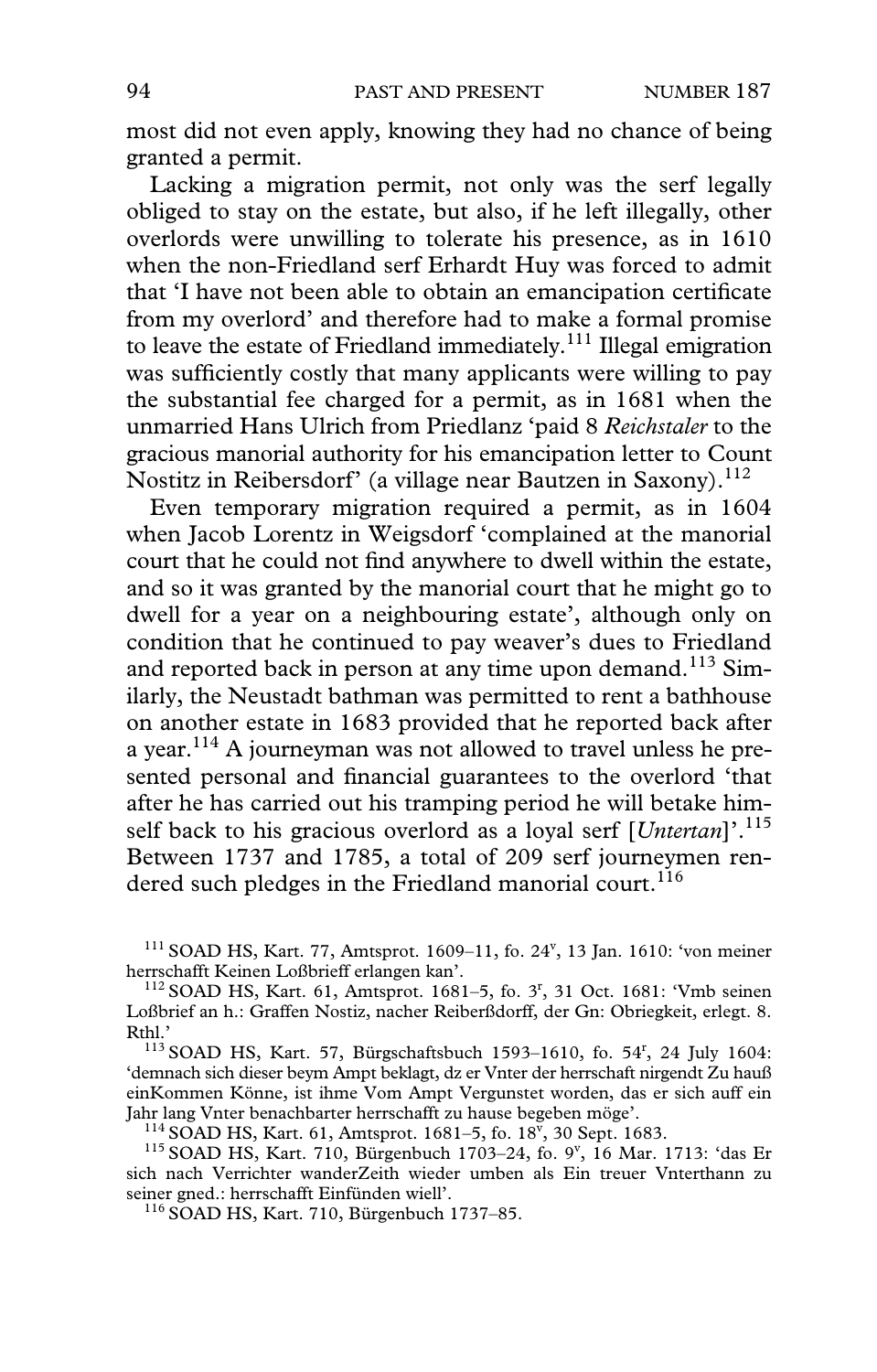Those who migrated without permission were penalized. Thus in 1591 two brothers from Bernsdorf were jailed and only released on pledges 'that henceforth they shall dwell on the estate and seek their livelihood in no other locality save within the estate, on pain of a fine of 20  $Schock$ <sup>117</sup> In 1606 Paul Nase from Lusdorf was whipped, jailed, and ordered into forced service because 'he never reported to the manorial court at the annual orphans-reporting, and during this time served various lords according to his own inclination<sup>', 118</sup> In 1677, Georg Sterz from Einsiedel, who had migrated to Silesia without permission, applied for his emancipation letter from Friedland but was refused and thrown in jail until he named two pledges at 50 *Reichstaler* each to guarantee that he would 'betake himself back to Einsiedel like an obedient serf [*Untertan*], diligently take on his children as a loyal father is obliged to do, and earn his livelihood like others'.119 Even *threatening* to emigrate attracted penalties, as in 1687 when a houseless lodger from Rückersdorf who was labouring on the demesne 'reflected to himself that he was cutting in this pasture for the last time and would do so no more', whereupon he was shut up in the stocks and required to name pledges 'that he would not escape from the gracious manorial authority'.<sup>120</sup> The manor also jailed and fined anyone who assisted illegal emigrants, whether by issuing them with inheritance shares,<sup>121</sup> making them gifts,<sup>122</sup> providing them with information,<sup>123</sup> giving them overnight shelter,<sup>124</sup> or turning a blind eye like the Hermsdorf lodger Heinrich Hausmann who was jailed in 1714 because he 'lodged with the absconded

Vnder der herrschafft suchen sollen, bei d. Peen 20 sß'.<br><sup>118</sup> SOAD HS, Kart. 57, Bürgschaftsbuch 1593–1610, fo. 82<sup>v</sup>, 21 Apr. 1606: 'er bey Jährliches Waisen gestellung sich ins Ampt Niemals gestellet, vnd Vnter deß

 $119$  SOAD, HS, Kart. 82, Dekretb. 1677–8, p. 9, 13 May 1677: 'sich, alß Ein gehorsamber Vnd.than nacher Einsiedel, hienwieder Einfinden, sich seiner Kinder, alß Ein Trewer Vatter Zu thun schuldig, Xeißig annehmen, Vnnd, wie andere, sich

Nehren Thue'.<br><sup>120</sup> SOAD HS, Kart. 709, Amtsprot. 1687–92, fo. 14<sup>r</sup>, 6 July 1687: 'sich beduncken lassen, Er wolte Zum letzten mahl, Vndt nicht mehr auf dieser Wiesen gehawen<br>Haben'; 'damit Er sich nicht d. Gnädig. Obrigkeit entbrech. wolte'.

 $121$  SOAD HS, Kart. 77, Amtsprot. 1583–92, fo. 56<sup>r</sup>, 27 Jan. 1589.

<sup>122</sup> SOAD HS, Kart. 77, Amtsprot. 1609-11, fo. 4<sup>v</sup>, 22 Aug. 1609.

<sup>123</sup> SOAD HS, Kart. 77, Amtsprot. 1583-92, fo. 92<sup>r</sup>, 21 Jan. 1592. <sup>123</sup> SOAD HS, Kart. 77, Amtsprot. 1583–92, fo. 92<sup>r</sup>, 21 Jan. 1592.<br><sup>124</sup> SOAD HS, Kart. 77, Amtsprot. 1583–92, fo. 97<sup>r</sup>, 15 June 1592.

<sup>&</sup>lt;sup>117</sup> SOAD HS, Kart. 77, Amtsprot. 1583-92, fo. 87<sup>r</sup>, 2 Nov. 1591: 'das sie sich forthin In der herschaft auffhalten, vnd Ihre nahrung an Keinem Andern ort, Alß<br>Vnder der herrschafft suchen sollen, bei d. Peen 20 sß'.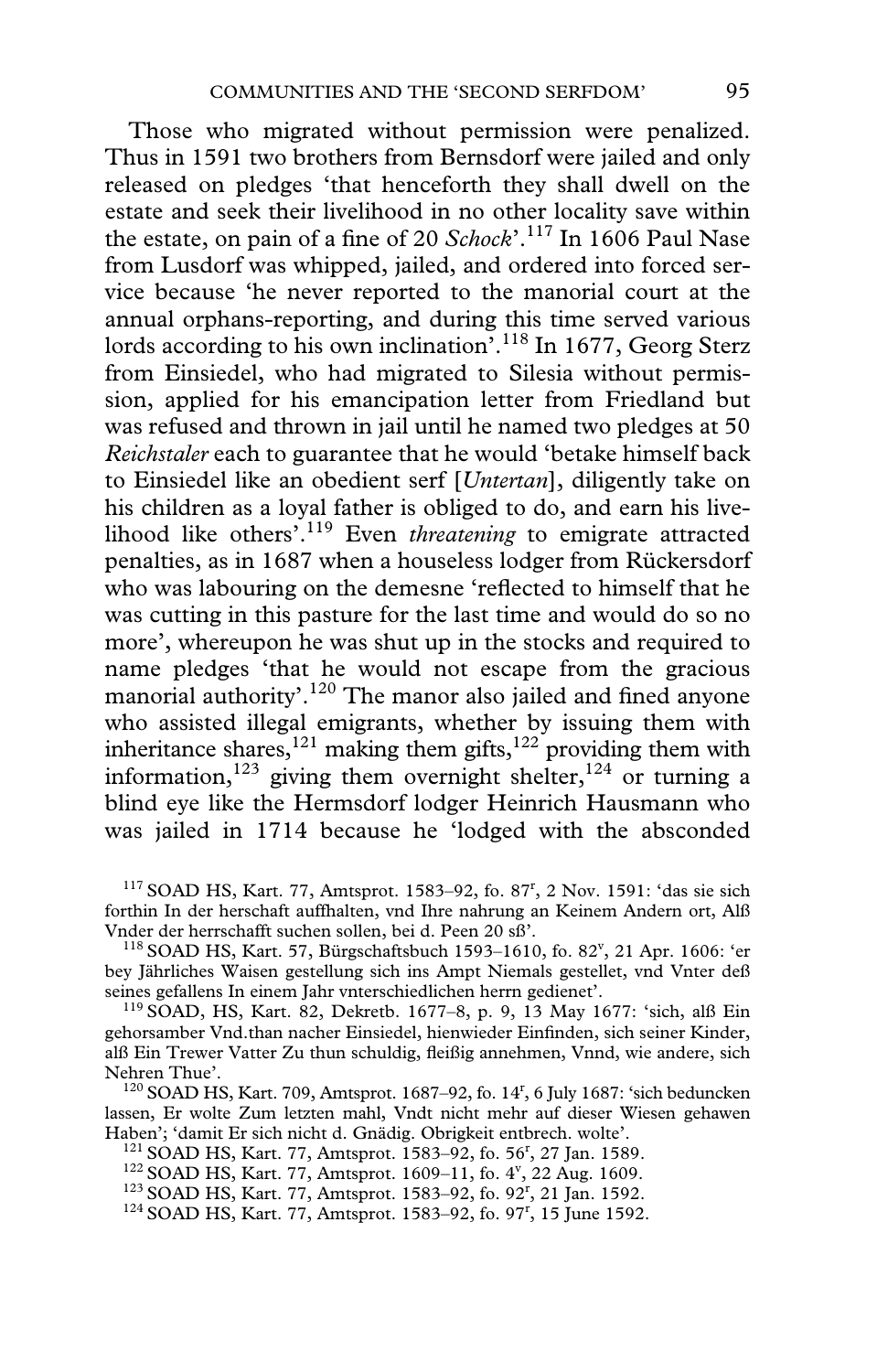Wagner and nevertheless did not report anything'.125 Overlords helped one another to capture and punish each other's illegal migrants, as in 1595 when the Friedland manor jailed Paul Bösemöller and ordered him to 'betake himself immediately back under his hereditary lord [*Junker*] . . . become a settled man, and behave with all just and dutiful obedience as befits a serf [*Untertan*]'.126

Movement *within* the estate from one village to another was in principle unconstrained, but in practice the Friedland manor forbade internal migration when it threatened manorial interests. Thus in 1645 Matthes Köhler from Mildenau 'left his cottager holding lying vacant and disappeared to Raspenau' (the next village), but was ordered by the manorial court to 'take up his cottage again and remain in Mildenau'.<sup>127</sup> Likewise, in 1667 Jacob Pracks was refused permission to move to Priedlanz to get married, even though he promised 'to fill his smallholding in Tschernhausen with a tenant'.<sup>128</sup> A serf could even be ordered to stay on a particular farm, as in 1656 when the manorial court ordered firmly that Hans Haft from Rückersdorf 'cannot be permitted to leave his commons-cottage and move into that of another absconded person in exchange'.<sup>129</sup> The manor sometimes *compelled* serfs to migrate, as in 1585 when a corrupt demesne farm manager was ordered to 'depart immediately and henceforth completely avoid the estate', $130$  or in 1597 when a pregnant maidservant was 'banished from the country'.131

 $125$  SOAD HS, Kart. 710, Bürgenbuch 1703-24, fo.  $10^{\circ}$ , 3 May 1714: 'so bey dem entloffenen wagner zu hauße ist, Vnd gleichwohlen daruon nichts gemeldet'.<br><sup>126</sup> SOAD HS, Kart. 57, Bürgschaftsbuch 1593–1610, fo. 15<sup>v</sup>, 13 Aug. 1595:

'daß er sich Alsbalden wiederumb vnter seinen Erb Junckern . . . begeben seßig Machen Vnd sich Alles billichs Vnd schuldiges gehorsambs, Wie einem Vnter

thanen gebühret Vorhaltten'.<br><sup>127</sup> SOAD HS, Kart. 78, Amtsprot. 1645, fo. 26<sup>r</sup>, 31 May 1645: 'hat sein heusel ligen lass. vnd ist nacher Raspenaw gewichen'; 'Soll sein heusel wieder beziehen

<sup>128</sup> SOAD HS, Kart. 81, Dekretb. 1667–8, p. 14, 12 May 1667: 'Entgegen seinen Gartten Zu Tschirnhauße mit einem Pachtmanne besetzen wolle'.

seinen Gartten Zu Tschirnhauße mit einem Pachtmanne besetzen wolle'.<br><sup>129</sup> SOAD HS, Kart. 79, Amtsprot. 1655–6, fo. 42<sup>v</sup>, 6 Sept. 1656: 'Kan nicht Verwilligt werden sein Awen heßel zu verlaßen, vndt dargegen in eineß andern

Außgewichenen einzueziehen'.<br><sup>130</sup> SOAD HS, Kart. 77, Amtsprot. 1583–92, fo. 16<sup>v</sup>, 20 Nov. 1585: 'als baldt der

herrschafft auf Friedlandt grundt vnd Pod. . . . gäntzlich meid. vnd Raumen solle'.<br><sup>131</sup> SOAD HS, Kart. 57, Bürgschaftsbuch 1593–1610, fo. 26<sup>v</sup>, 15 May 1597: 'des landes Vorweiset werden'.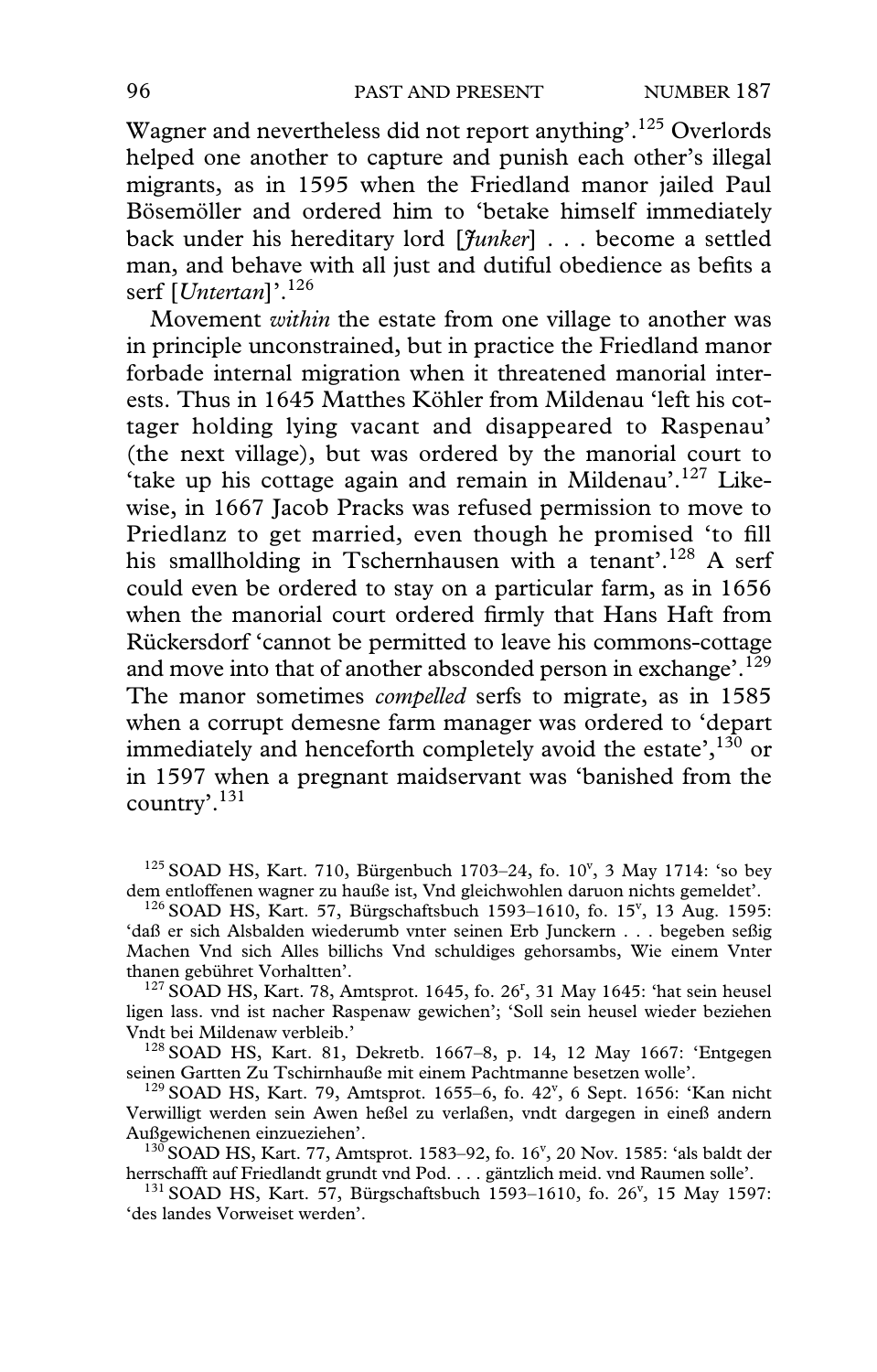The commune did not provide a sphere of autonomy in which individuals took migration decisions without manorial intervention. Rather, manorial ordinances forbade communities to tolerate outsiders without emancipation certificates and imposed penalties on communal officials for remaining silent about them.<sup>132</sup> Village officials were explicitly ordered to capture illegal out-migrants and conduct them before the manorial court.<sup>133</sup> In practice, communes voluntarily reported any unexplained absence of their own members, as in 1609 when the Raspenau community elders reported to the manorial court that 'last Tuesday Fabian Augsten got lost, and went away, and it has still not been possible to find him again, despite the fact that he has been sought for very diligently'.<sup>134</sup> This was understandable, since a community from whom a serf successfully absconded risked collective penalties, as in 1676 when Christoph Buchelt illegally moved away from Arnsdorf and the manor ordered that

the headman, sworn-men, and community-people there shall get the said Christoph Buchelt back again and deliver him without fail to this place on pain of a fine of 30 *Schock*; otherwise they shall deliver without fail the said 30 *Schock* in cash into our rent receipts, because it is impossible that everything related to his running away had gone completely unnoticed and that there was therefore no knowledge of it in the community.<sup>135</sup>

Finally, communes deliberately allied with the manor in ejecting undesirables, as in 1610 when, after the Neundorf headman complained about Hans Kommen, the manor ordered that 'no one shall house or give shelter to him, because he is a dissolute stubborn fellow, who practises all sorts of uppishness with cursing, swearing and stealing, and the whole village

 $^{132}$  SOAD HS, Kart. 315, Schriftstück 11, Jahrdings Artickeln 1636, fo. 4<sup>v</sup>, article 27.<br><sup>133</sup> SOAD HS, Kart. 79, Amtsprot. 1656–60, p. 70, 4 Dec. 1657.<br><sup>134</sup> SOAD HS, Kart. 77, Amtsprot. 1609–11, fo. 3<sup>r</sup>, 21 Aug. 1609: 'am nehren

dienstag Fabian Augsten Zu Raspenaw sich h. verlohren, Vnd hinweg Kommen, Vnd bis dato ihne nicht wid.umb find. mögen, Vnangesehen ehr mit alle Vleis gesucht word. wehre'.<br><sup>135</sup> SOAD HS, Kart. 81, Dekretb. 1676–7, p. 54, 19 Oct. 1676: 'der Scholtze,

Geschworne, Vndt Gemeines-Leüthe daselbst, bey 30 sßo straff, besagten Christoph buchelt, hienwiederumben Verschaffen, Vnnd Vnnfehlbahr Zur stell bringen: Wiedrigen fahls sie erwehnte 30 sßo geldes, Vnnnachleßig in Vnßere Renthen abführen sollen, Weiln Vnmöglichen ist, daß man in der Gemeinde, Von seinem weg Lauffen nicht solte waß Vermercket, Vnnd alßo wissenschafft gehabt haben'.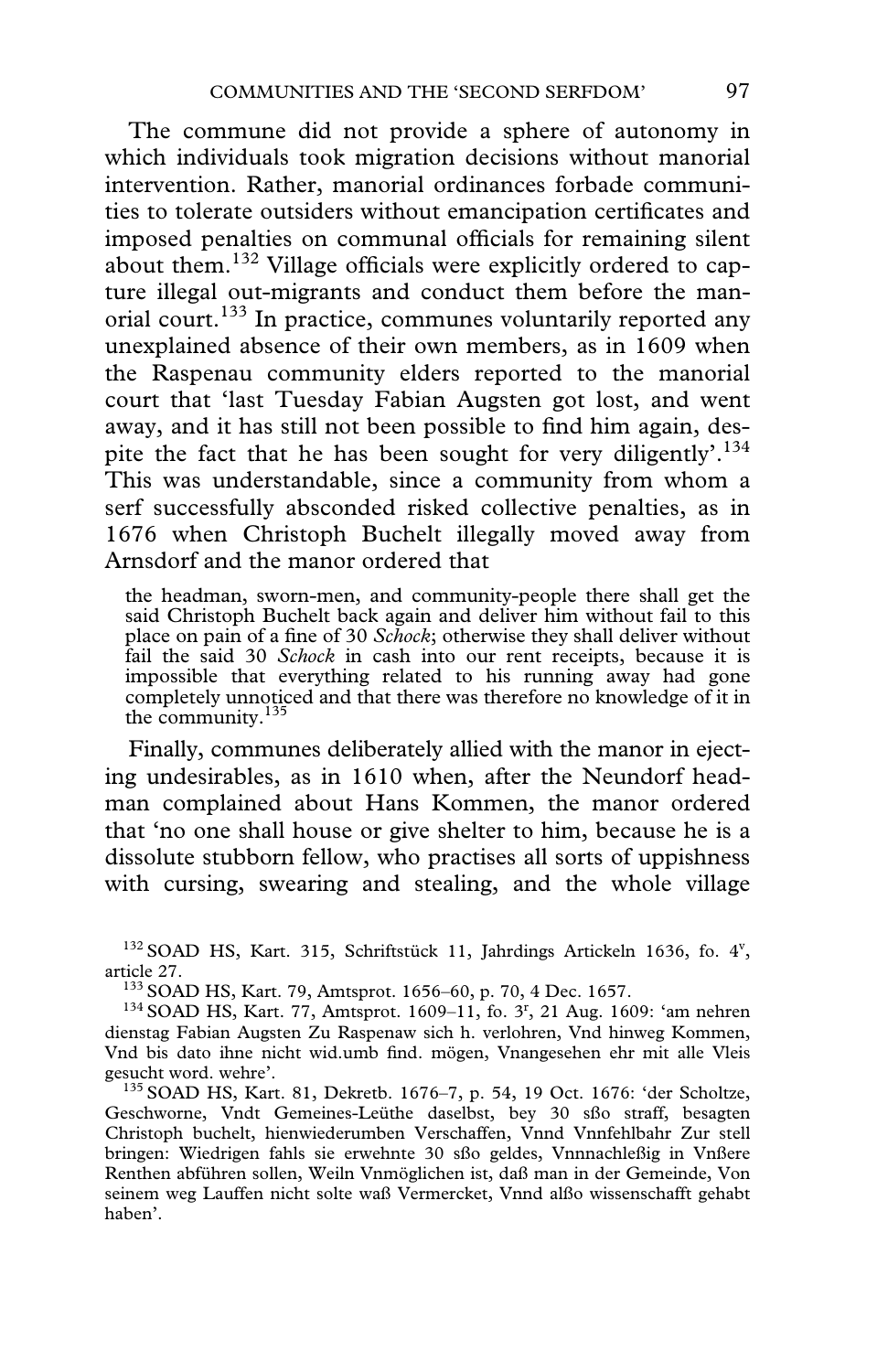would prefer to be rid and freed of him'.<sup>136</sup> There may have been important types of decision taken autonomously within communes without manorial intervention, but migration was not one of them.<sup>137</sup>

#### *b) Marriage*

Serfdom is traditionally portrayed as involving manorial control over marital behaviour. But proponents of 'communal autonomy' cast doubt on this picture, pointing out that overlords did not interfere in a large number of serf marriages. Instead, they claim, marriage — like migration — was a sphere of autonomous decision-making within serf communes, subject only to the cultural norms of the particular serf society and perhaps to exogenous economic influences, but not to manorial regulation.<sup>138</sup>

The earliest surviving records for the estate of Friedland suggest otherwise. By 1593 at the latest, anyone seeking to marry someone from outside the estate was expected to apply for permission, as shown by the imprisonment of a villager from Cunnersdorf because he 'married outside the estate without the knowledge of the Lord His Grace and the manorial court'.<sup>139</sup> By 1607, this also applied to marriages *inside* the estate, as when a couple from the estate village of Priedlanz were betrothed 'with the permission of the manorial court' and agreed to pay whatever fee the Countess demanded for issuing 'gracious permission for the marriage'.140

Marriage permits were generally only mentioned in the manorial court records when the marriage presented some exceptional characteristic which made it difficult to decide whether

<sup>136</sup> SOAD HS, Kart. 77, Amtsprot. 1609-11, fo. 37<sup>v</sup>, 22 Mar. 1610: 'Weil ehr ein leichtfertiger muhtwilliger geselle, der sich allerhandt Vppigkeit mit fluchen schweren [inserted: vnd stelen] gebrauchen, Vnnd das ganze dorf seiner lieber h. lohß, Vnnd entledigt sein Wolten, Ist beuehl gescheh.n, das ihn Keinen weder

<sup>137</sup> For similar findings for the south Bohemian estate of Ceský Krumlov / Krumau, see the excellent recent study by Himl, *Die 'armben Leitte'*, esp. 67–72, 74–9.

<sup>138</sup> For the argument that there existed very extensive demographic autonomy in serf societies, see, for instance, Bushnell, 'Did Serf Owners Control Serf Marriage?'; Kochanowicz, 'Polish Peasant Family as an Economic Unit', esp. 163–4; Plakans and Wetherell, 'Kinship Domain in an East European Peasant Community'.<br><sup>139</sup> SOAD HS, Kart. 57, Bürgschaftsbuch 1593–1610, fo. 2<sup>r</sup>, 2 Apr. 1593: 'sich

auch ohne des herrn S. G. vnd des Ambts vorwiessen, ausser der Herrschafft vor-

ehelicht'.<br><sup>140</sup> SOAD HS, Kart. 309, Amtsprot. 1607–8, fo. 9<sup>r</sup>, 9 Oct. 1607: 'mitt Zulassung des ambtes . . . in ehe gelübnis sich eingelassen'; 'gnedige Zulassung der heurat'.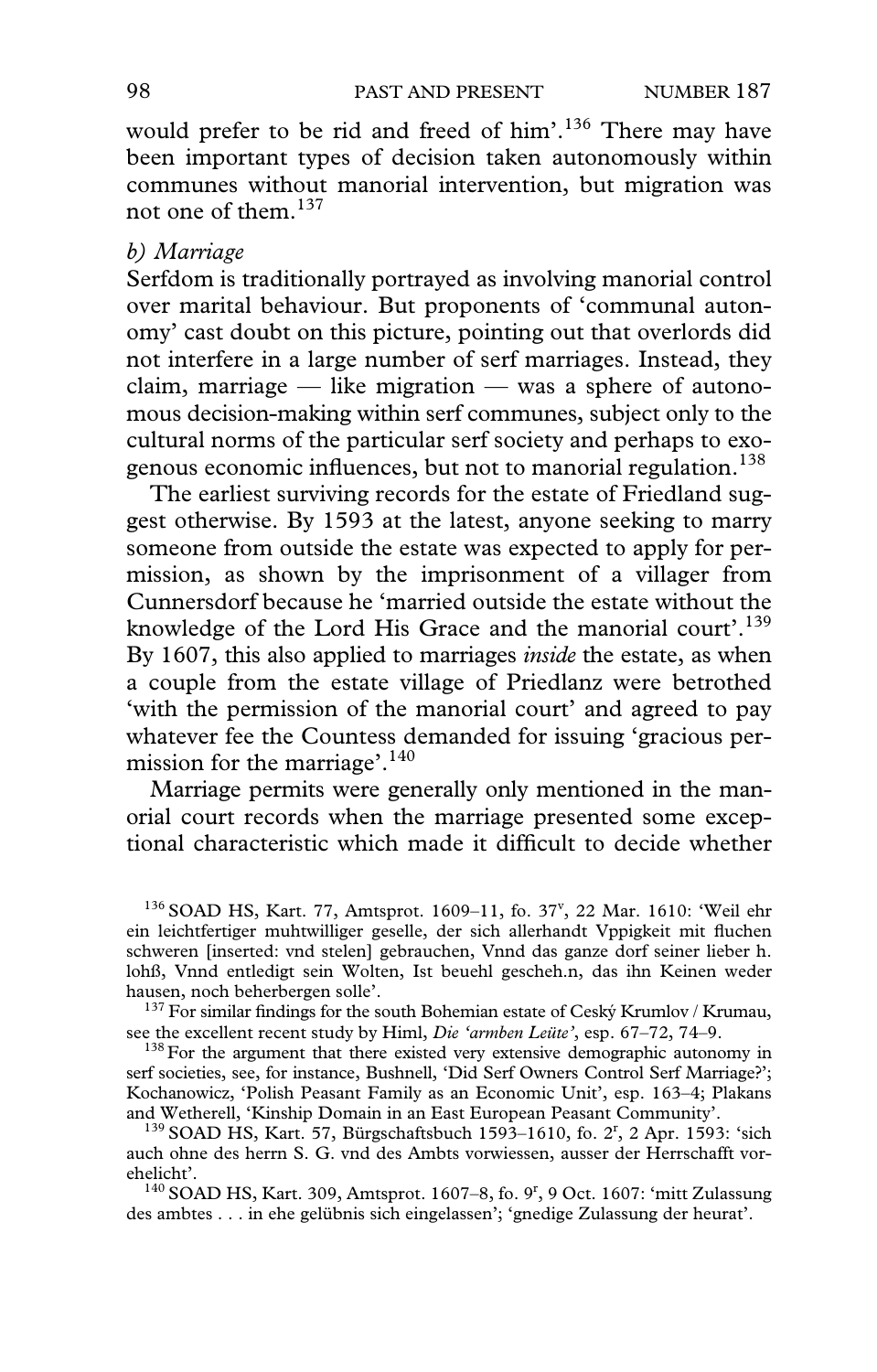to grant — or refuse — the permit.<sup>141</sup> As Table 2 shows, in the 111 manorial court cases involving marriage permits, only 33 per cent of applications were granted outright; another 39 per cent were granted conditionally, 5 per cent were deferred and 18 per cent were refused (or the couple absconded and married without permission). Among grounds for refusal, deferral or the imposition of conditions, a major concern was subjection of one marriage partner or the other to a different overlord, since this created incentives for the serf to abscond and uncertainty about the status of offspring. A male serf's marriage to a woman subject to another lord was usually only permitted on condition that the couple settle on the estate.<sup>142</sup> A female serf's marriage to an outside male usually required the payment of a substantial fee, $143$  the promise of future reciprocity by the overlord to whom she was being released, $144$  or the surrender of property, debts or inheritance entitlements on the estate.<sup>145</sup> Alternatively, the man had to become a Friedland serf and the couple had to settle on the estate,  $146$  or, if they were permitted to dwell for a time outside it, all children born during that period were to be Friedland serfs.<sup>147</sup> Orphanhood of one or both partners was also a manorial concern, partly because overlords levied special fees when orphans married, $148$  and partly because orphans were required to carry out forced service on the demesne farm.<sup>149</sup>

 $141$  On the legal obligation to apply to the manorial court for a permit and pay a fee before marrying, see SOAD HS, Kart. 315, Schriftstück 11, Jahrdings Artickeln 1636, fo. 7r , article 38: 'noch sonst eintzige Person, es sey Vnter Pauren, gärttnern, oder wer es sey, vor Ehelichen soll, Er habe es den bej dem Ampte gesuchet, vndt wehre ihme alda vergünstiget, auch an den ordentlichen Prister ein treuungs Zettel ertheilet worden, Nach welchem Consens sol ein jedter der herrschafft ein Ganß,

oder 20 Kr. Zugeben schuldig sein'.<br><sup>142</sup> See, for example, SOAD HS, Kart. 57, Bürgschaftsbuch 1593–1610, fo. 84<sup>v</sup>, 10 June 1606; SOAD HS, Kart. 81, Dekretb. 1665–7, p. 14, 18 Sept. 1665.<br><sup>143</sup> SOAD HS, Kart. 79, Amtsprot. 1649–55, fo. 156<sup>r</sup>, 6 Aug. 1652.

 $^{144}$  See, for example, SOAD HS, Kart. 79, Amtsprot. 1649–55, p. 10, 13 Nov. 1649.<br><sup>145</sup> SOAD HS, Kart. 78, Amtsprot. 1630–1, p. 25, 7 Aug. 1630.<br><sup>146</sup> See, for example, SOAD HS, Kart. 61, Amtsprot. 1681–5, fo. 29<sup>v</sup>, 24 Dec.

1684; SOAD HS, Kart. 81, Dekretb. 1665–7, p. 74, 27 Dec. 1666.<br><sup>147</sup> SOAD HS, Kart. 81, Dekretb. 1669–72, p. 13, 21 Jan. 1670.<br><sup>148</sup> See, for example, SOAD HS, Kart. 78, Amtsprot. 1615–16, fo. 23<sup>r</sup>, 19 Jan. 1616; SOAD HS, Kart. 78, Amtsprot. 1615–16, fo. 24<sup>r</sup>, 22 Jan. 1616.

<sup>149</sup> For concerns about orphans' marriage permits in the context of their failure to register for forced service, see, for example, SOAD HS, Kart. 309, Amtsprot. 1607-8, p. 1346, 5 Feb. 1608; SOAD HS, Kart. 78, Amtsprot. 1615-16, fo. 24', 28 Jan. 1616.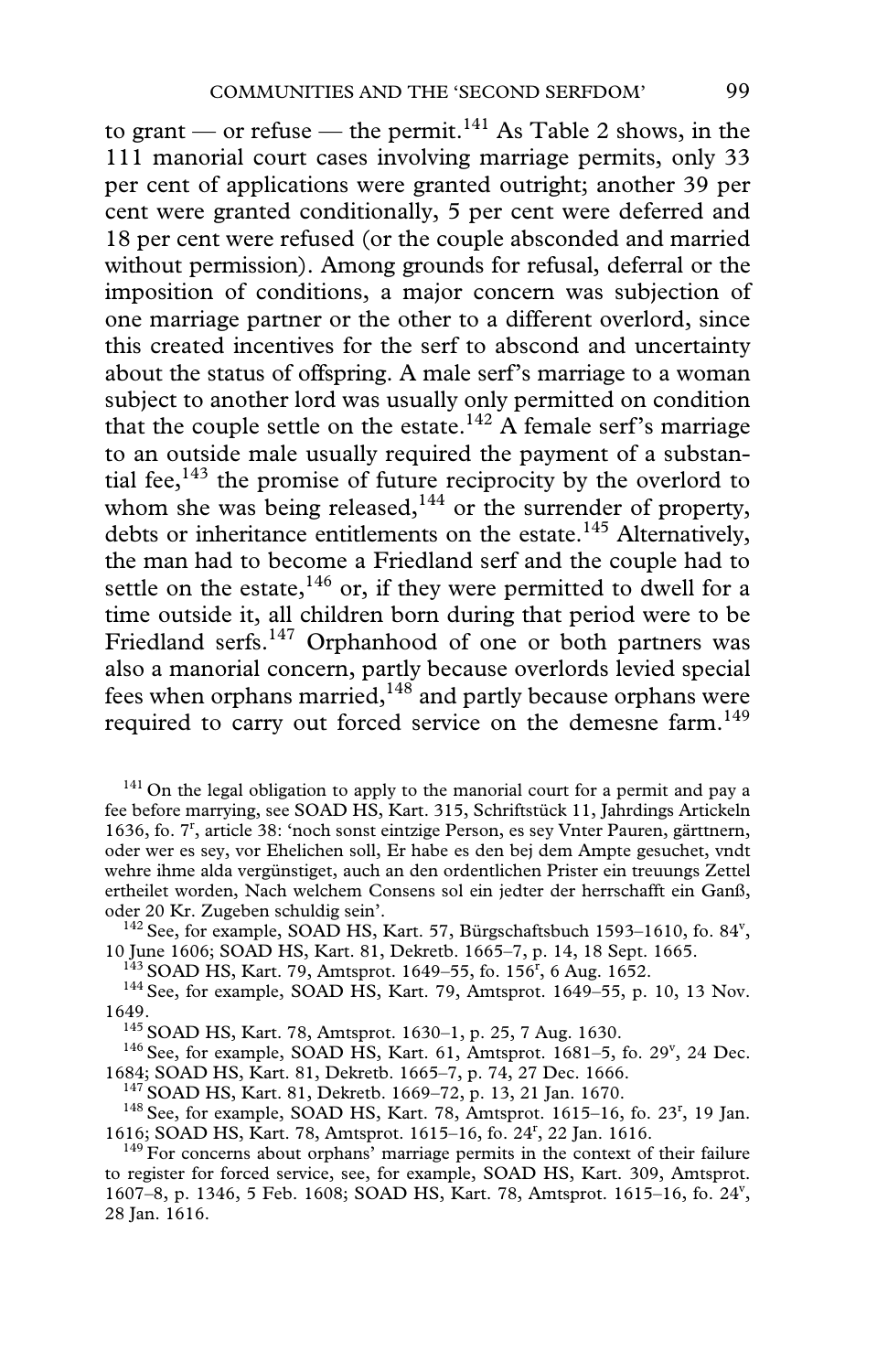Permission for a widow's remarriage was conditional on her finding a 'capable holder' for her farm, as in 1629 when a Weigsdorf widow was permitted to remarry only when the village headman reassured the manor that 'she has filled her smallholding with a holder and paid her debts, so that there is no hindrance at all'.150 Economic viability was another manorial concern, as in 1618 when the fief-knight Nicol von Schwantz refused to consent in the marriage of one of his orphaned female serfs 'because he sees clearly that his orphan would be poorly provided for'.151

Religion emerged as a manorial concern after 1621 as Bohemian overlords were made responsible for the Catholicization of their serfs. Some marriages were permitted only if one or both partners converted to Catholicism, as in 1661–2 when a Priedlanz lodger was twice refused a marriage permit unless he 'adjusts to the one and only blessed-making Catholic religion and promises to remain with it'.152 Other mixed marriages were permitted but made conditional on the Lutheran partner not trying to convert the Catholic one, the Catholic spouse being buried in a Catholic church, and the children being reared Catholic.<sup>153</sup> Sometimes the manor ingeniously combined economic with confessional interests, as in 1684 when the lord of Friedland granted permission for a mixed marriage but 'explicitly imposed the following reservation, namely that if today or tomorrow these two married people should beget any children with one another, His High Grace the Count shall have power to make use of the said children to his service and in that way direct them with respect to religion'.<sup>154</sup> Marital consanguinity also

 $150$  SOAD HS, Kart. 78, Amtsprot. 1629, fo. 9<sup>v</sup>, 12 June 1629: 'dz sie Ihren gar-

ten mit einem Wirte gesezt Ihre schuldig. geZahlet, dz gar Kin Hinder nis'.<br><sup>151</sup> SOAD HS, Kart. 78, Amtsprot. 1616–19, fo. 80<sup>v</sup>, 5 Feb. 1618: 'weil ehr

augenscheinlichen siehet, das seine weyse Vbell vorsorget'.<br><sup>152</sup> SOAD HS, Kart. 81, Dekretb. 1652–62, fo. 82<sup>r</sup>, 12 Sept. 1661; SOAD HS, Kart. 81, Dekretb. 1656–63, p. 146, 16 Jan. 1662: 'Zuer allein Seeligmachenden Catholischen religion sich bequemben Vndt darbei zueuerharren Versprechen

wirdt'.<br>153 See, for example, SOAD HS, Kart. 61, Amtsprot. 1674–81, fo. 2<sup>v</sup>, 26 Oct. 1674; SOAD HS, Kart. 61, Amtsprot. 1674-81, fo. 45', 15 June 1681; SOAD HS,

Kart. 81, Dekretb. 1676, p. 62, 26 Feb. 1676.<br>154 SOAD HS, Kart. 61, Amtsprot. 1681–5, fo. 26<sup>r</sup>, 3 Oct. 1684: 'ihme dießes Außdrucklich Vorbehalten, daß Wann heütte oder morgen sie beyde Eheleüth mit einander Einige Kiender Zeügen möchten, daß Ihro hoch Gräffl.: Gnad.: Macht haben, dießelben Zu Ihren diensten Zu gebrauchen Vnndt sich so dann wegen der Reliegion Zu Richten'.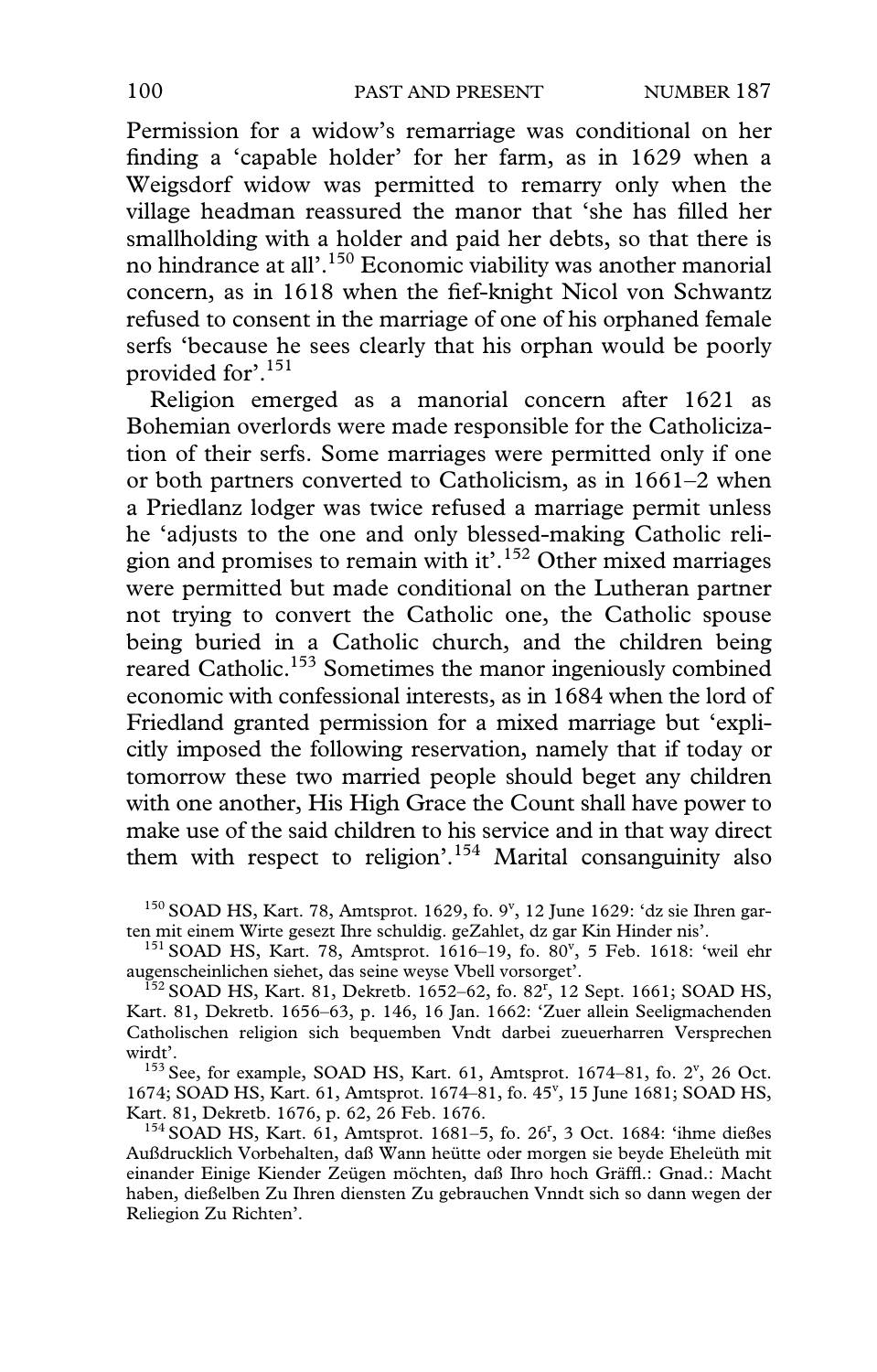emerged as a manorial concern because it was defined more narrowly under Catholicism than under Lutheranism.<sup>155</sup>

Failure to obtain a manorial marriage permit could prove costly or even catastrophic. Denial of a manorial marriage permit led to betrothals being dissolved,<sup>156</sup> illegitimate pregnancies not being legitimized<sup>157</sup> and serfs eloping, as in 1678 when a peasant's daughter from Bernsdorf was refused permission to marry a young man from Naumburg, who thereupon 'abducted her by night, and got himself married to her in Silesia'.<sup>158</sup> Those who went ahead and married without manorial consent were punished with fines, $159$  jailing, $160$  and even forcible separation, as in 1657 when a man from Schönwald who had illegally married on another estate ten years earlier was ordered to return to the estate of Friedland, leaving his wife and children behind.<sup>161</sup> In one tragic case, a couple who had legally married and begotten children as Lutherans but whose consanguinity violated the Catholic rules were forcibly separated in 1686 by the Friedland manorial court, which imprisoned the husband for six months, ejected the couple from their farm, and ultimately sent the man away to a different estate 'to earn a living for himself through labouring'.<sup>162</sup> Although such cases may have been rare, it is hard to believe that they did not deter most serfs from even attempting to undertake marriages likely to attract manorial opposition.

Overlords could also order serfs to marry, as in 1590 when the manorial court commanded the Bernsdorf headman 'to sell

 $155$  For marriage permits involving issues of marital consanguinity, see, for example, SOAD HS, Kart. 78, Amtsprot. 1627, fo. 3<sup>v</sup>, 5 Feb. 1627; SOAD HS, Kart. 78, Amtsprot. 1645, fo. 2<sup>r</sup>, 6 May 1645; SOAD HS, Kart. 78, Amtsprot. 1645, fo. 2<sup>r</sup>, 6 May 1645; SOAD HS, Kart. 79, Amtsprot. 1655-6, fo. 10<sup>v</sup>, 11 Jan. 1656; SOAD HS, Kart. 80, Amtsprot. 1661–4, p. 104, 9 Apr. 1664.<br><sup>156</sup> SOAD HS, Kart. 77, Amtsprot. 1609–11, fo. 24<sup>v</sup>, 13 Jan. 1610.

<sup>157</sup> SOAD HS, Kart. 61, Amtsprot. 1674–81, fo. 49<sup>r</sup>, 25 June 1681.

<sup>157</sup> SOAD HS, Kart. 61, Amtsprot. 1674–81, fo. 49<sup>r</sup>, 25 June 1681.<br><sup>158</sup> SOAD HS, Kart. 61, Amtsprot. 1674–81, fo. 29<sup>v</sup>, 18 Mar. 1678: 'Entführt,

Vnnd sich in Schleßien mit Ihr Copuliren Laßen'.<br><sup>159</sup> See, for example, SOAD HS, Kart. 57, Bürgschaftsbuch 1593–1610, fo. 2<sup>r</sup>, 2 Apr. 1593; SOAD HS, Kart. 57, Bürgschaftsbuch 1593-1610, fo. 37<sup>v</sup>, 23 Mar. 1599; SOAD HS, Kart. 78, Amtsprot. 1629, fo. 2<sup>v</sup>, 20 Mar. 1629.

99; SOAD HS, Kart. 78, Amtsprot. 1629, fo. 2<sup>v</sup>, 20 Mar. 1629.<br><sup>160</sup> See, for example, SOAD HS, Kart. 57, Bürgschaftsbuch 1593–1610, fo. 2<sup>r</sup>, 2 Apr. 1593; SOAD HS, Kart. 57, Bürgschaftsbuch 1593-1610, fo. 37<sup>v</sup>, 23 Mar. 1599; SOAD HS, Kart. 78, Amtsprot. 1629, fo. 2<sup>v</sup>, 20 Mar. 1629.<br><sup>161</sup> SOAD HS, Kart. 79, Amtsprot. 1656–60, p. 38, 19 May 1657.

99; SOAD HS, Kart. 78, Amtsprot. 1629, fo. 2<sup>v</sup>, 20 Mar. 1629.<br><sup>161</sup> SOAD HS, Kart. 79, Amtsprot. 1656–60, p. 38, 19 May 1657.<br><sup>162</sup> SOAD HS, Kart. 709, Amtsprot. 1685–7, fo. 28<sup>r</sup>, 29 Mar. 1686: 'sich daselbst mit arbeith Zu ernehren'.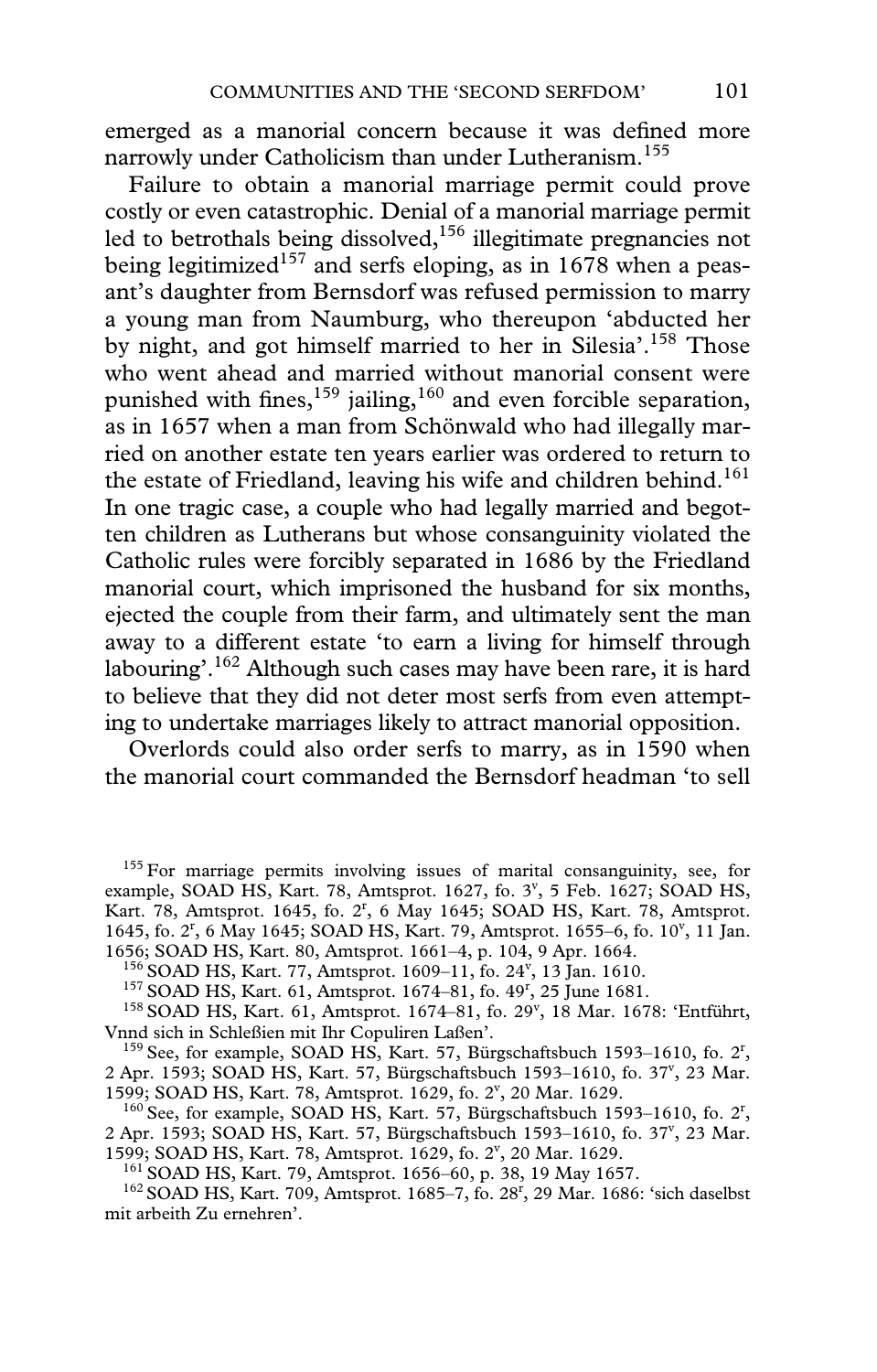his farm within four weeks or court a woman',  $163$  or in 1677 when Gottfried Neuman's son, who 'has no lust yet to marry', was nonetheless ordered to 'start cultivating a farm next year without further resistance'.<sup>164</sup> The implication of this is that he was required to marry, since running a farm without a wife was regarded as infeasible.<sup>165</sup> More often, women were the targets of such forced marriage orders, as in 1605 when a Weigsdorf widow was 'granted as a favour in the manorial court, that she may retain her farm . . . for her eldest daughter, until the latter is betrothed, either until Whitsun or at longest until Martinmas this year'.<sup>166</sup> As I have demonstrated elsewhere, this was because overlords regarded female farmers as poor fiscal risks and put considerable pressure on them to remarry or sell up, with the result that Bohemian female headship was extremely low by European standards and declined significantly as the second serfdom progressed.<sup>167</sup>

The village commune, far from constituting a sphere of autonomy within which serfs took marriage decisions without manorial intervention, instead actively helped the manor regulate marriage. Village pastors represented one line of control, as in 1619 when the Lusdorf pastor reported 'that Christoff Richter there had recently applied to him to release him in the manorial court, for he was of a mind to marry Dorothea, Old Christoff Schefer's daughter'.<sup>168</sup> Village headmen represented an even more important mechanism, as in 1616 when the Lusdorf

<sup>163</sup> SOAD HS, Kart. 77, Amtsprot. 1583-92, fo. 68<sup>v</sup>, 28 May 1590: 'sein Guett in vier wochen verkauffen, oder ain fraw freyen'.<br><sup>164</sup> SOAD HS, Kart. 82, Dekretb. 1677–8, p. 17, 13 July 1677: 'noch Kein Lust

Zu heürathen'; 'daß Gutt ohne weitere wiederung an fangen, aufs Künftige Jahr zu bawen'.<br><sup>165</sup> For a discussion of the pressures exerted in seventeenth-century Bohemia by

manorial and communal institutions to ensure that farmers married or remarried, and for a detailed analysis of the low percentages of unmarried and widowed household heads to which this gave rise, see Sheilagh Ogilvie and Jeremy Edwards, 'Women and the "Second Serfdom": Evidence from Early Modern Bohemia',  $Jl$ <br>*Econ. Hist.*, lx (2000).

*Econ. Hist.*, lx (2000).<br><sup>166</sup> SOAD HS, Kart. 77, Amtsprot. 1604–6, fo. 29<sup>v</sup>, 24 Mar. 1605: 'ist im Ampt Vorgunstet worden, ihr Gutt . . . ihren Eltesten tochter zu gutt zu behaltten, biß dieselbe Vorfreyet werden, entweder biß auff Pfingsten, oder auffs lengst biß zu<br>Martinj diß Jahres'.

Martinj diß Jahres'.<br><sup>167</sup> Ogilvie and Edwards, 'Women and the "Second Serfdom" '.<br><sup>168</sup> SOAD HS, Kart. 78, Amtsprot. 1616–19, fo. 178<sup>v</sup>, 11 May 1619: 'das ihne Christoff Richter daselbsten verwichener Zeit angesprochen, ihnen im Ambt lohßzumachen, dan ehr die dorotheam des alten Christoff Schefers Tochter Zuheyraten gesonnen'.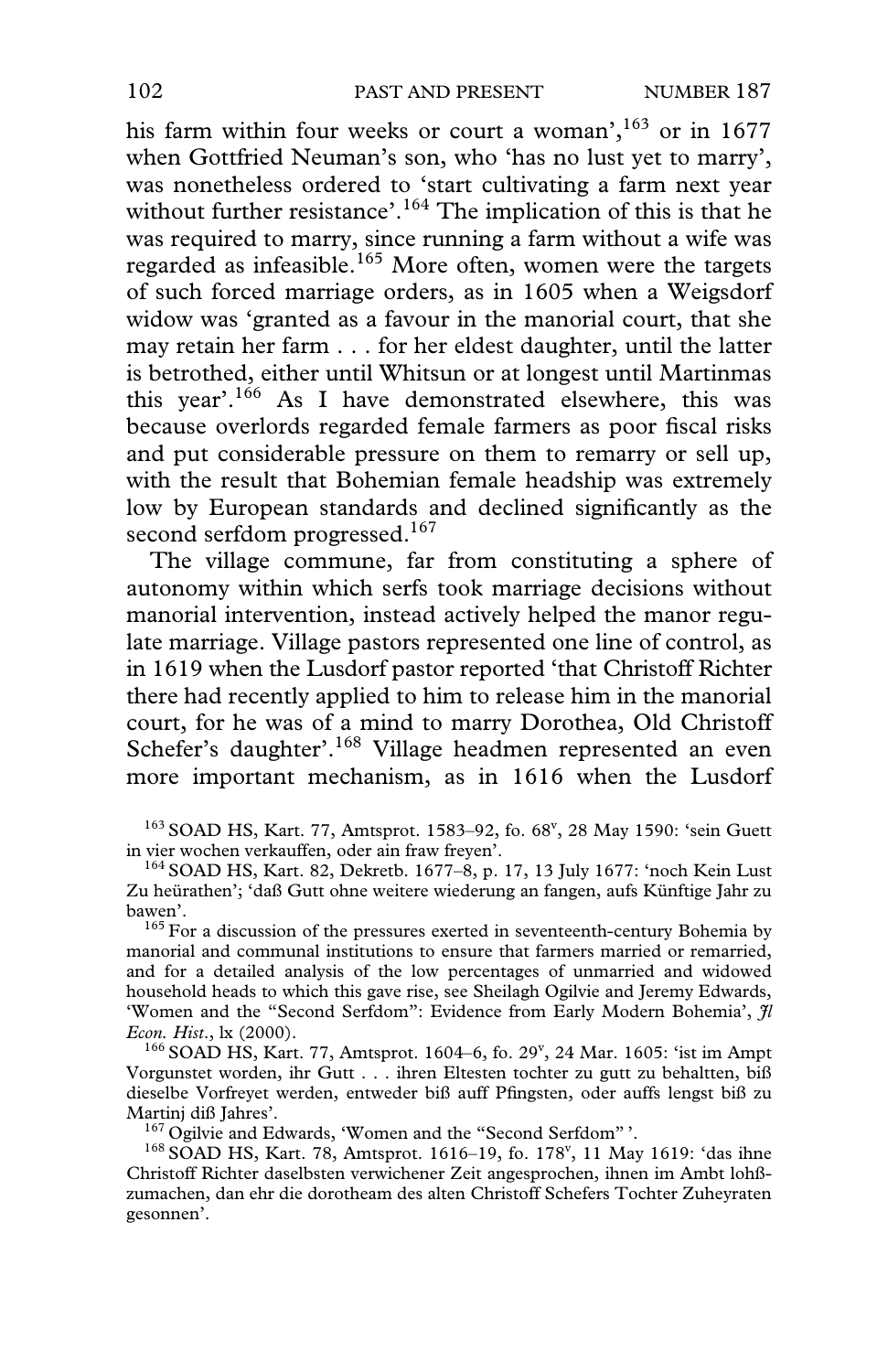headman reported one of his villagers to the manor for having 'married without the prior knowledge and permission of the manorial court',<sup>169</sup> in 1627 when the Olbersdorf headman asked the manor to advise whether a particular marriage 'could be allowed', $170$  or in 1629 when a man from Weigsdorf told his headman that he wanted to marry and 'asked if he might walk in here to the manorial court and report for this [i.e. for permission to marry]<sup>'.171</sup> Applying to the manorial court for marriage permits for their villagers and preventing clandestine marriages was explicitly listed as one of the responsibilities of village headmen.<sup>172</sup> Communal officials also played a major role in reporting widows to the manor to compel them to remarry, since they too regarded female farmers as fiscal risks.<sup>173</sup> In the light of such cases, it is difficult to maintain that there was a sphere of communal autonomy in which serfs could take marriage decisions without risk of manorial intervention.<sup>174</sup>

# *c) Land sales and inheritance*

Land sales and inheritance are another set of decisions portrayed by proponents of the 'manorial dominance' view as having been subject to the whim of the manor.<sup>175</sup> Those who subscribe to the 'communal autonomy' view, by contrast, claim that although overlords had the legal right to intervene they seldom or never did so in practice, so that land transfers were a realm of autonomy subject only to informal pressures within the community.176 In the Bohemian context, the main empirical support for the 'communal autonomy' view is the existence (albeit only in some regions) of communal land transfer registers

 $^{169}$  SOAD HS, Kart. 78, Amtsprot. 1615-16, fo. 24<sup>v</sup>, 28 Jan. 1616: 'hinter des

Ambtes Vorwißen Vnd Zulaßen geheiratet'.<br><sup>170</sup> SOAD HS, Kart. 78, Amtsprot. 1627, fo. 3<sup>v</sup>, 5 Feb. 1627: 'ob man . . . sol-

ches nach lassen Soll'.<br><sup>171</sup> SOAD HS, Kart. 78, Amtsprot. 1629, fo. 2<sup>v</sup>, 20 Mar. 1629: 'v. gefraget, ob

Er herein ins Ampt gehen dorfte vnd sich hierumben angeben'.<br><sup>172</sup> See, for example, SOAD HS, Kart. 79, Amtsprot. 1649–55, fo. 77<sup>v</sup>, 12 Apr. 1650; SOAD HS, Kart. 80, Amtsprot. 1661–4, p. 70, 19 Sept. 1662.<br><sup>173</sup> See, for example, SOAD HS, Kart. 709, Amtsprot. 1685–7, fo. 10<sup>v</sup>, 8 May 1685.

<sup>174</sup> For analogous findings for a south Bohemian estate, see Himl, *Die 'armben Leüte'*, esp. 72–4.

<sup>175</sup> See, for example, Hoffmann, *Land, Liberties, and Lordship*, 358–9, 362. <sup>176</sup> See, for instance, Melton, '*Gutsherrschaft* in East Elbian Germany and Livo-

nia', 340–1; Cerman, 'Serfdom and Family', 12–16; Štefanová, 'Herrschaft und Untertanen', 205–8.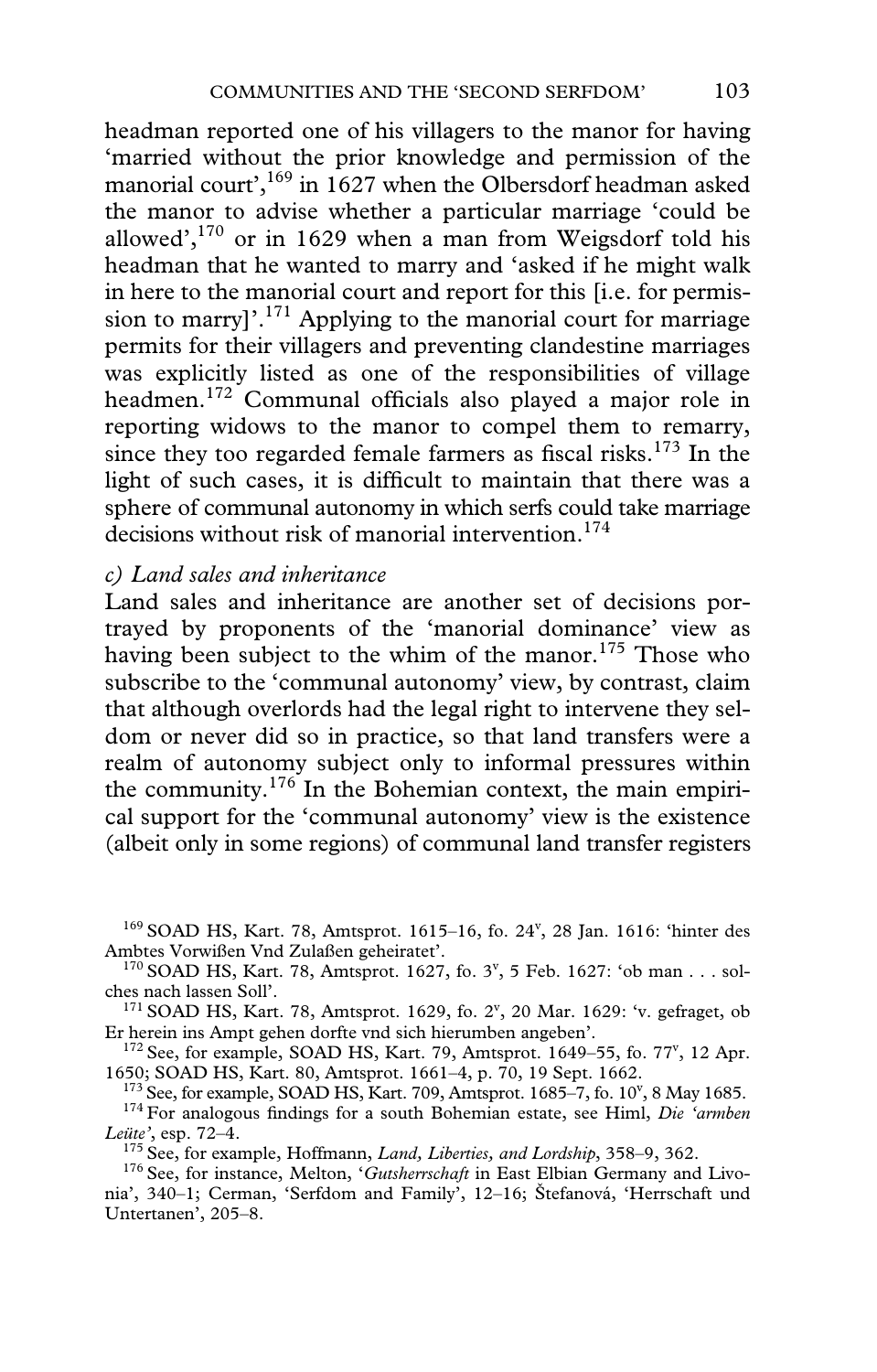(*Schöppenbücher*). The facts that land transfers were usually registered in communal *Schöppenbücher* before being written into manorial *Grundbücher* and that few *Schöppenbuch* entries recorded any manorial intervention apart from the introductory formula 'with the consent and agreement of the manor [*Obrigkeit*]', are held to demonstrate that land transfers occurred in a realm of communal autonomy.<sup>177</sup> But this argument is weak. One would not expect to observe frequent evidence of manorial intervention in those land transfers that were formally recorded, since recording a transfer in the communal *Schöppenbuch* was explicitly prohibited until after the manorial court had given its consent.178 Thus problematic transfers were stopped at an earlier stage or even deterred altogether (as with migration and marriage) by the awareness, on the part of both individuals and communal officers, that the overlord opposed certain types of transfer.

Deeper investigation of a wider range of documentary sources shows three things. First, the Friedland manor explicitly claimed the legal right to intervene in serf landholding, stating in its ordinances that 'no serf shall own or have in usufruct any piece of land unless he has previously obtained favour and consent from the manorial court'.179 Second, the Friedland manor was not unwilling to exercise its right to eject any subject from his or her holding whenever the holder threatened manorial interests, even (although less frequently) in periods of population losses rendering viable holders scarce. As I have demonstrated elsewhere, the manor systematically used this right to eject female holders, and this helps to account for the extraordinarily low female household headship rates observed in early modern rural Bohemia.180 Third, Friedland serfs did have to seek manorial permission before buying or selling land, and such

<sup>177</sup> Štefanová, 'Zur Stellung der Untertanen in einer gutsherrschaftlichen Gesell-

schaft', 221; Štefanová, 'Herrschaft und Untertanen', 201, 203–5, 209.<br><sup>178</sup> SOAD HS, Kart. 315, Schriftstück 11, Jahrdings Artickeln 1636, fo. 8<sup>r</sup>, article 42: 'nachmahlß im Ambte Vorbracht, vndt Auf Consens desselben ins Schöppenbuch eingeschrieben werden . . . auch niemandt seine Äcker oder Wiesen vorsezen, verpfenden, oder Vmb die helffte ohne Consens der obrigkeit oder des

 $179$  For an explicit statement of the manor's legal entitlement to intervene, see SOAD HS, Kart. 315, Schriftstück 11, Jahrdings Artickeln 1636, fo. 8<sup>r</sup>, article 42: 'Es soll Kein Vnterthaner eintzigen Erbgrundt besitzen, noch im brauch haben, Es

<sup>180</sup> Ogilvie and Edwards, 'Women and the "Second Serfdom" ', esp. 982–9.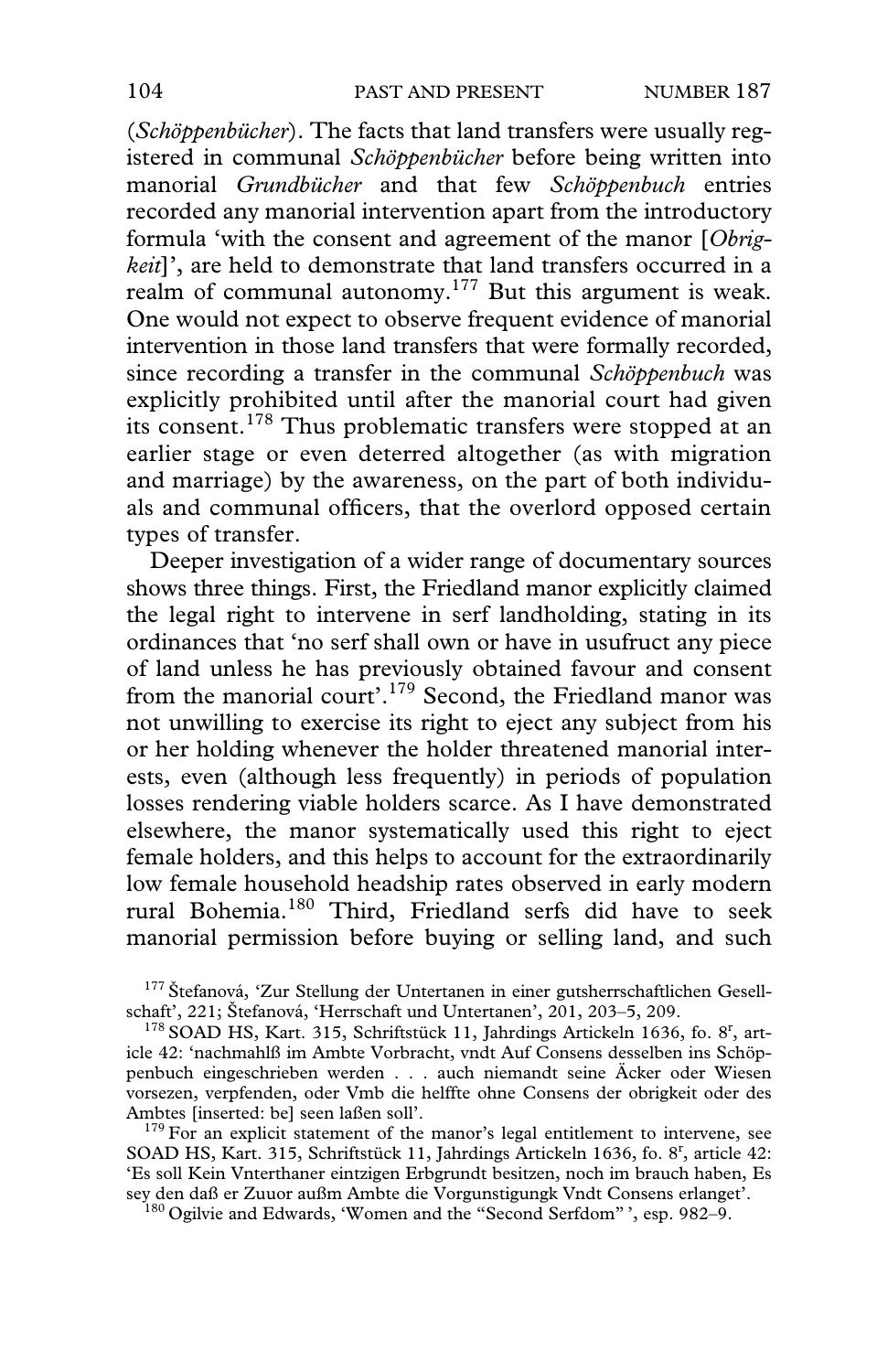permission was denied in a non-trivial number of cases. Thus Table 2 shows that in the thirty years between 1652 and 1682, a total of 96 serfs petitioned the lords of Friedland for permission to buy or sell land: 26 per cent were granted permission outright, 38 per cent were granted it conditionally, 9 per cent had the decision deferred, and 26 per cent were refused.

One reason for manorial intervention in land transactions was any involvement with another overlord, which threatened manorial interests by diverting Friedland serfs' economic energies and fiscal capacities or even alienating estate land. Thus in 1591 two Dittersbach serfs were jailed because 'without prior knowledge of the manorial court or of the Lord His Grace they entered into a purchase upon their own whim' in a village outside the estate.<sup>181</sup> In 1627 the commune of Hermsdorf was refused permission to sell a cottager holding it owned on the commonlands of neighbouring Marckersdorf, because that village was subject to the Margrave of Lusatia.<sup>182</sup>

Ensuring payment of manorial burdens was another concern. Thus in 1617 a Raspenau peasant complained that 'he had sold his farm a short time ago, had also had good purchasers for it, but he was given in answer by Her Grace that he should not sell the farm free [of manorial burdens], but instead should fill it with a holder who would be able to perform the [labour] services'.<sup>183</sup> Likewise, in 1657 a Dittersbach cottager was only permitted to buy a 'kitchen plot' on a peasant holding on condition that he bind himself to pay manorial dues on it perpetually.<sup>184</sup>

Ensuring continuity of cultivation also attracted manorial intervention. Thus in 1616 after the sale of a farm in Raspenau, 'because the purchase was arranged in such a way that the instalments would be paid quite slowly and the creditors would have to wait quite a long time, Her Grace wished to intervene in the sale herself, and get another purchaser, who would pay the cash sooner, and with whom Her Grace would be better

<sup>181</sup> SOAD HS, Kart. 77, Amtsprot. 1583-92, fo. 74<sup>v</sup>, 24 Feb. 1591: 'sich Muttwilliger weise Alß sie ohn verwiessen des Ambts so wol des Herrn S. G. . . . geKaufft'.<br><sup>182</sup> SOAD HS, Kart. 78, Amtsprot. 1627, fo. 15<sup>r-v</sup>, 15 Mar. 1627.<br><sup>183</sup> SOAD HS, Kart. 78, Amtsprot. 1616–19, fo. 36<sup>v</sup>, 1 May 1617:

Vor wenig Zeit hette Vorkeuffen, hette auch gutte Kaufleut darumb gehabt Ihme wehre aber Zur andtwort worden, Von Ihr. Gn: das ehr das gutt frej nicht Vor

Kauffen solte, Sondern mit einem württe besezen, der die dienste leisten möchte'.<br><sup>184</sup> SOAD HS, Kart. 81, Dekretb. 1652–7, fo. 40<sup>v</sup>, 24 May 1657: 'Küchen Plänel'.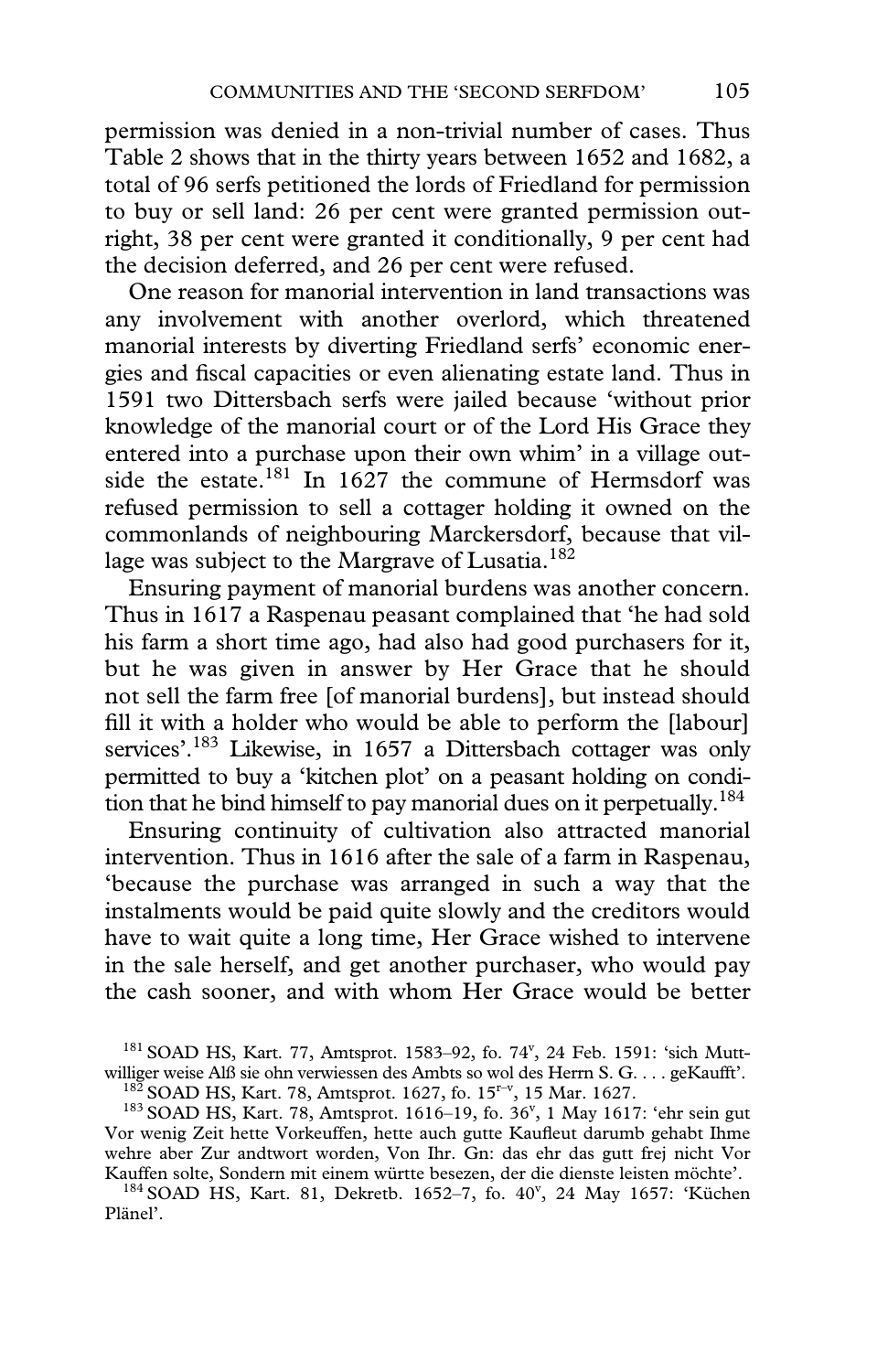satisfied'.<sup>185</sup> In 1669, Hans Weiner in Lusdorf was refused permission to sell a peasant holding he had been trying to get rid of for some time, 'unless the farm was filled with a capable holder'.<sup>186</sup> In 1671, Caspar Weidert was refused permission to sell his farm in Arnsdorf and buy another in Engelsdorf, on the grounds that 'it is known that the petitioner is a very bad householder'.187

Maintaining impartibility of serf holdings (so as to ensure their fiscal viability) was another reason for intervention, as in 1675 when Michel Neuman in Göhe was denied permission 'to sell a small piece of land in front of his farm perhaps 1 *Strich* in size, along with the taxes attached to it', despite promising to make the sale conditional on the land later reverting to the farm.188 Even mortgages were permitted only if impartibility was absolutely guaranteed, as in 1676 when two Weigsdorf men were only permitted to mortgage pastures from their holdings on condition that 'when the borrowed money is repaid, the said pasture shall also immediately revert to the farm'.<sup>189</sup>

But the manor also intervened without clear cause. In 1607, why did one party to the sale of a cottager holding in Liebwerda find it necessary to present the village court with a forged ratification command from the manorial court, which duly annulled the purchase because 'seller and buyer dealt counter to the lord's ordinance'?<sup>190</sup> In 1650, when Hans Keller pleaded to transfer his holding in Haindorf to his widowed mother and siblings on

 $185$  SOAD HS, Kart. 77, Amtsprot. 1611–16, fo. 154<sup>r</sup>, 15 Apr. 1616: 'weil aber die angelder zimblich langsamb gesezet, Vnd die gleubiger ziemblang zurückt gesezet wurden, woltten Ihr. Gn. in den Kauff selbst Tretten, Vnd ein andere Kauffman schaffen, so die bahren gelder eher ablegen soltte, Vnd mit welchen Ihr. Gn. beßer

<sup>186</sup> SOAD HS, Kart. 81, Dekretb. 1669–72, p. 4, 2 Dec. 1669: 'Kan nicht anders gewillfahret werden, Eß seye dann, daß dz Gutt mit Einem tauglichen würthe

<sup>187</sup> SOAD HS, Kart. 81, Dekretb. 1669–72, p. 53, 17 Feb. 1671: 'In deme ohne daß Bekandt, daß der Supplicant, einen gar schlechten würth, abgeben'.

 $188$  SOAD HS, Kart. 81, Dekretb. 1674–6, p. 32, 13 Mar. 1675: 'Vor seinem Gutte Ein stückel grund etwan Zu Einem str. getraidt . . . mit den darauff Kom-

menden Stewern Verkauffen'.<br><sup>189</sup> SOAD HS, Kart. 61, Amtsprot. 1674–81, fo. 13<sup>v</sup>, 28 May 1676: 'daß wann daß Erborgte geldt wieder bezahlet ist, er wehntes stückel wiesen auch also gleich wieder an daß Gutt fallen sol'. See also SOAD HS, Kart. 61, Amtsprot. 1674–81, fo. 10<sup>r</sup>, 17 Feb. 1676.

<sup>190</sup> SOAD HS, Kart. 309, Amtsprot. 1607–8, p. 1337, 15 Dec. 1607: 'weil . . . verkauffer vnd keuffer wieder des herrn ordnung gehandelt'.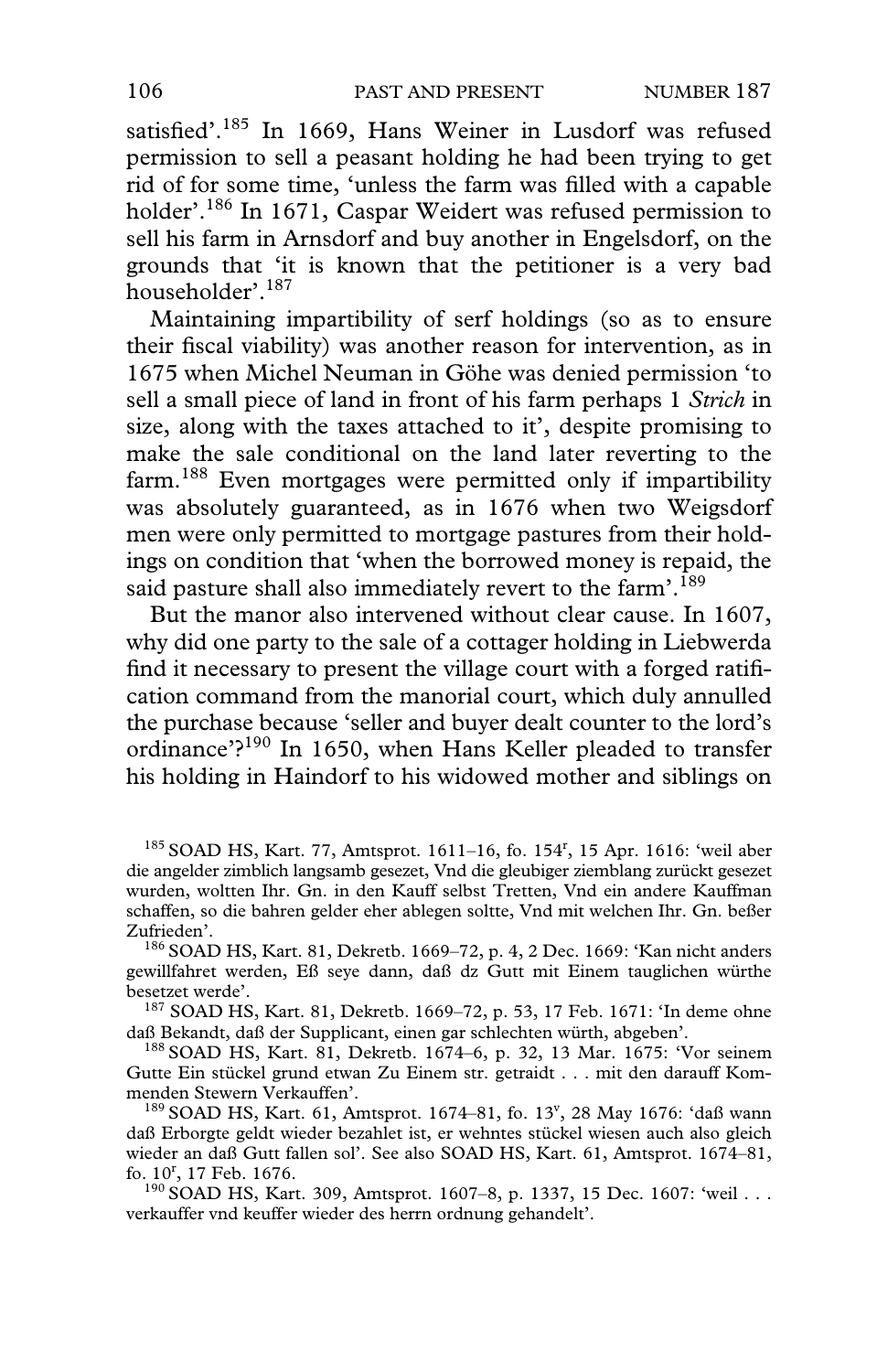the grounds that 'he could see that the purchase was too high for him, and the way things were he could not in any way pay the instalments', why did the manor refuse? $191$  In 1656, when a widow in Weißbach petitioned the manorial court to let her 'sell and transfer her livelihood to her youngest son, since she had more faith and love towards him than to the eldest son who has at times mistreated her and abused her very wickedly', why did the manor hesitate for a long time and finally refer the decision to Prague?<sup>192</sup> In 1676, why did two brothers in Mildenau have to be ordered 'that within 14 days one of the two of them shall accept their deceased father's holding or else come by a holder who is capable and is acceptable to the manorial court'?<sup>193</sup>

The commune, far from representing a sphere of autonomy within which serfs transferred landholdings freely without manorial intervention, instead collaborated in the ratification process, which rendered registration of a land transfer in the manorial *Grundbuch* almost irrelevant.194 When the Friedland manor purchased the new village of Berttelsdorf in 1662, it issued the headman with a list of his responsibilities, one of them being 'when purchases are proceeding, to report them to the manorial court, and then await the ratification'.<sup>195</sup> For existing villages, this process is observable much earlier, as in 1604 when a Rückersdorf peasant sold his farm 'in the village court in the presence of the village headman', and the purchaser and his pledges were ordered 'to present themselves [in the manorial

 $191$  SOAD HS, Kart. 79, Amtsprot. 1649–55, fo. 96<sup>r</sup>, 4 June 1650: 'Weilln er aber sehen thette, dz ihm der Kauff zu hoch, er auch ßolcher gstalt die Kauffgeld.

Kheines weges geben Khendte'.<br><sup>192</sup> SOAD HS, Kart. 79, Amtsprot. 1655–6, fo. 19<sup>r</sup>, 16 Feb. 1656: 'ihre nahrung ihrem Jüngsten Sohn zu verkaufen vnd zu vberlaßen, dan sie sich Zu selbigem mehrerer trew vnd liebe als Zu dem Eltisten sohn, welcher Sie zu Zeiten sehr vbel

gehalten vnd tractiret, versehen thette'.<br><sup>193</sup> SOAD HS, Kart. 61, Amtsprot. 1674–81, fo. 9<sup>r</sup>, 4 Feb. 1676: 'Innerhalb 14. tagen, einer von ihnen beeden ihres Verstorbenen Vatters Nahrung anzunehmben, oder aber Einen dem Ampte annehmblichen Vnnd tauglichen würth Zu verschaffen'. 194 For this reason, gaps in the manorial *Grundbücher* cannot be interpreted as

indications of communal autonomy in land transfers: cf. Štefanová, 'Herrschaft und Untertanen', 209. On the legal obligations of the commune to assist in the ratification process, see SOAD HS, Kart. 315, Schriftstück 11, Jahrdings Artickeln 1636, fo.  $8^r$ , article 42.

<sup>195</sup> SOAD HS, Kart. 80, Amtsprot. 1661–4, p. 70, 19 Sept. 1662: 'Wann Käuffe vorgiengen, solche im Ambt anZeigen, vndt die ratification daher erwartten'.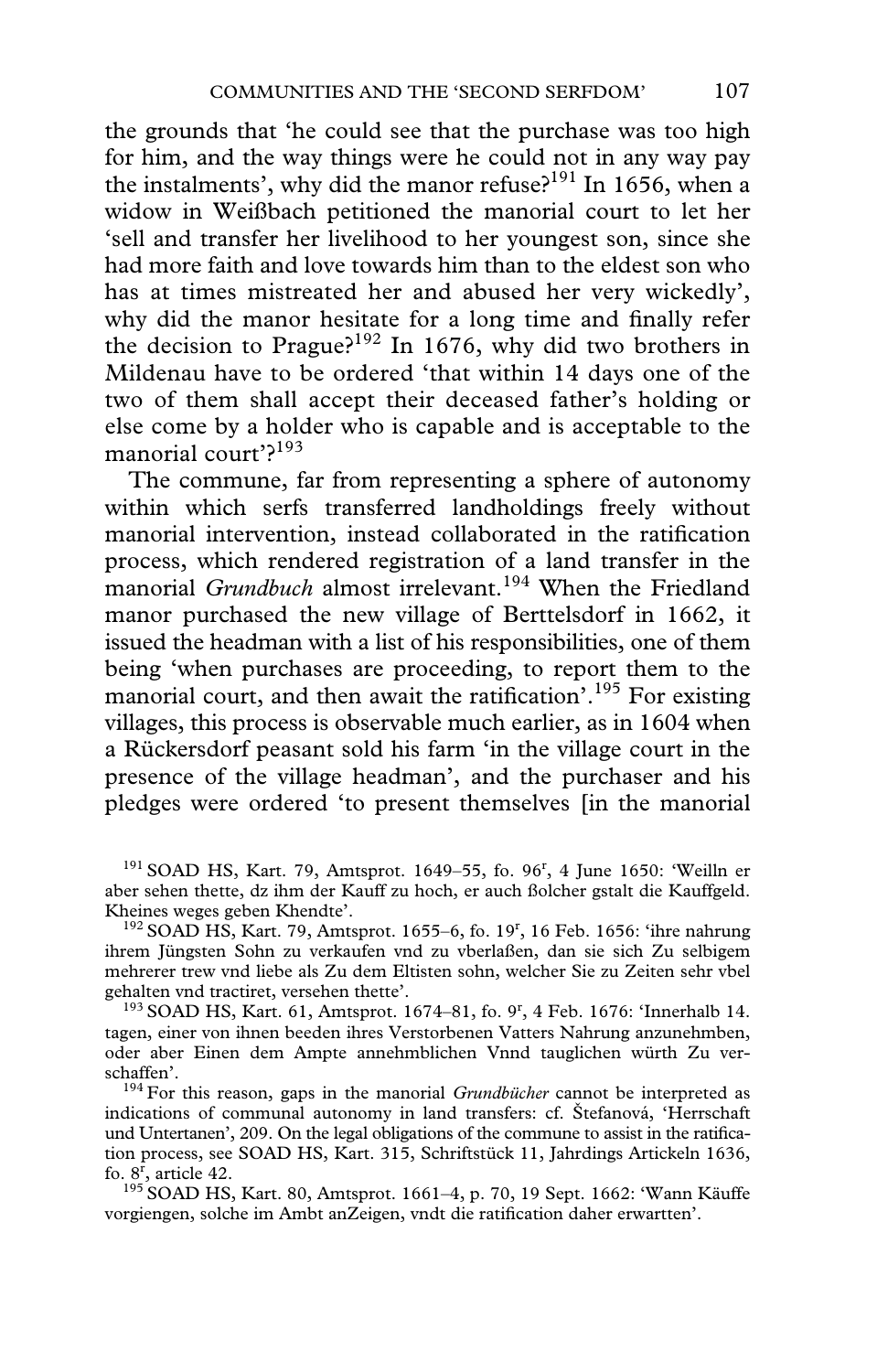court] tomorrow', $196$  in 1605 when 'the overlord had concerns about ratification of a purchase [in Rückersdorf], but ultimately ratified it',  $197$  or in 1607 when the Mildenau village clerk wrote down a particular purchase 'upon the command of the village elders in the village court, also it was read aloud to the headman, and in addition this had already been previously decided by the manorial court'.<sup>198</sup> As such cases demonstrate, by the first decade of the seventeenth century at the latest, communes were providing not autonomy for serfs but rather co-operation for overlords in regulating land transfers.<sup>199</sup>

#### *d) ConXict resolution*

Conflict resolution and contract enforcement are central to economic and social life, so the institutions that carry them out are crucial. Those who accept the 'manorial dominance' view believe that the second serfdom saw the manor progressively taking over this role from village communes.<sup>200</sup> Those who favour the 'communal autonomy' view, by contrast, claim that the manor was so distant and ineffective that most important conflicts were solved within the commune.<sup>201</sup> Neither view is consistent with the findings for Friedland. We have seen how the community court functioned as the first legal instance for resolution of most conflicts and enforcement of most contracts. But in many cases villagers appealed beyond it to the manor against neighbours, community officers or even the commune as a whole. That is, not only did the manor *intervene* in local transactions, but villagers actively *invited* it to do so.

Village headmen routinely appealed to the manor to back up their authority inside the commune, as in 1616 when the

'solches Auf der Eltisten befehl In gericht gethan, Auch dem Scholtzen abgelesen

<sup>199</sup> For similar findings for a south Bohemian estate, see Himl, *Die 'armben Leüte'*, esp. 52–63.

<sup>200</sup> See, for example, Hoffmann, *Land, Liberties, and Lordship*, 359.<br><sup>201</sup> See, for example, Enders, 'Die Landgemeinde in Brandenburg', 197; Štefanová, 'Herrschaft und Untertanen', 207–9; Hoffmann, *Land, Liberties, and Lordship*, 358–62 (on the pre-sixteenth-century situation).

 $196$  SOAD HS, Kart. 77, Amtsprot. 1604–6, fo. 2 $^{\text{v}}$ , 27 Feb. 1604: 'in Gerichten

in bejsein des Scholze'; 'sollen sich morgen . . . gestellen'.<br><sup>197</sup> SOAD HS, Kart. 57, Bürgschaftsbuch 1593–1610, fo. 64<sup>v</sup>, 24 Mar. 1605: 'mit Ratificirung desselben, die herrschafft bedencken getragen, Entlichen Aber solchen Ratificiret'.<br><sup>198</sup> SOAD HS, Kart. 57, Bürgschaftsbuch 1593–1610, fo. 95<sup>v</sup>, 29 May 1607: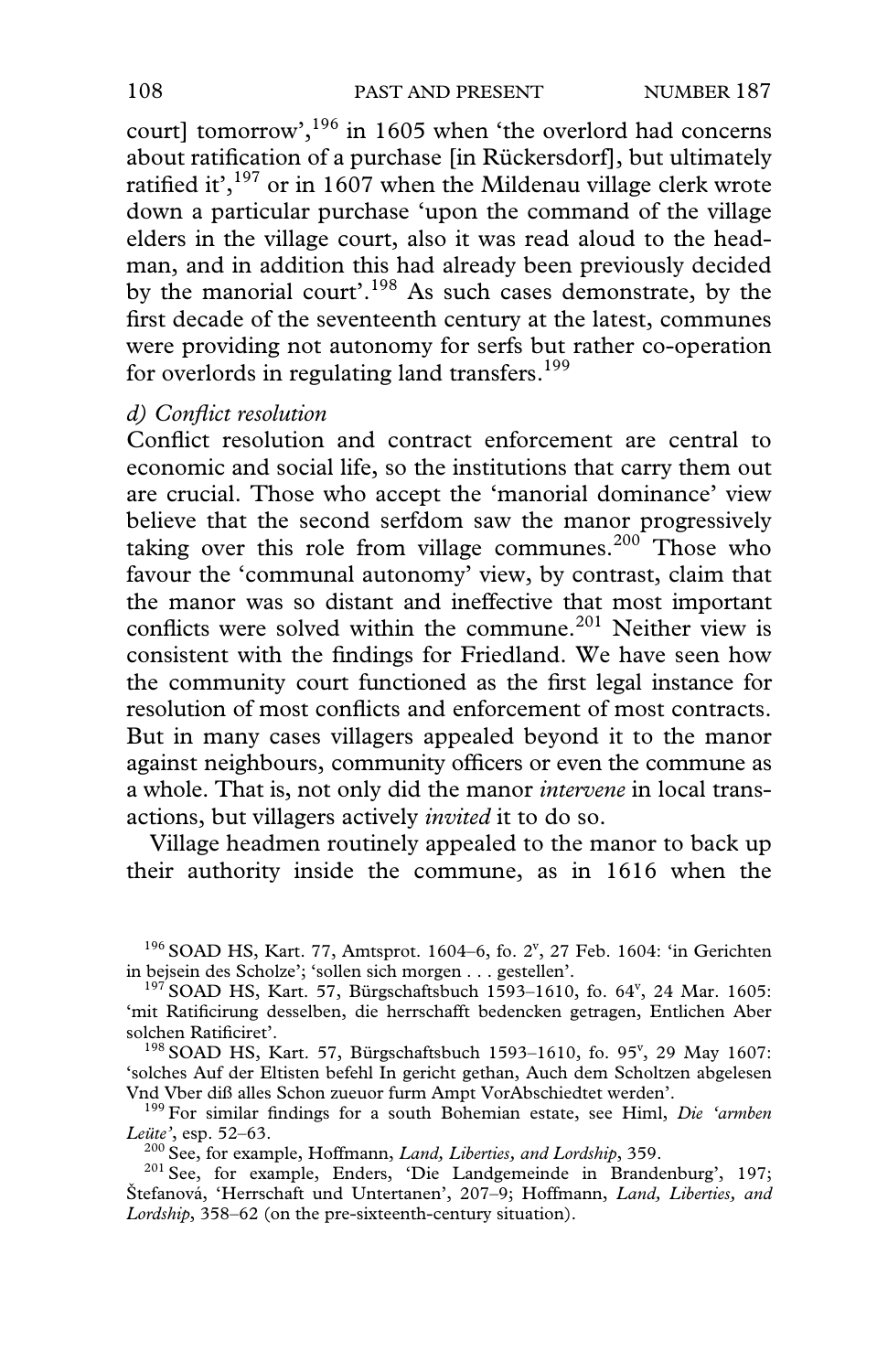Mildenau headman reported to the manorial court that 'when he is supposed to carry out the feudal lord's command, and summon the people in, they will not come, they send small children, so that he cannot carry out the command properly; he asks for rightful investigation'.<sup>202</sup> Other communal officeholders also routinely informed the manor about communal conflicts and appealed for intervention, as in 1627 when the Liebwerda elders complained to the manorial court that 'there is much wicked disobedience in the community; even when [the elders] walk around the village several times, [the villagers] do not pay the manorial dues, and in addition torment them with scornful words'.<sup>203</sup>

Ordinary villagers also reported their neighbours and asked the manor to intervene. In 1627, for instance, Baltzer Reinhaldt from Weißbach reported his neighbour Tomas Krausse to the manorial court for 'buying yarn without the knowledge of the manor and trading in it even though he had not let himself be registered as buying yarn, [thereby] cheating the linen-weavers and the manor', and Krausse in turn retorted that Reinhaldt had been 'cheating the manor and the whole community' by failing to pay proper seigneurial dues on his holding.<sup>204</sup> The sheer ubiquity of manorial rents and dues turned serfs themselves into their neighbours' closest monitors, who could be trusted to mobilize manorial regulations to protect their own position, as in 1645 when several Rückersdorf serfs who had paid their bakingdues reported that 'the other bakers, who do not have themselves registered in the manorial court, conduct their baking freely, and do not render any dues'.205

 $^{202}$  SOAD HS, Kart. 78, Amtsprot. 1616–19, fo. 3<sup>r</sup>, 5 Aug. 1616: 'wan ehr des hern S. gn. geboht verrichten solle, Vnnd den leuten eingebieten Theten, woltten sie sich nicht gestellen, Schickten Kleine Kinder, das ehr also die geboht gebühren-<br>dermaßen nicht verrichten Köndte, bittet Vmb recht meßiges einsehen'.

dermaßen nicht verrichten Köndte, bittet Vmb recht meßiges einsehen'.<br><sup>203</sup> SOAD HS, Kart. 78, Amtsprot. 1627, fo. 3<sup>r</sup>, 5 Feb. 1627: 'weill in die gemeine gar schlechten gehorsam leist wann sie gleich viell mahl Vmbs dorff gehen doch der herschafften Interesse nicht ablegen sie noch wohl darzu mit hönisch. wortten tractiren'.<br><sup>204</sup> SOAD HS, Kart. 78, Amtsprot. 1627, fo. 27<sup>r-v</sup>, 31 May 1627: 'Er Kauffe

hind. des Ambts wiessen garn Vnd handelte mitte da Er doch sich nicht Zum garn Kauffen hette schreiben lassen betrüge die leine wehber vnd die herschafft'; 'Er

betrüge die herschafft vnd gantz gemein'.<br><sup>205</sup> SOAD HS, Kart. 78, Amtsprot. 1645, fo. 21<sup>v</sup>, 29 May 1645: 'wid. die andern Beckhen so sich im ambt nit schreiben lassen das sie ihr beckhen frey treib. vnd der obrigkeit Kein zins abführen'.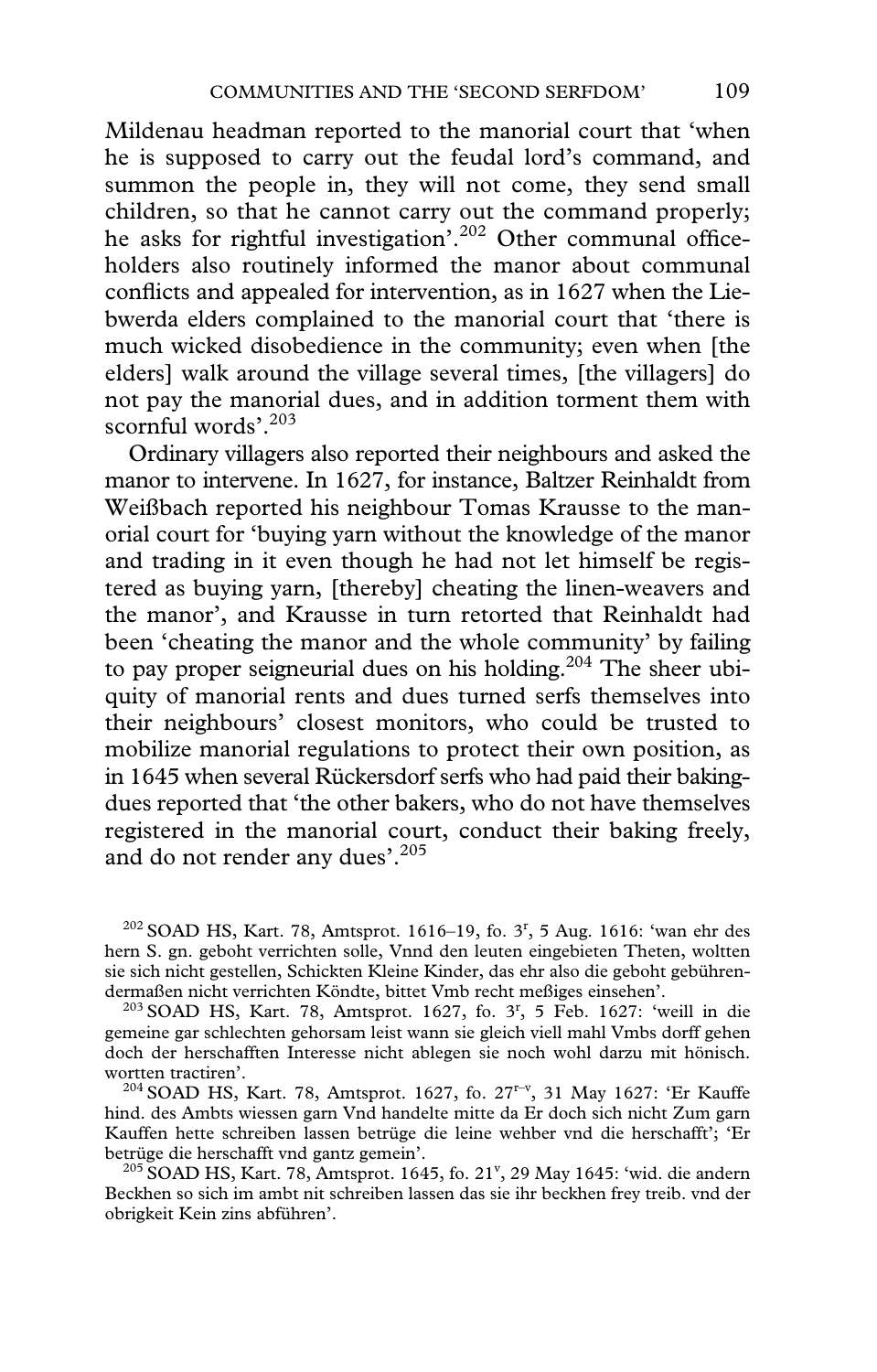The second serfdom itself thus created incentives for members of the commune to invite manorial intervention. Village headmen and elders enjoyed special manorial rewards for collecting feudal and state exactions from their neighbours: this gave them an incentive to report recalcitrant villagers to the manor. Ordinary villagers were themselves so burdened by such exactions — on land, rural crafts, proto-industry and nearly every other economic activity — that, as I have shown elsewhere, they had an incentive to report their neighbours to the manor for seeking an unfair advantage by evading such burdens.<sup>206</sup> At the heart of the second serfdom lay compelling incentives for individuals to violate communal autonomy.

# IV

### COMMUNAL–MANORIAL 'DUALISM'

Both the 'manorial dominance' and the 'communal autonomy' view are thus inconsistent with the evidence for Bohemia, and the same weaknesses may also invalidate them for other serf societies. What of the third theoretical approach, that of communal–manorial 'dualism'? The simplest form of this theory, that the second serfdom required both a strong manor and a strong commune, is certainly consistent with the evidence for Bohemia. But some widely held versions of the dualism theory go further, advancing two claims that demand deeper investigation: first, that over time communal institutions, though still *strong*, increasingly became tools of the manor with fewer *autonomous* functions; and second, that declining communal autonomy reduced serf wellbeing.<sup>207</sup> What light does Bohemian evidence shed on these arguments?

Counter to the assumption of all three theories, the second serfdom saw a *growth* of communal autonomy in some arenas where the manor sought to free itself of the costly obligation to provide contract enforcement and conflict resolution. Even in the

<sup>&</sup>lt;sup>206</sup> For more detailed analysis of this mechanism, see Sheilagh Ogilvie, 'The Economic World of the Bohemian Serf: Economic Concepts, Preferences and Constraints on the Estate of Friedland, 1583–1692', *Econ. Hist. Rev*., liv (2001), esp. 450–1.<br><sup>207</sup> Rudert, 'Gutsherrschaft und ländliche Gemeinde', 211; Winkelbauer, ' "Und

sollen sich die Parteien gütlich miteinander vertragen" ', 135; Feigl, *Die niederösterreichische Grundherrschaft*; Štefanová, 'Herrschaft und Untertanen', 210.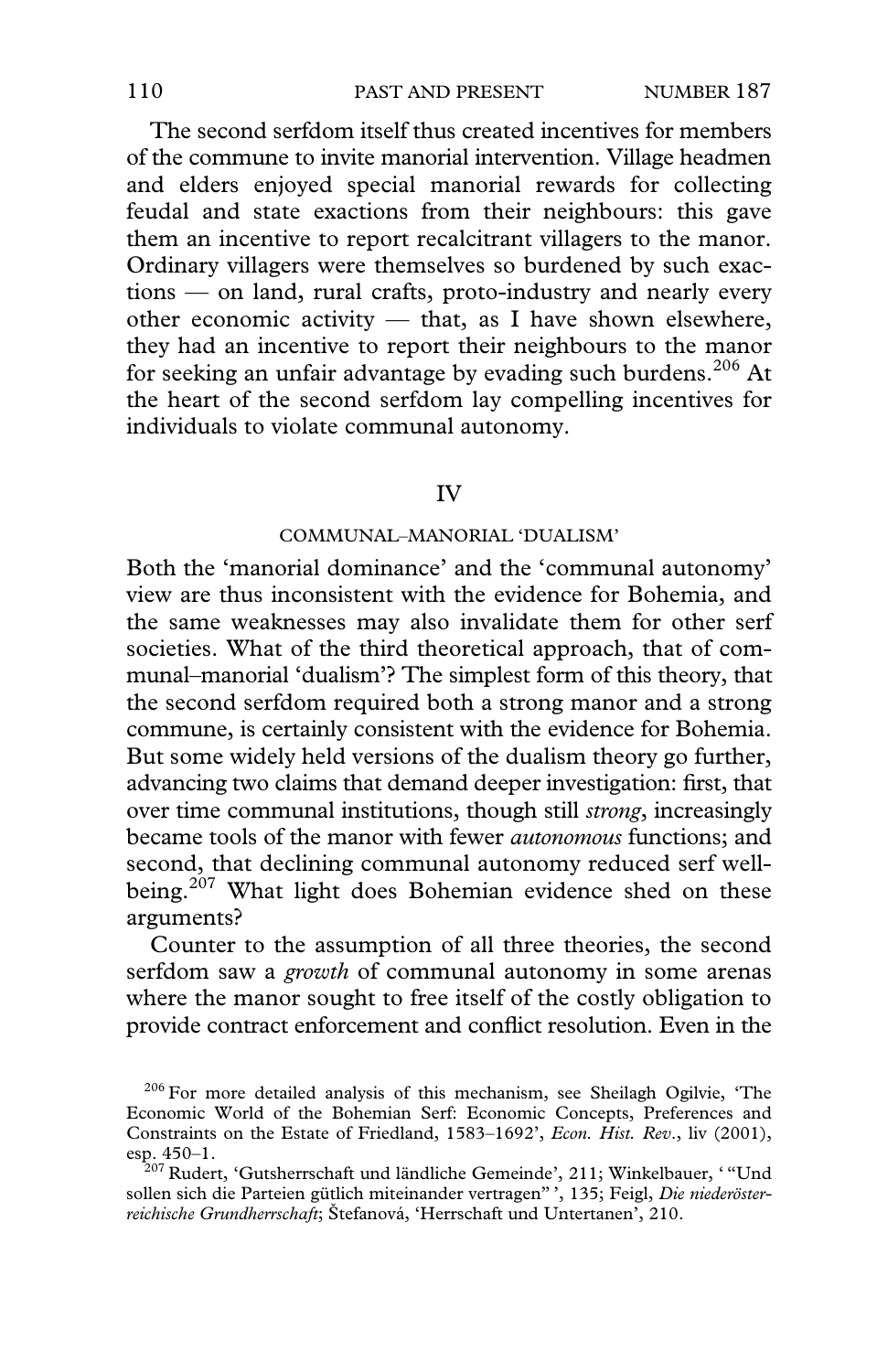early seventeenth century, the Friedland manorial court sometimes objected to being 'pestered' with minor conflicts that it thought communal courts should have solved, as in 1615 when it jailed both parties to a neighbourly dispute over tree-cutting on the grounds that 'this was already brought to agreement in the village court in Liebwerda, and it is a great shame that the manorial court is pestered with such trivial matters'.<sup>208</sup> But in this period the manorial court still severely admonished a litigant who failed to report a conflict to the lord von Redern in  $1617$ , with the excuse that 'he had not wanted to pester him'.<sup>209</sup>

Under the Gallas overlords, by contrast, the manorial court began to refer many more complaints back to the communes or refuse to hear them altogether.<sup>210</sup> Cases referred back to the communes now included quite important complaints. In 1657, for instance, a serious accusation of defamation and corruption was brought by a villager against the Priedlanz headman, but was dismissed on the grounds that 'there was nothing substantial in it, and hence it was not worthwhile pestering the count's manorial court with it'.<sup>211</sup> In 1686 several cases of multiple assault from Schönwald and Rückersdorf were rejected by the manorial court and ordered to be 'taken up out there before the village courts'.<sup>212</sup> That same year, a case of defamation and assault between the village headman and a baker in Priedlanz was dismissed to 'the Weigsdorf village court, where they had been pledged'. $^{213}$ 

The manor gave explicit utterance to the principle underlying this process in 1676 when it ordered that

with wrong dealings and conflicts which are of no importance, the village headman and sworn-men shall bring about a settlement out there

 $^{208}$  SOAD HS, Kart. 77, Amtsprot. 1611–16, fo. 118<sup>r</sup>, 14 July 1615: 'Weil dießes in den gerichten Zu liewerda Vorgliechen, Vnd es eine große schande das man das

Ambt mit solchen Nichtigen [inserted: sach.] molestiren thuet'. 209 SOAD HS, Kart. 78, Amtsprot. 1616–19, fo. 47<sup>r</sup> , 19 Aug. 1617: 'hette ehr Ihr. Gn: nicht molestiren wollen'. 210 This was despite the fact that the Gallas Jahrdings articles of 1636 explicitly

required village office-holders to report village conflicts to the manorial court: see SOAD HS, Kart. 315, Schriftstück 11, Jahrdings Artickeln 1636, fo. 6<sup>v</sup>, article 35.

<sup>211</sup> SOAD HS, Kart. 79, Amtsprot. 1656–60, p. 56, 21 Aug. 1657: 'daß darinnen nichts erhebliches zu finden, Vndt also nicht werth geweßen, daß Gräffl.: Ambte darmit zu molestiren'. darmit zu molestiren'.<br><sup>212</sup> SOAD HS, Kart. 709, Amtsprot. 1685–7, fo. 37<sup>r</sup>, 25 June 1686: 'daraußen

bej Gerichten'.<br><sup>213</sup> SOAD HS, Kart. 709, Amtsprot. 1685–7, fo. 45<sup>r</sup>, 17 Dec. 1686: 'Weiln aber sie beede sich in den Gerichten Waygsdorff verbürget, seindt selbe zum vergleich in ermelte gerichten verwiesen worden'.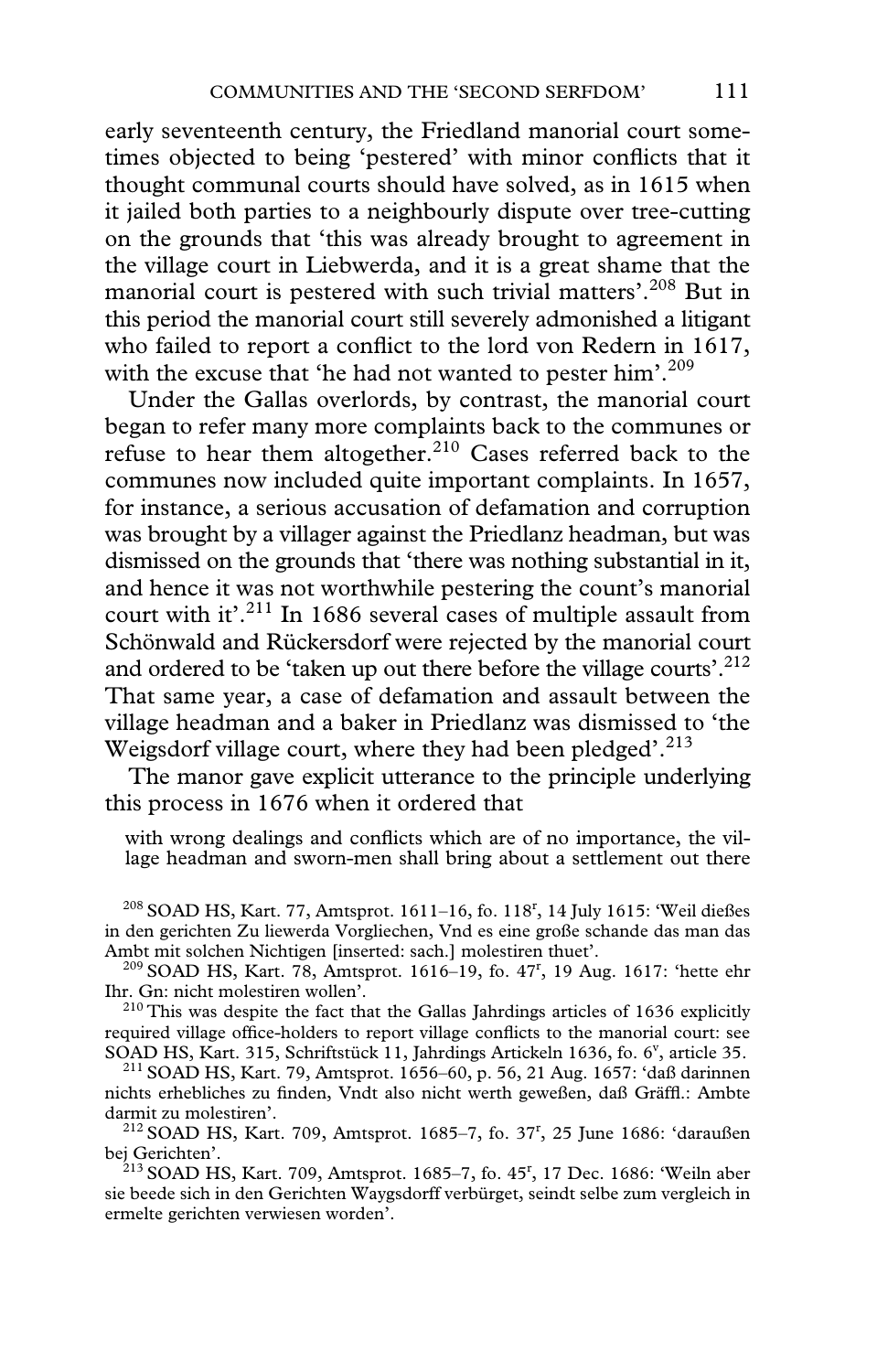[in the village], and the parties shall be satisfied with what is right and just, so that such a large number of folk do not sometimes have to wait upon a few unimportant persons, and so that in the mean time other things can be carried out in the manorial court.<sup>214</sup>

In matters 'of no importance' (to the manor, although evidently not to the individuals concerned) the manor begrudged the costs of arbitration and sought to shift them onto village courts. The second serfdom, in so far as it involved an increasingly narrow concern solely with 'other things' — presumably the manor's own economic interests — at the expense of general justice, increased rather than decreased the range of 'wrong dealings and conflicts' which had to be solved 'out there' within the sphere of communal autonomy.

Quantitative analysis of manorial court business reflects this process, as Table 1 shows. The volume of cases heard by the manorial court rose up to and during the Thirty Years War, but fell precipitously thereafter. The decline in manorial court cases continued even as population recovered in the 1660s and 1670s — precisely the period during which the Friedland manor began explicitly to discourage serfs from pestering it with matters 'of no importance'. The proportion of cases involving not just individual serfs but some community representation was also significantly higher after about 1618, suggesting that the communal administration increasingly functioned as the gatekeeper to manorial justice for individual villagers.

What of the implicit assumption — again shared by all three theories of communal–manorial relations and recently applied by 'social capital' theorists to modern developing economies that greater communal autonomy meant that rural people were better off?<sup>215</sup> Deeper empirical exploration casts doubt on any

 $^{214}$  SOAD HS, Kart. 61, Amtsprot. 1674-81, fo. 11<sup>v</sup>, 19 Mar. 1676: 'Vnnrichtige händeln Vnd strittigkeiten so Von Keiner wichtigkeit: sollen Scholze Vnd Geschworne daraußen Vergleichen, Vnnd sich die Partten waß Recht vndt billich, daran begnügen laßen, damit zu Zeitten nicht so Viel Volck auf etliche [inserted: Vnwichtige] Perßonen wartten, Vnnd man Vnter deßen [inserted: im Ambte] andere sachen Verrichten Kan'. See Himl, *Die 'armben Leüte'*, 157, 183, for a strikingly similar case of 1765 from the south Bohemian estate of Ceský Krumlov / Krumau, in which a manorial bureaucrat told a peasant who sought to sue his *Richter* (the local equivalent of the north Bohemian *Schultheiß* or headman) in the manorial court that he should instead 'bring his complaint in front of his local court [*Gericht*] at home, and seek agreement locally' because 'with the numerous other important matters that are in any case arising, I am already tired of being pestered, and will

<sup>215</sup> See, for example, Deininger, *Land Policies for Growth and Poverty Reduction*, 19.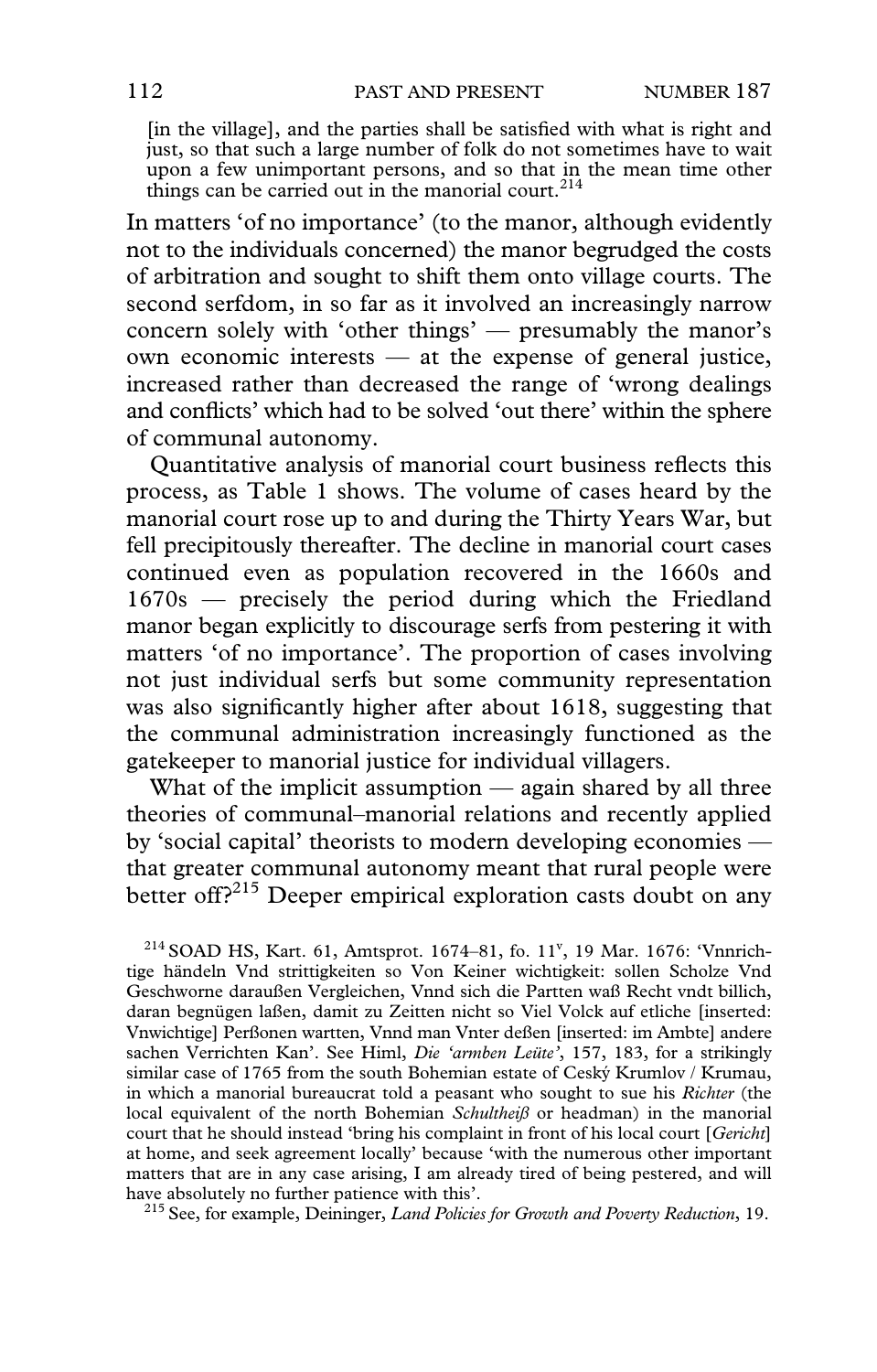easy equation of communal autonomy with individual wellbeing.<sup>216</sup> Rural communes, the evidence suggests, were not egalitarian and harmonious spheres within which each serf had an equal chance of securing a fair hearing from well-meaning neighbours. Rather, they were highly stratified and riven by conflict — a finding for this east-Elbian society which is consistent with recent research on communities in Europe west of the Elbe.<sup>217</sup> Every member of a Bohemian village was legally defined as a *Bauer* (full peasant holder), *Gärtner* (smallholder), *Häusler* (cottager), or *Hausgenosse* (landless lodger), which reflected the size of his landholding, the manorial burdens he owed and his standing vis-à-vis both commune and manor. Headmen were recruited exclusively, and other communal officers disproportionately, from the top stratum in the village — usually the well-off peasants. This oligarchy ran the commune in its own interests, and its members and their relatives undoubtedly benefited from communal autonomy.<sup>218</sup> But the manor's declining willingness to intervene inside communities harmed poorer villagers — members of the lower social strata, women and outsiders — not so much because the manor had ever especially *fa-*

 $216$  For critical reflections on the assumption that the 'social capital' of pre-industrial communities was uniformly beneficial for rural people, see Ogilvie, *Bitter Living*, esp. 332–4, 340–4; Sheilagh Ogilvie, 'How Does Social Capital Affect Women? Guilds and Communities in Early Modern Germany', *Amer. Hist. Rev.*, cix (2004).<br><sup>217</sup> For microhistorical analyses of the conflict, coercion, discrimination and

inequality prevalent in rural communities in early modern western Germany, see, for instance, Ogilvie, *State Corporatism and Proto-Industry*; Ogilvie, *Bitter Living*; Thomas Robisheaux, *Rural Society and the Search for Order in Early Modern Germany* (Cambridge, 1989); Sabean, *Property, Production and Family in Neckarhausen*; Govind Sreenivasan, *The Peasants of Ottobeuren, 1487–1726: A Rural Society*

<sup>218</sup> On the social origins of Bohemian village headmen, see Míka, *Poddaný lid v Cechách*, 139–40; Jirásek, 'Poddaní na panství olomouckého biskupství'. On the importance of differentiating between the community on the one hand and the communal office-holders on the other, see Himl, *Die 'armben Leüte'*, esp. 151–2, 167. On social stratification on the estate of Friedland, see Markus Cerman, 'Proto-industrialisierung und Grundherrschaft: Ländliche Sozialstruktur, Feudalismus und Proto-industrielles Heimgewerbe in Nordböhmen vom 14. bis zum 18. Jahrhundert (1381–1790)' (Univ. of Vienna Ph.D. thesis, 1996), esp. 203–58; Sheilagh Ogilvie and Markus Cerman, 'The Bohemian Census of 1651 and the Position of Inmates', *Histoire sociale / Social History*, xxviii (1995); Štefanová, 'Herrschaft und Untertanen', 201-3. On the implications of social stratification for east-Elbian communes, see Melton, '*Gutsherrschaft* in East Elbian Germany and Livonia', 345–7; Blaschke, 'Dorfgemeinde und Stadtgemeinde in Sachsen', 134–6, 141; Rudert, 'Gutsherrschaft und ländliche Gemeinde', 197, 200–3, 212.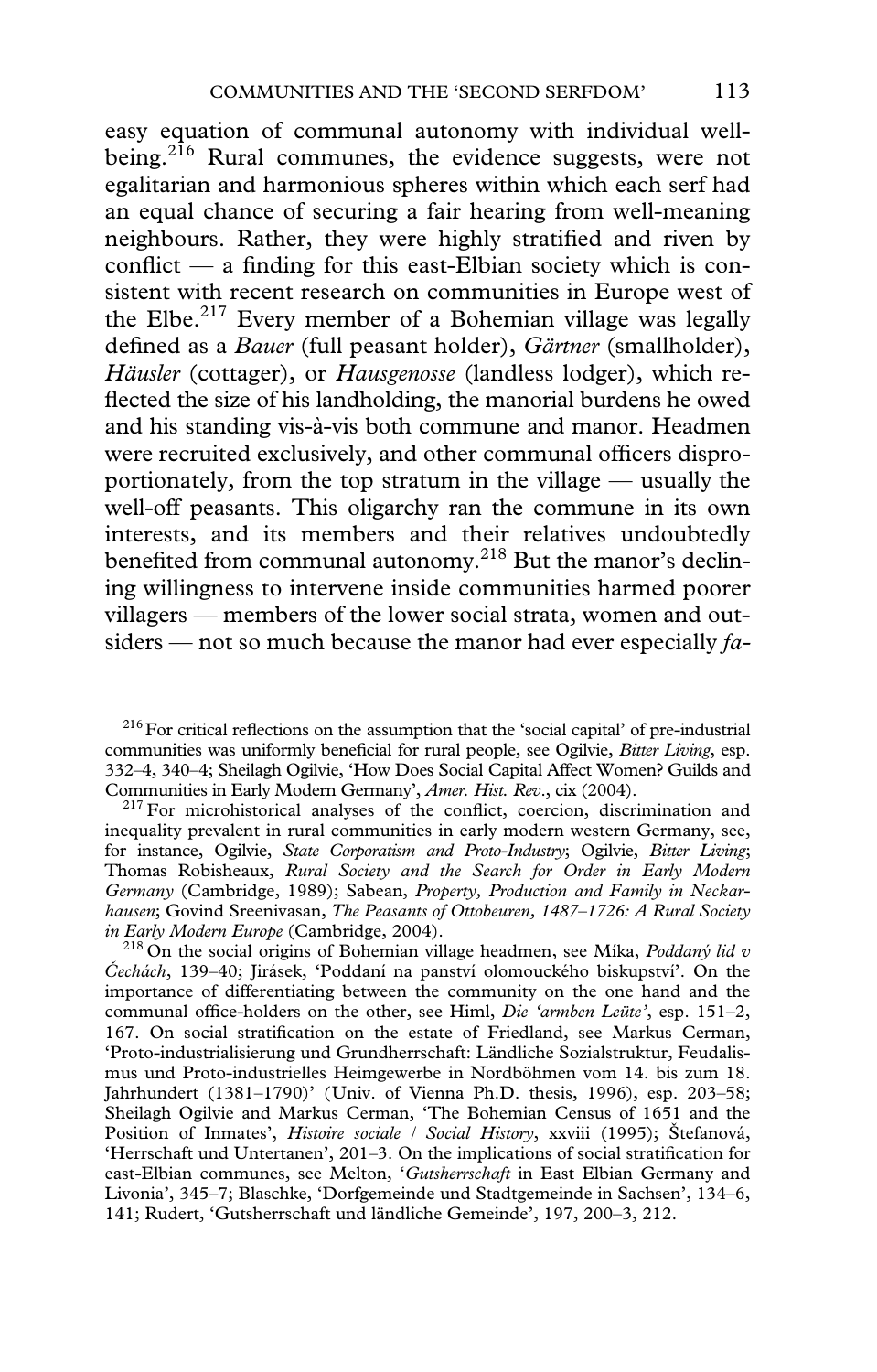*voured* them but because they now had no alternative to the rough justice of the communal oligarchy.

Thus communal officers complained vociferously when villagers appealed to the manor. In 1616, for instance, two Mildenau elders objected to a villager bringing a case to the manor, declaring that 'it was an outrage that these people would not let themselves be instructed — other people had to comply with the village court'.<sup>219</sup> In 1649, the headman and elders of Lusdorf objected to the tendency of a particular villager always to appeal to the manor 'whenever he committed an offence and they pointed it out to him'.<sup>220</sup> In 1650, a Mildenau cottager was slandered and beaten up by a village officer who admitted that he 'had given him a few blows, but it was not necessary that on this account he inform and run to the count's manorial court, because this matter could well have been agreed out there in the village court'.<sup>221</sup> For weaker villagers, the manorial court, however biased its judgements towards the overlord's interests, provided a welcome alternative to village courts whose judgements favoured the village oligarchs and their cronies.

It is therefore unsurprising that weaker villagers often appealed to the manorial court against communal injustice. The lower social strata repeatedly complained against the communal oligarchy. In 1607, for instance, the Weigsdorf smallholders collectively objected to the allocation of manorial demesne services by 'the headman and elders'.<sup>222</sup> In 1610, the houseless lodger Jörge Schrötter complained that the Bullendorf headman had threatened that 'he would bring it about with Her Grace the Countess that he should be hunted out of the country'.223 Outsiders

 $^{219}$  SOAD HS, Kart. 78, Amtsprot. 1616-19, fo. 10<sup>v</sup>, 1 Oct. 1616: 'das es schande sey, das sie sich nicht weisen laßen woltten, andere leute mießen sich nach dem gerichten halten'.<br><sup>220</sup> SOAD HS, Kart. 79, Amtsprot. 1649–55, fos. 2<sup>v</sup>–3<sup>r</sup>, 29 Oct. 1649: 'wen er

waß vexirt hette, vnd sie es Ihme hatt verwiesen'.<br><sup>221</sup> SOAD HS, Kart. 79, Amtsprot. 1649–55, fo. 95<sup>v</sup>, 31 May 1650: 'ein Wenig schläge geben, es wehre aber nicht Vonnöthen gewehsen, dz er derthalben, dz Gräf.: Ambt behölliget, Vndt vberloffen, Weilln dise händel woll in den gerichten

daraus hette Vertragen Khönnen Werden'.<br><sup>222</sup> SOAD HS, Kart. 77, Bürgschaftsbuch 1593–1610, fo. 93<sup>v</sup>, 17 Mar. 1607:

'Scholtz vnd Eltisten'. 223 SOAD HS, Kart. 77, Amtsprot. 1609–11, fo. 49r , 11 May 1610: 'ehr wolte souiel zuweg bring. bej der Gräfin Ihr. Gn: das ehr außm lande gejagt werd. solte'. For Schrötter's probable social status as a houseless lodger, see SOAD HS, Kart. 12a, Urbar (rent-roll), 1591–2.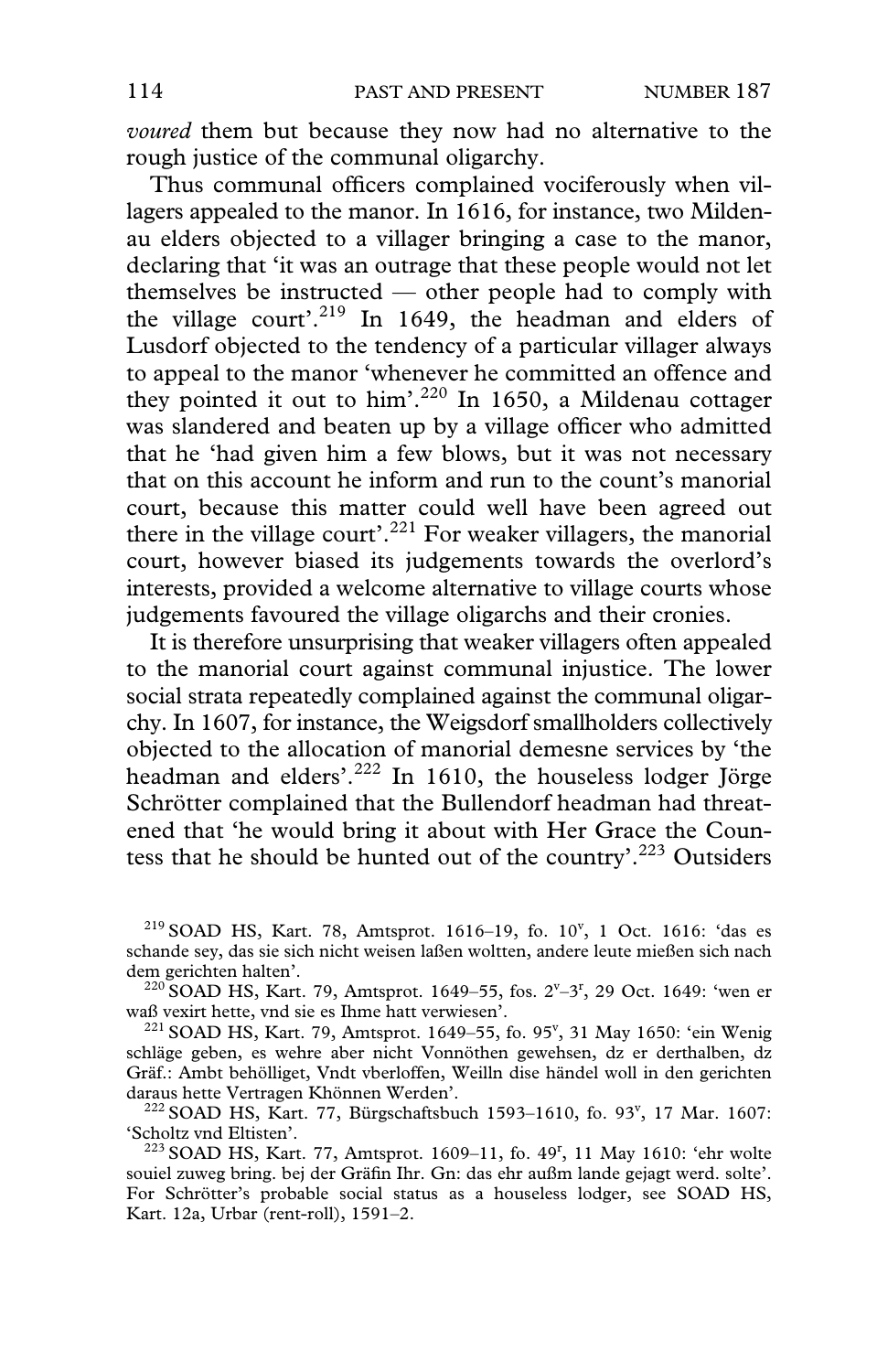to the village and those who were not relatives of the oligarchy also complained that communal autonomy was used against them, as in 1618 when Michell Petzelt complained that the Lusdorf village court decided a boundary dispute against him because 'he was foreign [*fremd*], and the village headman and elders were each other's  $kin'$ .<sup>224</sup> Women, too, suffered illtreatment by the communal oligarchy. Thus in 1605 Jacob Wildner's wife in Mildenau complained that the village headman had helped a male relative deprive her of her paternal inheritance.225 In 1645 Hans Hübner's widow complained that the village council had decided that she 'could not manage her farm' and was selling it out from under her for a peppercorn price.<sup>226</sup> In 1685 Jacob Schmied's widow Anna managed to retain her smallholding against attack by the Hermsdorf village council only by appealing to the manorial court (and then only conditionally).<sup>227</sup> Even owners of full peasant holdings sometimes complained that the village officers pursued their own interests, as in 1611 when one Mildenau peasant reported 'that the headman was a usurer; that he also had for a long time been trying to get his farm; and that anyone who was not present in the tavern on Sundays was summoned and thrown in jail'.<sup>228</sup>

As these examples illustrate, communal autonomy should not be equated uncritically with well-being for everyone who lived in such communes. To the extent that the second serfdom created less incentive for manorial authorities to intervene inside village communes, this may have increased the wellbeing of the village oligarchy, who monopolized communal offices and had formidable private capacities for coercion. But it deprived the weak — the lower social strata, outsiders, nonrelatives of village officers, and women  $-$  of one of their few flimsy bulwarks against the coercion and exploitation that lurked behind the façade of 'communal autonomy'.

 $^{224}$  SOAD HS, Kart. 78, Amtsprot. 1616–19, fo. 122<sup>v</sup>, 8 Oct. 1618: 'ehr wehre Frembde, Schultes Vnd Schoppen wehre Freünde'.<br><sup>225</sup> SOAD HS, Kart. 77, Amtsprot. 1604–6, fo. 29<sup>v</sup>, 12 Mar. 1605.

<sup>&</sup>lt;sup>225</sup> SOAD HS, Kart. 77, Amtsprot. 1604–6, fo. 29<sup>v</sup>, 12 Mar. 1605.<br><sup>226</sup> SOAD HS, Kart. 78, Amtsprot. 1645, fo. 58<sup>r</sup>, 1 July 1645: 'daß die hinderlassene Wittib solchen guet nit vorstehen  $\dots$  könte'.<br><sup>227</sup> SOAD HS, Kart. 709, Amtsprot. 1685–7, fo. 10<sup>v</sup>, 8 May 1685.

 $^{227}$  SOAD HS, Kart. 709, Amtsprot. 1685–7, fo. 10<sup>v</sup>, 8 May 1685.<br><sup>228</sup> SOAD HS, Kart. 77, Amtsprot. 1611–16, fo. 7<sup>r</sup>, 15 July 1611: 'der Schultheß wehr ein wucherer Item hette lange nach seinen gutte gestand., Item wehr des Sontagß nicht im Krezschmar vorhand. wehr, nachdemselben würde geschickt, Vnd eingesteckt'.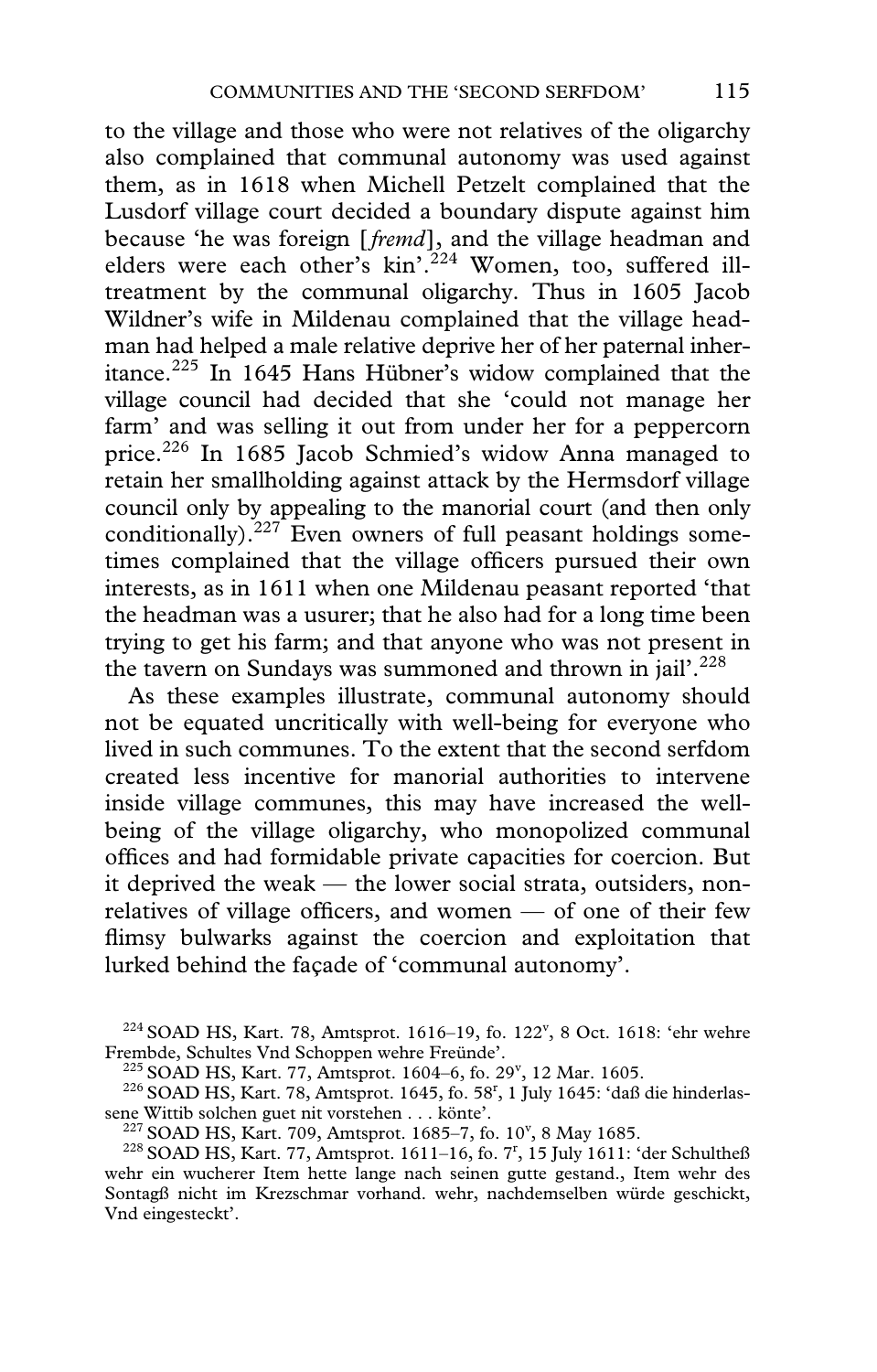#### $\overline{V}$

# **CONCLUSION**

What are the wider implications of these findings on communes and the second serfdom in Bohemia? A first general implication is methodological. To understand the social effects of particular institutions, this essay suggests, we must go beyond literary or legislative sources, which show how (some) educated contemporaries thought manorial–communal relations ought to function but not necessarily how they did work for actual participants. Instead, as the present study indicates, we must turn to apparently banal, microlevel documents about ordinary people's activities — earning a living, moving house, getting married, transferring land, enforcing agreements and resolving conflicts. Most of these documentary sources are qualitative, but some can be transformed into quantitative 'metasources' — as with the database of 3,873 manorial court cases used in Table 1 or the sample of 3,644 petition-decrees used in Table 2 — and analysed more systematically. Through a combination of qualitative and quantitative analyses, we can use such sources to find out about actions people took and attitudes they expressed in passing, unselfconsciously, as they sought to solve the problems of their everyday lives within the constraints imposed by both manor and commune.<sup>229</sup>

Applying this microhistorical approach to the Bohemian situation casts doubt on 'manorial dominance' theories which assume that the second serfdom succeeded because manors were all-powerful and communes supine. On the contrary, Bohemian communes under the second serfdom had considerable power. Indeed, their co-operation was essential for the manor to increase its exactions. In certain important respects — such as conflict resolution and contract enforcement — decision-making power actually shifted away from the manor and towards the commune as the second serfdom progressed. Thus microlevel evidence provides little support for the view that the second serfdom succeeded because powerful manorial institutions

 $229$  For methodological reflections on the advantages of microhistorical approaches and community-based 'metasources' in studying social interactions in pre-industrial rural societies, see Medick, *Weben und Überleben in Laichingen*, 13–38; Ogilvie, *Bitter Living*, 4–7, 22–36, 320–1; Carus and Ogilvie, 'Turning Qualitative into Quantitative Evidence'.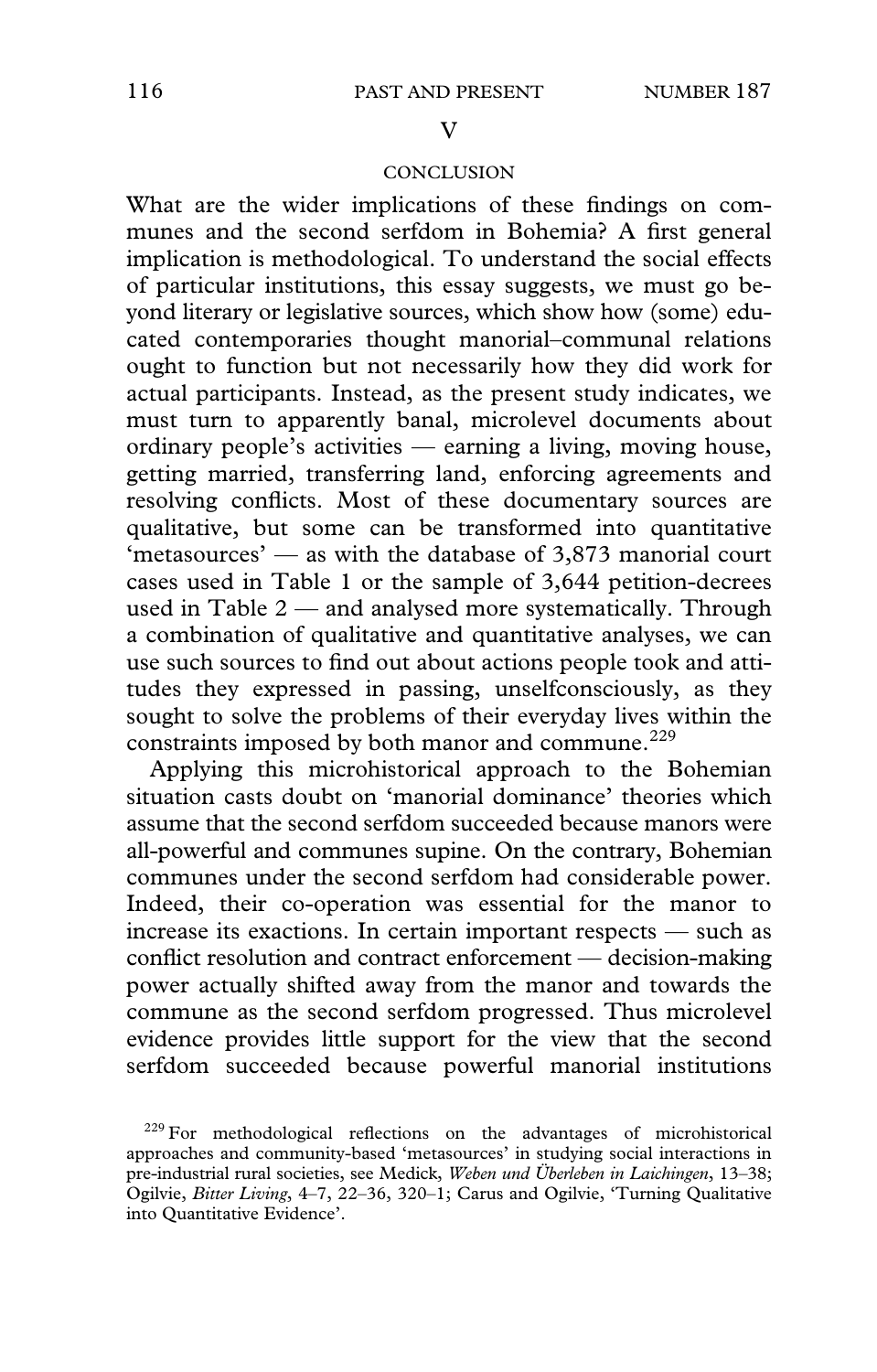crowded communal institutions out of power within rural society.

This has implications for how we think about wider historical issues. In particular, it casts doubt on that strand of argument within the Brenner debate which ascribes the divergent development of post-medieval eastern and western Europe to the weakness of peasant communes in the East. $230$  It suggests, rather, that the growing power of overlords in eastern Europe was partly dependent on their successful co-option of communal powers and the oligarchies that dominated them. What did differ between eastern and western Europe, as the Bohemian evidence confirms, was the relationship of both manor and commune to the ruler. Whereas in western Europe, rulers increasingly diversified their political investments among rival social groups, in the East they concentrated them on the great landlords, who could therefore rely on state coercion to support them against both peasants and townsmen. This political reality created a strong incentive for communal oligarchs to collaborate with, rather than resist, manorial pressure.<sup>231</sup>

The lack of empirical support for a 'manorial dominance' view does not mean, as is so often claimed by proponents of the 'communal autonomy' view, that serfdom did not actually matter.<sup>232</sup> As this essay has shown, communes did not provide

<sup>230</sup> For instance, by Brenner, 'Agrarian Class Structure and Economic Development', 38–46. For criticisms of this view from a 'communal autonomy' perspective, see Heide Wunder, 'Peasant Organization and Class Conflict in Eastern and Western Germany', in Aston and Philpin (eds.), *Brenner Debate*, 91-100.

<sup>231</sup> On these political realities, see Maur, 'Staat und (lokale) Gutsherrschaft in Böhmen'; on the effects on peasant incentives, see Ogilvie, 'Staat und Untertan in

<sup>232</sup> For examples of this view, see Bushnell, 'Did Serf Owners Control Serf Marriage?'; Cerman, 'Serfdom and Family', 1, 4–16; Enders, 'Die Landgemeinde in Brandenburg', 197; Hagen, *Ordinary Prussians*; Hoch, *Serfdom and Social Control in Russia*; Hoch, 'Serf Economy and the Social Order in Russia'; Hoffmann, *Land, Liberties, and Lordship*, 358–62; Kochanowicz, 'Polish Peasant Family as an Economic Unit', 163–4; Melton, 'Serfdom and the Peasant Economy in Russia'; Melton, '*Gutsherrschaft* in East Elbian Germany and Livonia', esp. 315–16, 320–2, 333, 340–1; Plakans and Wetherell, 'Family and Economy in an Early Nineteenth-Century Baltic Serf Estate'; Plakans and Wetherell, 'Kinship Domain in an East European Peasant Community'; Štefanová, 'Herrschaft und Untertanen', 201, 203–9; Štefanová, 'Zur Stellung der Untertanen in einer gutsherrschaftlichen Gesellschaft', 221; Heide Wunder, 'Agriculture and Agrarian Society', in Sheilagh Ogilvie (ed.), *Germany: A New Social and Economic History*, ii, *1630–1800* (London, 1996), esp. 71–8.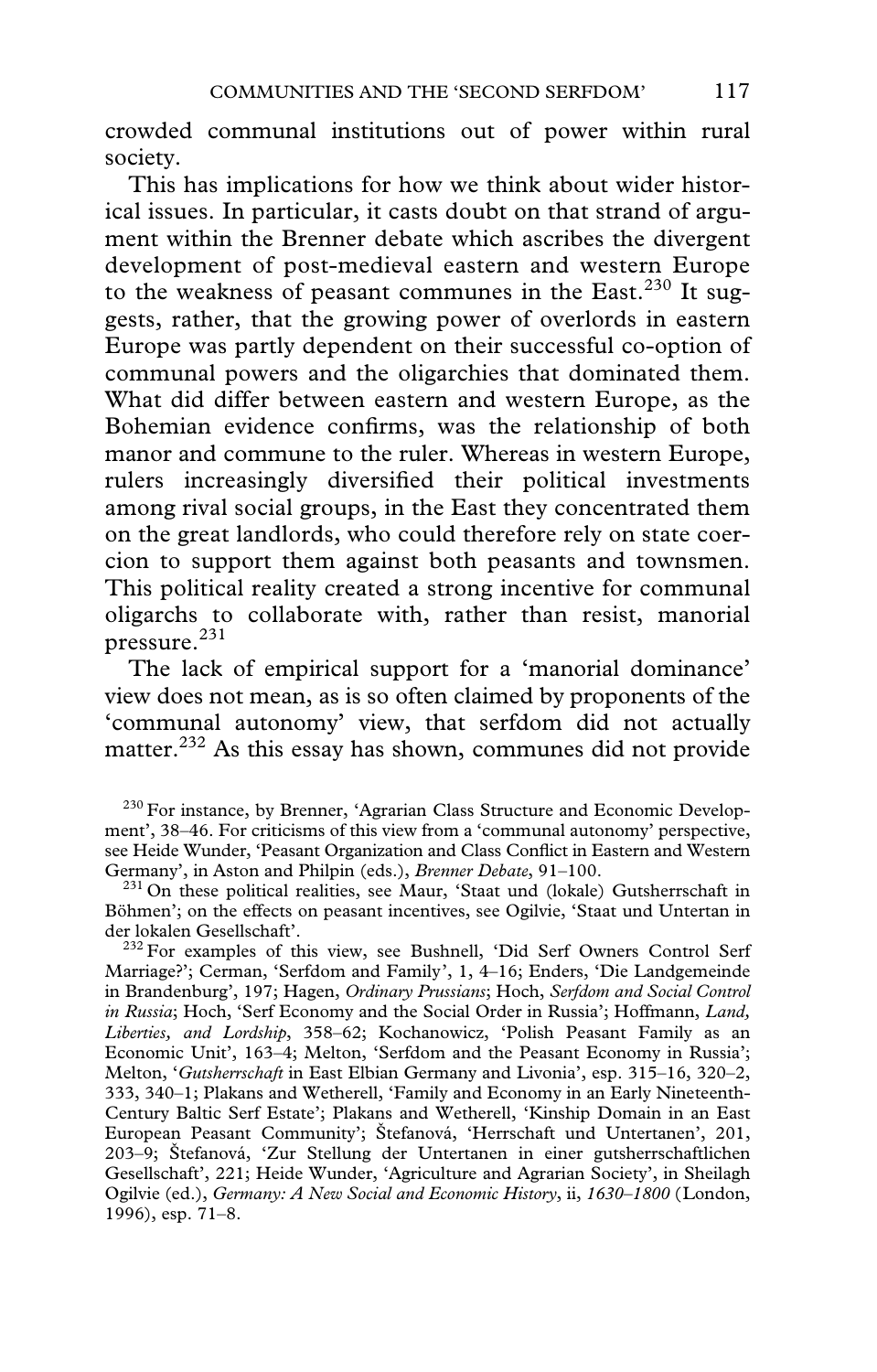a sphere of autonomy in which their members could act independently of manorial regulations. Rather, manors intervened systematically and strategically in most central aspects of serfs' decision-making, and both communal officers and ordinary villagers appealed to manorial institutions when communal institutions failed to deliver desired outcomes. Overlords may have exercised their rights of intervention rarely, but their entitlement to do so still affected people's decisions. Even violations of manorial regulations simply created black-market 'informal sectors' in which the fact that transactions were illegitimate rendered them risky, costly, open to exploitation and incapable of contributing to long-term development.233 Evidence from Bohemia suggests that serfdom did matter, but in ways that can only be teased out by close, local-level investigation into how it affected the everyday options of serf women and men.

A 'dualism' view, according to which serfdom required both a strong manor *and* a strong commune, is borne out by these findings in Bohemia. But this essay questions two further assumptions usually accepted by theories of dualism, manorial dominance and communal autonomy alike. For one thing, serfdom does not seem to have meant that communal institutions whether strong or weak — increasingly became mere tools of the manor. During the second serfdom the Friedland manor actually intervened *decreasingly* in the commune, because its own growing coercive power diminished its incentive to incur the costs of arbitrating conflicts irrelevant to manorial interests. As overlords became more secure in their ability to extort rents, labour services, taxes and conscripts from the rural economy with the assistance of communal office-holders, they perceived less advantage in purchasing legitimacy from individual serfs by providing justice or redressing wrongs.

 $233$  On the detrimental effects on economic development and social welfare of the black-market 'informal sectors' created by coercive formal-sector regulations, see, for early modern Bohemia, Ogilvie, 'Economic World of the Bohemian Serf'; Ogilvie, 'Staat und Untertan in der lokalen Gesellschaft'; for modern developing economies, Kaushik Basu, *Analytical Development Economics: The Less Developed Economy Revisited* (Cambridge, Mass., 1997), 172–3; M. P. Todaro, *Economic Development in the Third World* (Harlow, 1989), 270–1; Debraj Ray, *Economic Development* (Princeton, 1998), 261, 346–8, 395–6; Diana Farrell, 'The Hidden Dangers of the Informal Economy', *McKinsey Quart*., no. 3 (2004): see <http:// [www.mckinseyquarterly.com/article\\_page.aspx?ar](http://www.mckinseyquarterly.com/article_page.aspx?ar=1448&L2=19)=1448&L2=19>.